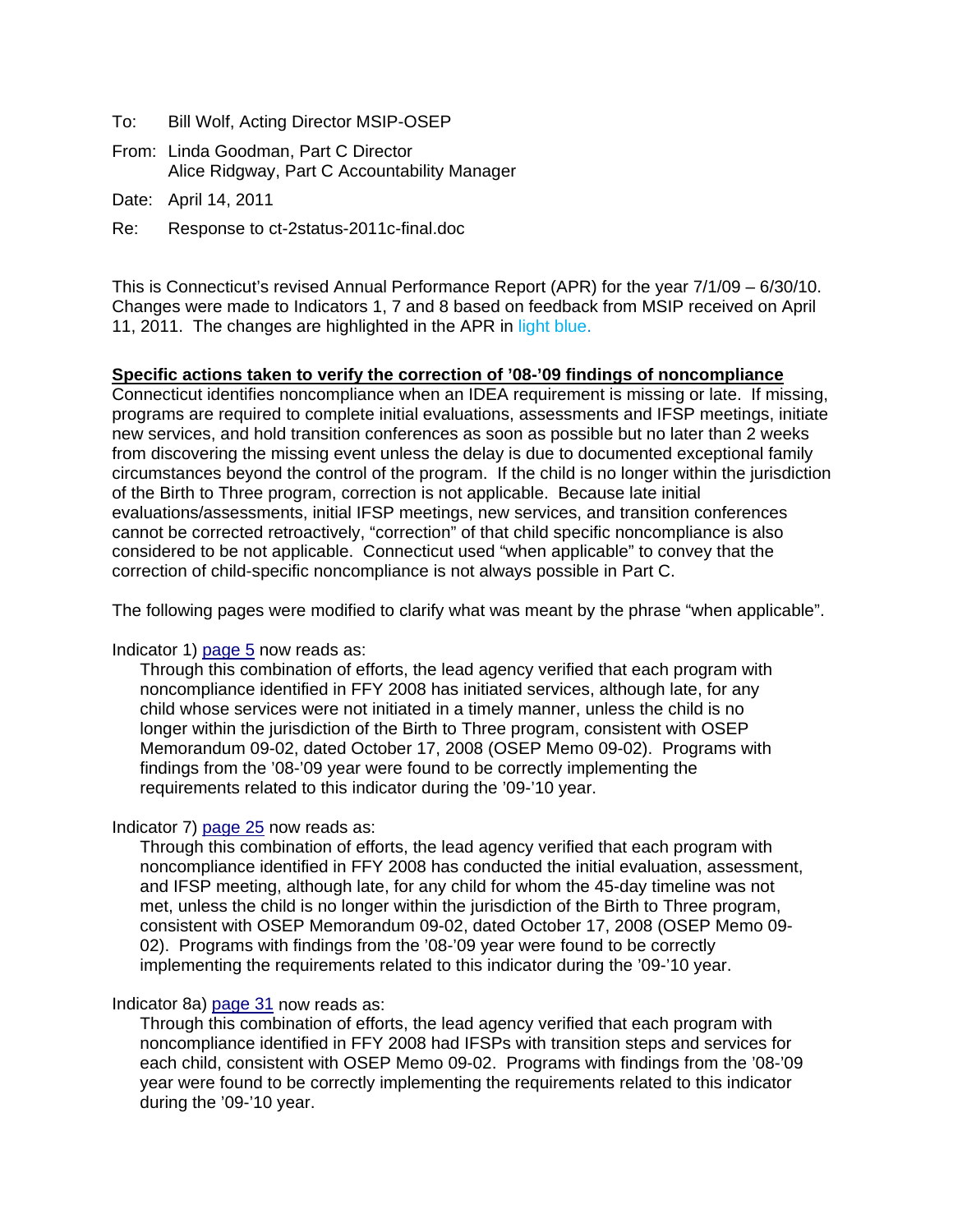# **Specific actions (cont…)**

Indicator 8c) [page 34](#page-35-0) now reads as:

Through this combination of efforts, the lead agency verified that each program with noncompliance identified in FFY 2008 has conducted a transition conference, although late, for any child potentially eligible for Part B whose transition conference was not timely, unless the child is no longer within the jurisdiction of the Birth to Three program, consistent with OSEP Memorandum 09-02, dated October 17, 2008 (OSEP Memo 09- 02). Programs with findings from the '08-'09 year were found to be correctly implementing the requirements related to this indicator during the '09-'10 year.

## **Indicator 8A and Indicator 9**

Connecticut has a standard transition plan template as a required component of its statewide IFSP form. Connecticut has verified that all children exiting Part C during the '09-'10 year had transition plans that met the requirements of 20 U.S.C. 1436(a)(3) and (d)(8); 34 CFR §303.344(h) , 20 U.S.C. 1437(a)(9); 34 CFR §303.148 and 34 CFR §303.23(a) and accurately reported 100% for Indicator 8A. The lead agency had previously issued findings when the Birth to Three program directors through self-assessment or the lead agency through various other monitoring activities determined that that the quality of the transition plans did not meet the lead agency's standards. These include using person first language, family friendly writing, connecting families to advocacy and support programs like the state PTI, and exploring community resources for all children prior to exit.

To prevent confusion between the APR performance on Indicator 8A and the data reported for Indicator 9, as long as the regulatory requirements are met for every transition plan, Connecticut will discontinue making findings of IDEA noncompliance. Other methods of identification and tracking will be used if the quality of the plans needs improvement.

For this '09-'10 APR the 4 findings that were made during the '08-'09 year and corrected during the '09-'10 year were in fact made, corrected, and counted under Indicator 9. They will remain as listed in the table on [page 30](#page-31-0) but going forward the 5 new findings made during the '09-'10 year have been removed and the paragraph at the bottom of [page 35](#page-36-0) was revised to read:

As a result of these on-site visits, the lead agency verified compliance based on IDEA requirements related to the measure for this sub-indicator.

In addition [page 40](#page-41-0) and [page 43](#page-44-0) were modified to reflect removing the 5 new findings that were in fact not findings of IDEA noncompliance.

Thank you for the opportunity to help clarify this year's APR.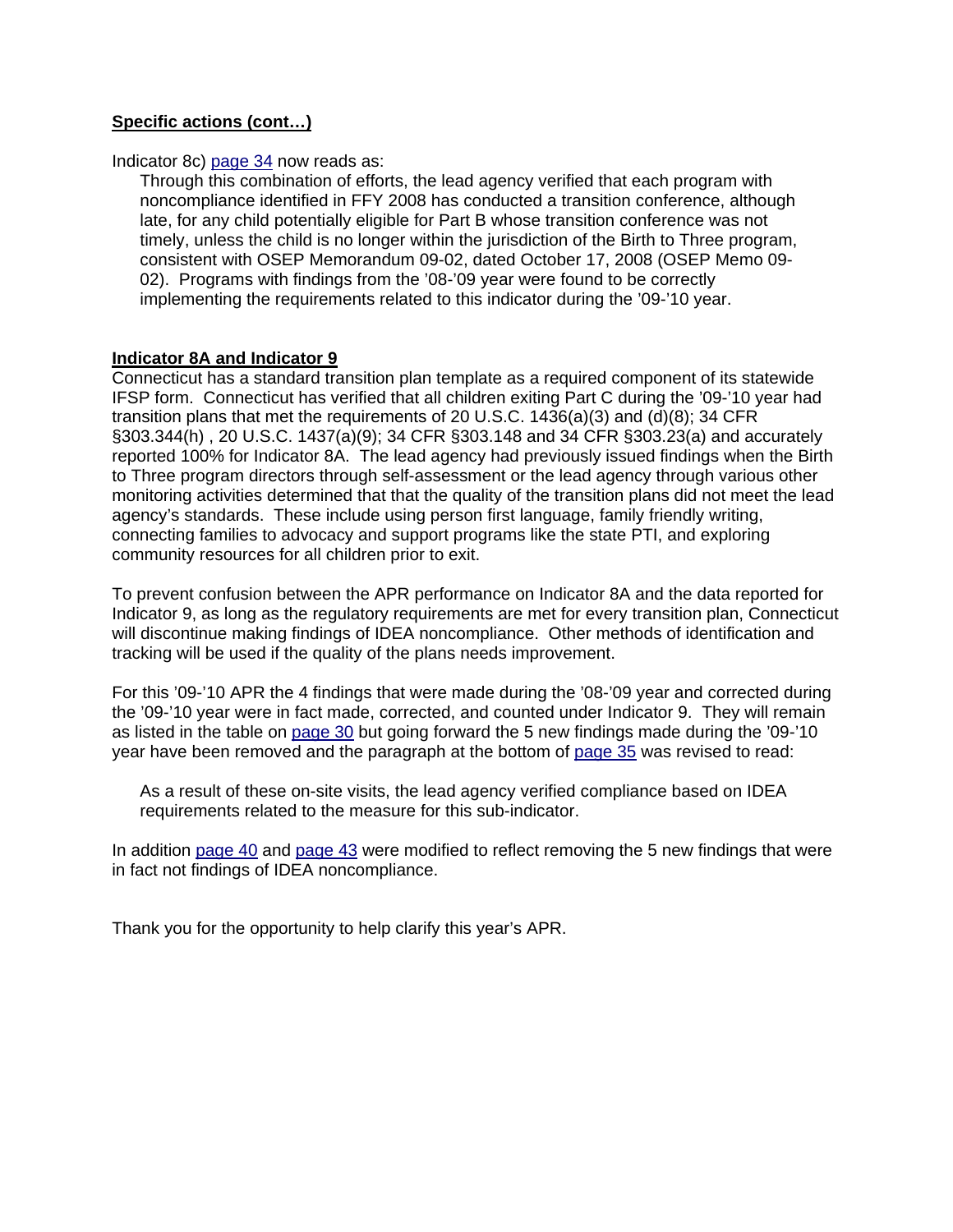#### ANNUAL REPORT CERTIFICATION OF THE **INTERAGENCY COORDINATING COUNCIL UNDER PART C OF THE** INDIVIDUALS WITH DISABILITIES EDUCATION ACT (IDEA)

Under IDEA Section 641(e)(1)(D) and 34 CFR §303.654, the Interagency Coordinating Council (ICC) of each jurisdiction that receives funds under Part C of the IDEA must prepare and submit to the Secretary of the U.S. Department of Education (Department) and to the Governor of its jurisdiction an annual report on the status of the early intervention programs for infants and toddlers with disabilities and their families operated within the State. The ICC may either: (1) prepare and submit its own annual report to the Department and the Governor, or (2) provide this certification with the State lead agency's Annual Performance Report (APR)<sup>1</sup> under Part C of the IDEA. This certification (including the annual report or APR) is due no later than February 1, 2011.

On behalf of the ICC of the State/jurisdiction of Connection hereby certify that the ICC is: [please check one]

- 1. [ ] Submitting its own annual report (which is attached); or
- 2. [ G Using the State's Part C APR for FFY 2009 in lieu of submitting the ICC's own annual report. By completing this certification, the ICC confirms that it has reviewed the State's Part C APR for accuracy and completeness.<sup>2</sup>

I hereby further confirm that a copy of this Annual Report Certification and the annual report or APR has been provided to our Governor.

nature of IC Chairperson  $PPASC$ CCIMC ress or e-mail

Daytime telephone number

<sup>1</sup> Under IDEA Sections 616(b)(2)(C)(ii)(II) and 642 and under 34 CFR §80.40, the lead agency's APR must report on the State's performance under its State performance plan and contain information about the activities and accomplishments of the grant period for a particular Federal fiscal year (FFY).

<sup>2</sup> If the ICC is using the State's Part C APR and it disagrees with data or other information presented in the State's Part C APR, the ICC must attach to this certification an explanation of the ICC's disagreement and submit the certification and explanation no later than February 1, 2011.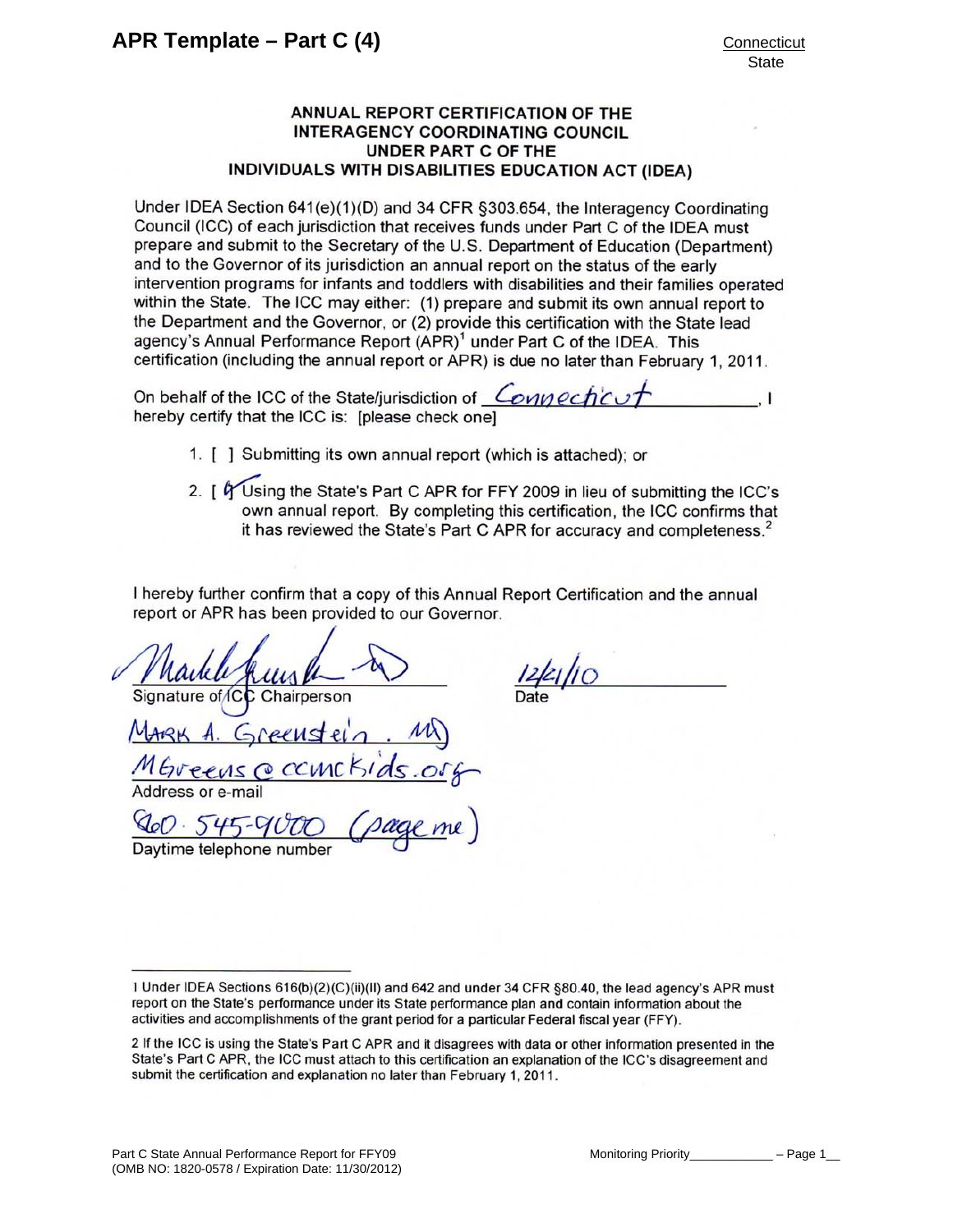# **Part C State Annual Performance Report (APR) for Federal Fiscal Year (FFY) 2009**

Throughout this document years are represented as '09-'10 representing the calendar year of July 1 of the first year ('09) to June 30 of the last year ('10) regardless of the federal fiscal year.

| Infants and toddlers receive the early intervention services on their IFSPs in a<br>timely manner.                                                                                                                                            | p. 3                                                                                                                                                                                                                                                                                                                                                            |
|-----------------------------------------------------------------------------------------------------------------------------------------------------------------------------------------------------------------------------------------------|-----------------------------------------------------------------------------------------------------------------------------------------------------------------------------------------------------------------------------------------------------------------------------------------------------------------------------------------------------------------|
| Infants and toddlers primarily receive early intervention services in the home or                                                                                                                                                             | p. 8                                                                                                                                                                                                                                                                                                                                                            |
| Infants and toddlers demonstrate improved: Positive social-emotional skills                                                                                                                                                                   |                                                                                                                                                                                                                                                                                                                                                                 |
| Infants and toddlers demonstrate improved: Acquisition and use of knowledge<br>and skills (including early language/ communication).                                                                                                          | p. 10                                                                                                                                                                                                                                                                                                                                                           |
| Infants and toddlers demonstrate improved: Use of appropriate behaviors to<br>meet their needs.                                                                                                                                               |                                                                                                                                                                                                                                                                                                                                                                 |
| Families participating in Part C report that early intervention services have<br>helped the family know their rights.                                                                                                                         |                                                                                                                                                                                                                                                                                                                                                                 |
| Families participating in Part C report that early intervention services have                                                                                                                                                                 | p. 15                                                                                                                                                                                                                                                                                                                                                           |
| Families participating in Part C report that early intervention services have                                                                                                                                                                 |                                                                                                                                                                                                                                                                                                                                                                 |
| The percent of infants and toddlers birth to 1.                                                                                                                                                                                               | p. 18                                                                                                                                                                                                                                                                                                                                                           |
| The percent of infants and toddlers birth to 3.                                                                                                                                                                                               | p. 10                                                                                                                                                                                                                                                                                                                                                           |
| Families of infants and toddlers referred to Birth to Three have an evaluation /                                                                                                                                                              | p. 22                                                                                                                                                                                                                                                                                                                                                           |
| All children exiting Part C receive timely transition planning including IFSPs with                                                                                                                                                           |                                                                                                                                                                                                                                                                                                                                                                 |
| Notification to LEA of all children exiting Part C, if child potentially eligible for                                                                                                                                                         | p. 27                                                                                                                                                                                                                                                                                                                                                           |
| All children exiting Part C receive timely transition conferences, if child                                                                                                                                                                   |                                                                                                                                                                                                                                                                                                                                                                 |
| General supervision system (including monitoring, complaints, hearings, etc.)<br>identifies and corrects noncompliance as soon as possible but in no case later<br>than one year from identification. (Attachment A [a.k.a. 1] is on page 44) | p. 35                                                                                                                                                                                                                                                                                                                                                           |
| Percent of signed written complaints with reports issued that were resolved<br>within 60-day timeline or a timeline extended for exceptional circumstances with<br>respect to a particular complaint.                                         | p. 42                                                                                                                                                                                                                                                                                                                                                           |
| Percent of fully adjudicated due process hearing requests that were fully<br>adjudicated within the applicable timeline.                                                                                                                      | p. 43                                                                                                                                                                                                                                                                                                                                                           |
| Percent of hearing requests that went to resolution sessions<br>(Not-applicable for Part C in Connecticut).                                                                                                                                   | p. 44                                                                                                                                                                                                                                                                                                                                                           |
| Percent of mediations held that resulted in mediation agreements.                                                                                                                                                                             | p. 45                                                                                                                                                                                                                                                                                                                                                           |
| State reported data (618 and State Performance Plan and Annual Performance<br>Report) are timely and accurate. (Attachment B is on page 47)                                                                                                   | p. 46                                                                                                                                                                                                                                                                                                                                                           |
|                                                                                                                                                                                                                                               | in programs for typically developing children.<br>(including social relationships).<br>helped the family effectively communicate their children's needs.<br>helped the family help their children develop and learn.<br>assessment and an initial IFSP meeting within 45 days.<br>transition steps and services.<br>Part B.<br>potentially eligible for Part B. |

NOTE: If viewing this electronically, each indicator above is a hyperlink to a bookmark. To move between indicators type **Ctrl + g** and then type **ind#** or **att#** where # is the indicator number. In addition, other blue text in the document is often an external link to related files such the [Public Reporting](http://www.birth23.org/Accountability/PR/PublicReporting.htm) tables posted on [www.birth23.org](http://www.birth23.org/). Connecticut recently updated its web site and external links in older SPP/APR files may fail. All the related files are now located on [www.birth23.org](http://www.birth23.org/) under the menu option that reads ["How are we doing?"](http://birth23.org/accountability/accountability.html).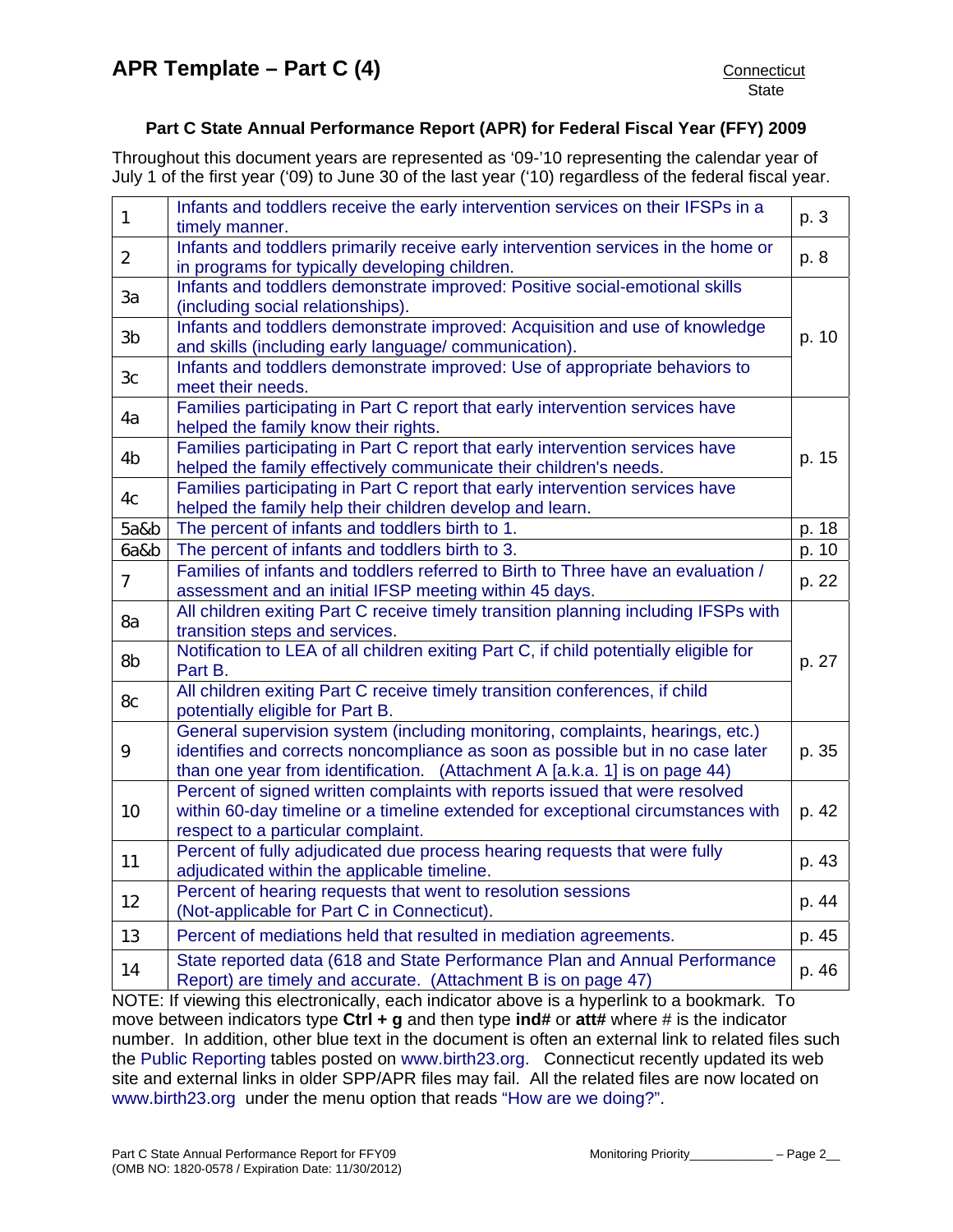# <span id="page-4-0"></span>**Part C State Annual Performance Report (APR) for Federal Fiscal Year (FFY) 2009**

#### **Overview of the Annual Performance Report Development:**

A stakeholders' meeting was held on October 18, 2010 to review the proposed [APR](http://www.birth23.org/Accountability/SPP/SPPAPR.html) and [State](http://www.birth23.org/Accountability/SPP/SPPAPR.html)  [Performance Plan \(SPP\)](http://www.birth23.org/Accountability/SPP/SPPAPR.html). A conference call with stakeholders was held on November 17, 2010.

In addition to having Connecticut stakeholders review and revise the draft APR, the lead agency received thorough and helpful reviews from the National Early Childhood Technical Assistance Center (NECTAC), and the North East Regional Resource Center (NERRC) as well as staff from the Data and Accountability Center (DAC), and the Early Childhood Outcomes Center (ECO).

In December 2010, revised drafts of the [APR](http://www.birth23.org/Accountability/SPP/SPPAPR.html) and [SPP](http://www.birth23.org/Accountability/SPP/SPPAPR.html) were posted on [Birth23.org](http://www.birth23.org/). The updated [APR](http://www.birth23.org/Accountability/SPP/SPPAPR.html) and [SPP](http://www.birth23.org/Accountability/SPP/SPPAPR.html) were made available to all early intervention programs and parent groups. Input was also gathered at three statewide provider meetings during December, 2010.

#### **Monitoring Priority: Early Intervention Services In Natural Environments**

**Indicator 1:** Percent of infants and toddlers with IFSPs who receive the early intervention services on their IFSPs in a timely manner.

(20 U.S.C. 1416(a)(3)(A) and 1442)

#### **Measurement:**

Percent = [(# of infants and toddlers with IFSPs who receive the early intervention services on their IFSPs in a timely manner) divided by the (total # of infants and toddlers with IFSPs)] times 100.

Account for untimely receipt of services, including the reasons for delays.

| FFY09                 | <b>Measurable and Rigorous Target</b> |
|-----------------------|---------------------------------------|
| $7/1/09 -$<br>6/30/10 | 100%                                  |

As in the data for indicators 2, 5, and 6, a point in time was used for this indicator and is considered to be representative of the reporting period. Indicators 2, 5, and 6 use data from the IDEA Section 618 required child count reports. They only include data about children who are eligible with IFSPs on December 1 of each year. This analysis reviewed ALL children with IFSPs on 12/1/09 that had at least one new service listed on their IFSP. Thus, these data represent the provision of timely services throughout the full reporting period.

# **Actual Target Data for FFY09 (July 1, 2009-June 30, 2010):**

On 12/1/09 there were 4743 children with IFSPs in Part C. 2800 of those children had at least one NEW service listed on their IFSP. 2663 children received timely services (within 45 days from parent consent). An additional 107 children received the service(s) late due to a documented exceptional family circumstance beyond the control of the lead agency. The 107 were added to the numerator for a total of 2770 and kept in the denominator.

 $(2663 + 107) / 2800 = .99 X 100 = 99\%$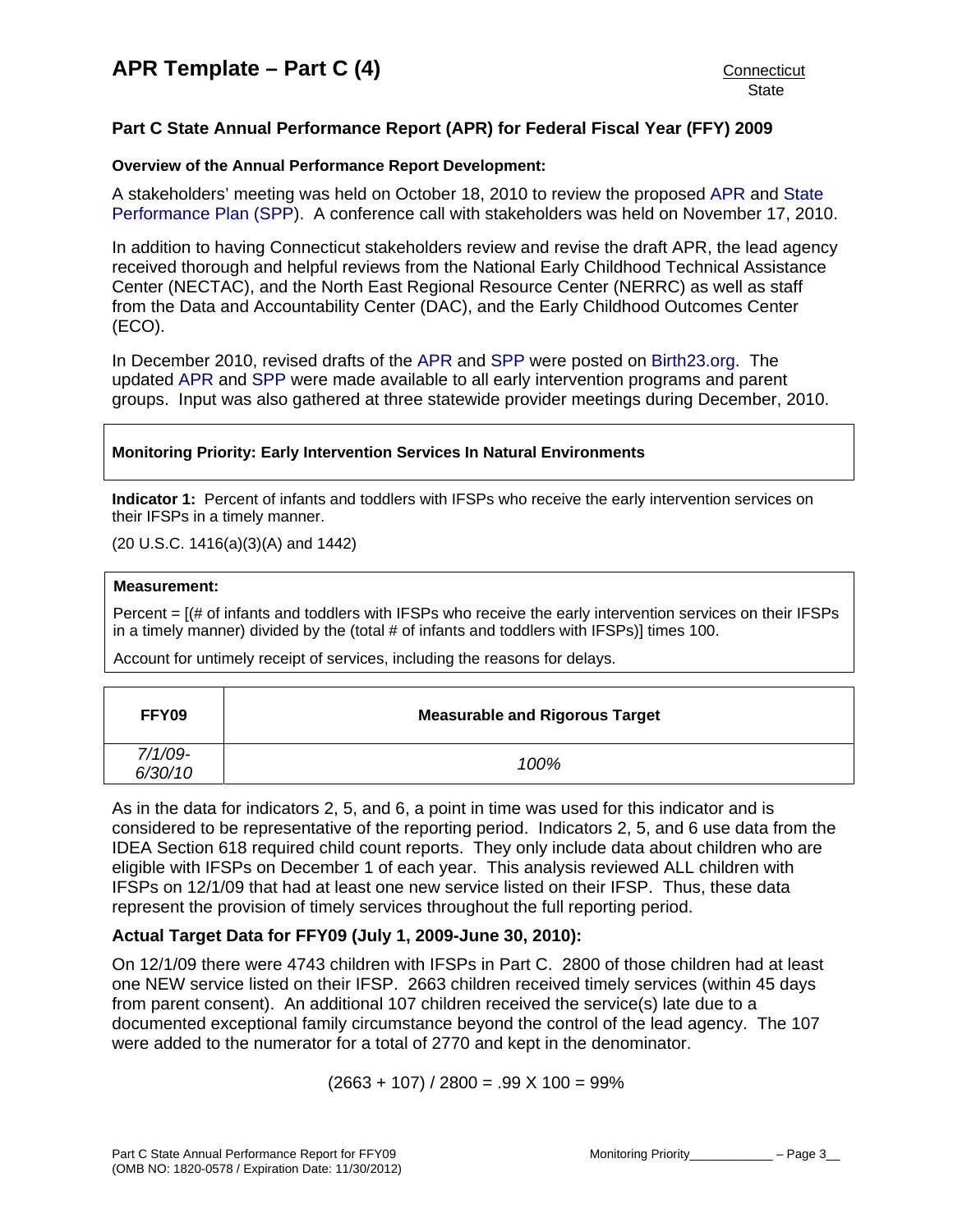While Connecticut did not reach its target, the state continues to maintain a high level of compliance since the '05-'06 year (baseline 97%), the '06-'07 year (97%), the '07-'08 year (98%), and the '08-'09 year (99%)

This data was verified using emails to programs, data verification visits, on-site visits, and the public reporting of data. In addition, as described more fully in the [SPP](http://www.birth23.org/Accountability/SPP/SPPAPR.html) and previous [APRs](http://www.birth23.org/Accountability/SPP/SPPAPR.html), Connecticut's real-time Birth to Three data system contains built-in reports, edit checks and alerts as well as a real-time "performance dashboard" that is available to local programs and the lead agency. Based on user selected date ranges, the performance dashboard runs summaries by APR indicator and produces exception reports.

#### **Discussion of Improvement Activities Completed and Explanation of Progress or Slippage that occurred for FFY09 (July 1, 2009-June 30, 2010):**

There were 30 children with at least one late service not due to documented extraordinary family circumstances that were beyond the control of the lead agency.

The breakout by reason with ranges in days includes:

- 12 due to program errors such as scheduling errors on the part of staff, lack of documentation about the reasons for the delay, and IFSP review errors (range 46 – 123 days),
- 9 due to challenges faced in obtaining the child's primary physician's signature on the IFSP which is required in CT before new services can begin (range 47 - 129 days),
- 5 due to a staff emergency illness (range 50 89 days),
- 2 due to challenges findings an interpreter (range 49 61 days), and
- 2 due to lack of needed staff in specific disciplines (range 58 60 days).

Since the date of each first service and the reason it was late is known, Connecticut has ensured that all 30 children and families who did not receive the new service(s) on their IFSPs within timelines during the '09-'10 year ultimately received all required services. *Although timeline-related child-specific non-compliance reported for this indicator (45 days) in the '08-'09 APR and in this '09-'10 APR cannot be corrected retroactively, Connecticut has verified that non-compliance was corrected by ensuring that any missing services were provided if the family was still in Birth to Three and that subsequent practice (a minimum of 3 consecutive months) reflected sustained correction of non-compliance. The state's efforts to verify correction of noncompliance by reviewing updated data to ensure EIS programs were correctly implementing the requirements and to prevent future non-compliance are described below.* 

For 13 of the 30 (43%) children with late services the only late service was a visit scheduled to occur only once per month. A missed new service was considered late (beyond 45 days) even if the family did not accept the offer to make-up the visit before the next month's visit. All programs were notified to pay closer attention to scheduling monthly visits within the 45 day timeline.

During the '09-'10 year, Connecticut had 44 comprehensive programs. The 30 children with at least one late service (not due to documented extraordinary family circumstances) were enrolled in 14 different programs. A program level analysis revealed that 6 of the 14 programs (43%) had only one child with only one late service. Three programs had only two children with a late service and two programs had three with a late service. One large program (serving over 140 families) had four children with a late service and another large program had five. Findings were issued to 5 of the 14 programs based on the APR data with correction due in the '10-'11 year. The remaining 9 programs were not issued findings because either the lead agency was able to verify that all non-compliance was corrected and sustained prior to the issuance of the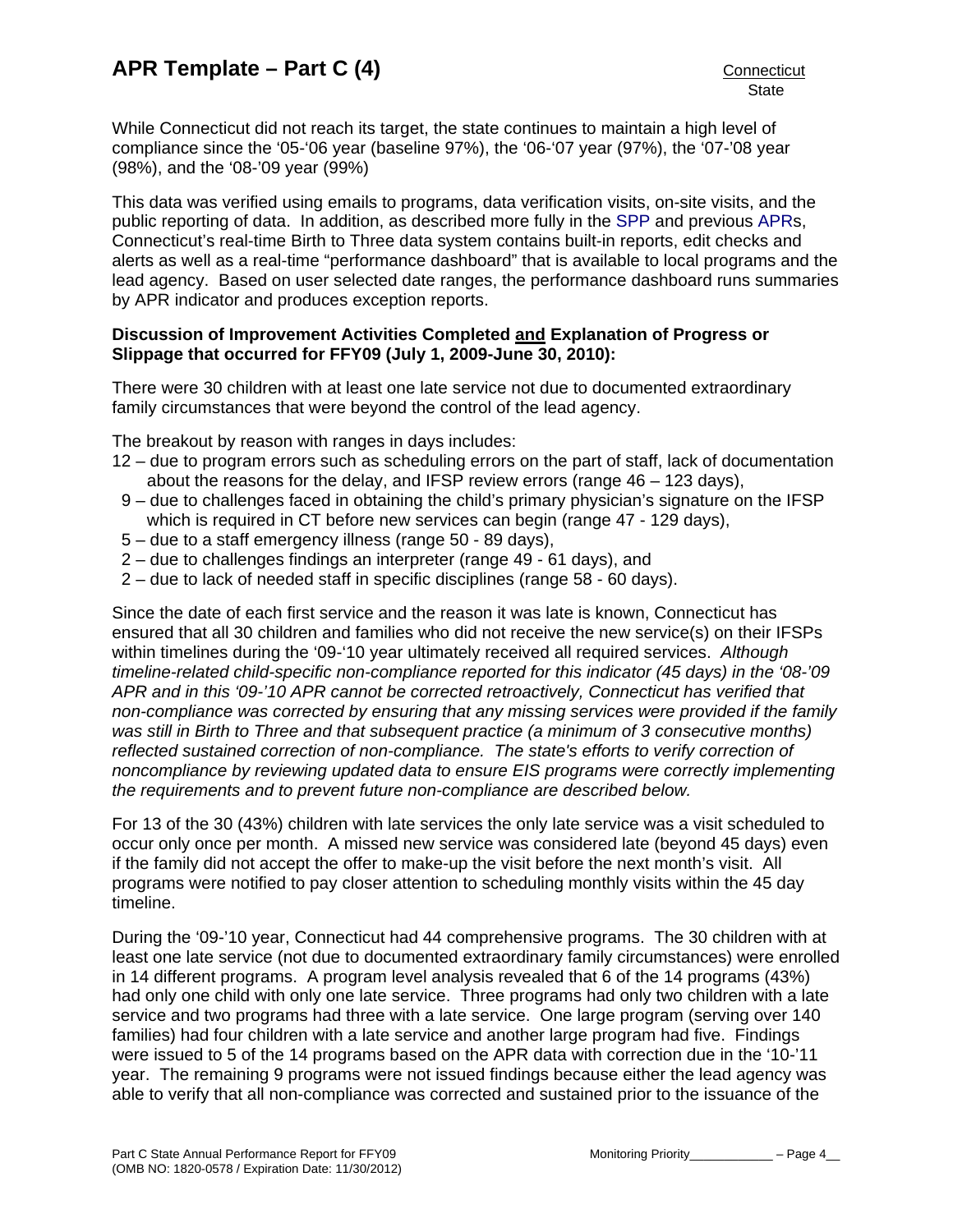<span id="page-6-0"></span>finding using the processes described below or the program had already been issued a finding based on a different component of Connecticut's system of general supervision.

#### Response to the OSEP letter and table based on last year's APR

As of 6/30/10 all seven programs with findings identified prior to 6/30/09 have had the correction of their systemic and/or child specific non-compliance verified as described below and they continue to correctly implement the specific regulatory requirements. During the '09-'10 year, the lead agency sent letters to 12 programs identifying a total of 21 findings of non-compliance based on the IDEA requirements related to this indicator (including the five findings described above that were issued as a result of Connecticut's review of the data in its data system). The verification of that correction is due during the '10-'11 year which will be reported in the APR submitted on February 1, 2012.

#### Findings of non-compliance and the verification of correction

*NOTE: Connecticut Part C identifies one finding per regulatory reference even if there are multiple instances (records) of non-compliance. The totals below are based on all of the state's monitoring components and not just APR data.* 

| Number of findings      | Number of those | When findings that     | Number of findings   |
|-------------------------|-----------------|------------------------|----------------------|
| made during the '08-    | findings that   | were NOT timely        | made during the '09- |
| '09 year about the      | were timely     | corrected were         | '10 year about this  |
| measure for this        | corrected and   | ultimately verified as | measure              |
| indicator               | verified        | corrected              |                      |
|                         |                 | <b>NA</b>              | 6                    |
|                         |                 |                        |                      |
|                         |                 |                        |                      |
| Number of findings      | Number of those | When findings that     | Number of findings   |
| made during the '08-    | findings that   | were NOT timely        | made during the '09- |
| '09 year about other    | were timely     | corrected were         | '10 year about       |
| requirements related to | corrected and   | ultimately verified as | requirements related |
| this indicator          | verified        | corrected              | to this indicator    |

Specific actions taken to verify the correction of '08-'09 findings of noncompliance: Since Connecticut is so close to its 100% target, improvement activities primarily focus on monitoring and data verification to sustain correction. The specific actions for findings are noted below by monitoring component. The correction of noncompliance was verified as corrected by reviewing data from the data system, completing on-site data verification visits, and corresponding via email, fax, and phone. Through this combination of efforts, the lead agency verified that each program with noncompliance identified in FFY 2008 has initiated services, although late, for any child whose services were not initiated in a timely manner, unless the child is no longer within the jurisdiction of the Birth to Three program, consistent with OSEP Memorandum 09-02, dated October 17, 2008 (OSEP Memo 09-02). Programs with findings from the '08-'09 year were found to be correctly implementing the requirements related to this indicator during the '09-'10 year.

#### Data Verification

Verification emails were sent to each program about every late or missing service when data were reviewed from the state database for the APR. Programs were asked to explain the reason(s) for the delay. On-site data verification visits included processes to check that the data matched the documentation in the record, particularly extraordinary family circumstances, and all other reasons for late visits. Verification of the correction of identified non-compliance was completed using on-site visits, email, fax, and the Birth to Three data system. As a result of a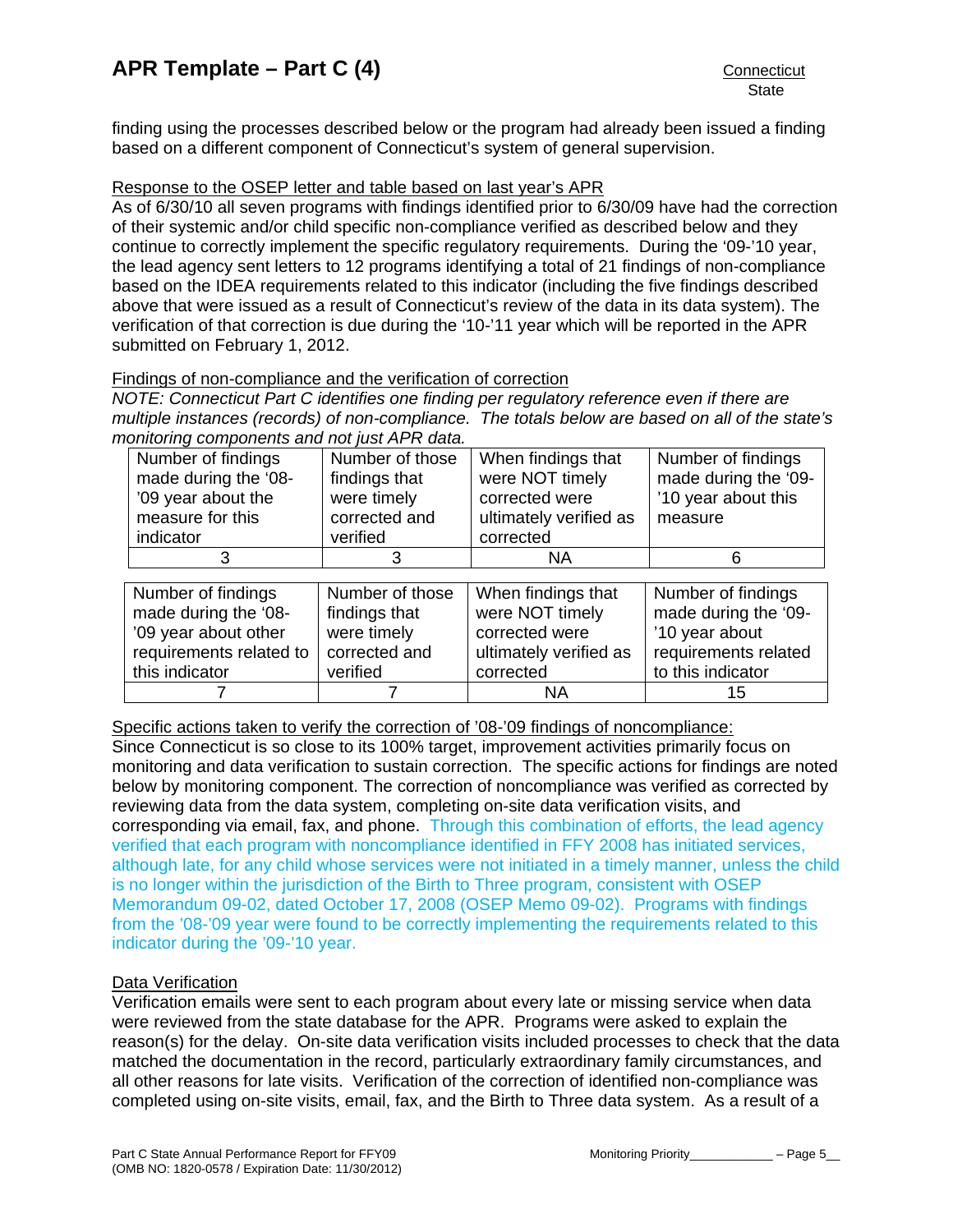data verification visit, the lead agency sent a letter to one program during the '08-'09 year identifying three findings of non-compliance based on requirements related to this indicator. While child-specific correction was not applicable to this timeline-related measure, all three findings were verified as being corrected in a timely manner during the '09-'10 year by two additional onsite verification visits. The contract with the program was not renewed.

#### Focused Monitoring

As a result of a focused monitoring visit, the lead agency sent a letter to one program during the '08-'09 year identifying one finding of non-compliance based on requirements related to this indicator. While child-specific correction was not applicable to this timeline-related measure, the finding was verified as being corrected and sustained in a timely manner during the '09-'10 year based on an on-site verification visit.

## Program Self Assessment

As a result of self-assessments, the lead agency sent letters to three programs during the '08- '09 year identifying a total of four findings of non-compliance based on requirements related to this indicator. While child-specific correction was not applicable to this timeline-related measure, all four findings were verified as being corrected and sustained in a timely manner during the '09-'10 year based on a review of current data in the data system and the review of visit notes faxed to the lead agency regarding the specific measure.

## [Public Reporting of APR Data](http://www.birth23.org/state_performance_plans_and_annu.htm)

Upon reviewing APR data, the lead agency sent letters to two programs during the '08-'09 year identifying a total of two findings of non-compliance based on requirements related to this indicator. While child specific correction about this timeline-related measure was not applicable, both findings were verified as being corrected and sustained in a timely manner during the '09- '10 year based on a review of updated data in the data system. For all programs, the APR data about this indicator was posted in February 2010 on Birth23.org.

#### **Determinations**

No programs were determined to need assistance in March 2010 based on untimely services. This measure continues to be used as part of Connecticut's determinations of how local programs are implementing the IDEA.

## **Revisions, with Justification, to Proposed Targets / Improvement Activities / Timelines / Resources for FFY09 (July 1, 2009-June 30, 2010)** *[If applicable]*

With stakeholder input, targets and improvement strategies were extended in the State Performance Plan through June 30, 2013.

#### On-site Record Review Technical Assistance (TA) and Findings

During the '09-'10 year, on-site visits were made to 10 programs that were relatively new to Connecticut's Birth to Three System. These on-site visits provided TA to the programs about how to complete a record review. In addition, if the team found non-compliance, findings were identified. As a result of these on-site visits, the lead agency sent letters to seven programs identifying a total of 12 findings of non-compliance based on requirements related to this indicator. The verification of correction is due during the '10-'11 year which will be reported in the APR submitted on February 1, 2012. The lead agency sent letters to 2 of 10 the programs identifying a total of four findings of non-compliance during the '10-'11 year with correction due during the '11-'12 year. One program had no findings or measures to correct.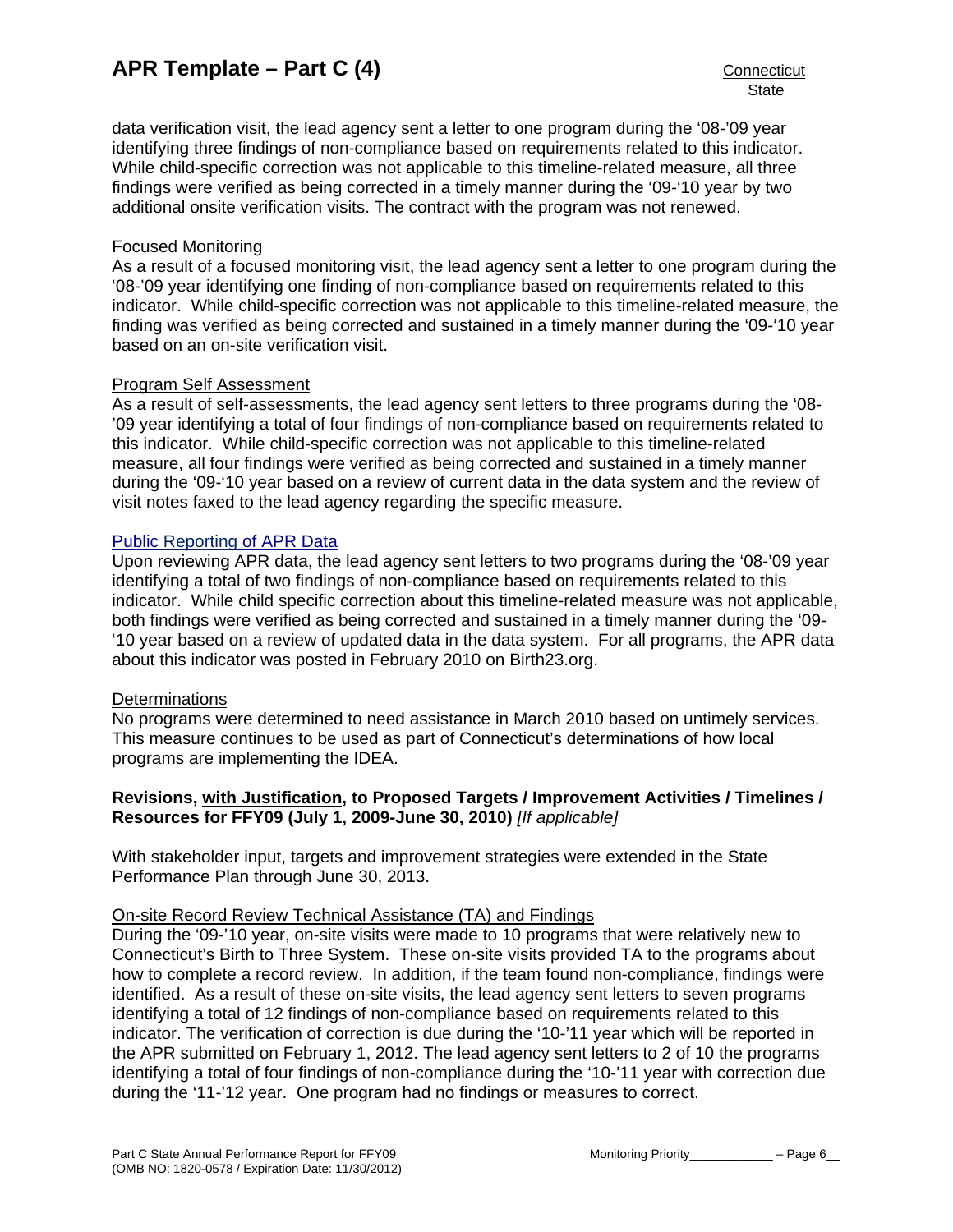## Date Verification

As a result of a data verification visit, the lead agency sent one letter during the '09-'10 year identifying two findings of non-compliance based on requirements related to this indicator.

#### Focused Monitoring

A new priority area and protocol were developed with stakeholder input.

#### Program Self Assessment

All programs that did not receive an on-site visit in the '09-'10 year completed a self-assessment by July 31, 2010. Findings were identified as needed during the '10-'11 year with timely correction due in the '11-'12 year which will be reported in the APR submitted on February 1, 2013.

## [Public Reporting of APR Data](http://www.birth23.org/state_performance_plans_and_annu.htm)

Upon reviewing the '09-'10 APR data for this indicator, the lead agency sent five letters during the '09-'10 year identifying five findings of non-compliance. For each program, the APR data about this indicator will be posted in February 2011 on Birth23.org.

#### **Determinations**

Determinations will be made in March 2011 and this will continue to be an indicator used in that process.

#### **Complaints**

As a result of one written complaint, the lead agency sent one letter during the '09-'10 year identifying two findings of non-compliance based on requirements related to this indicator.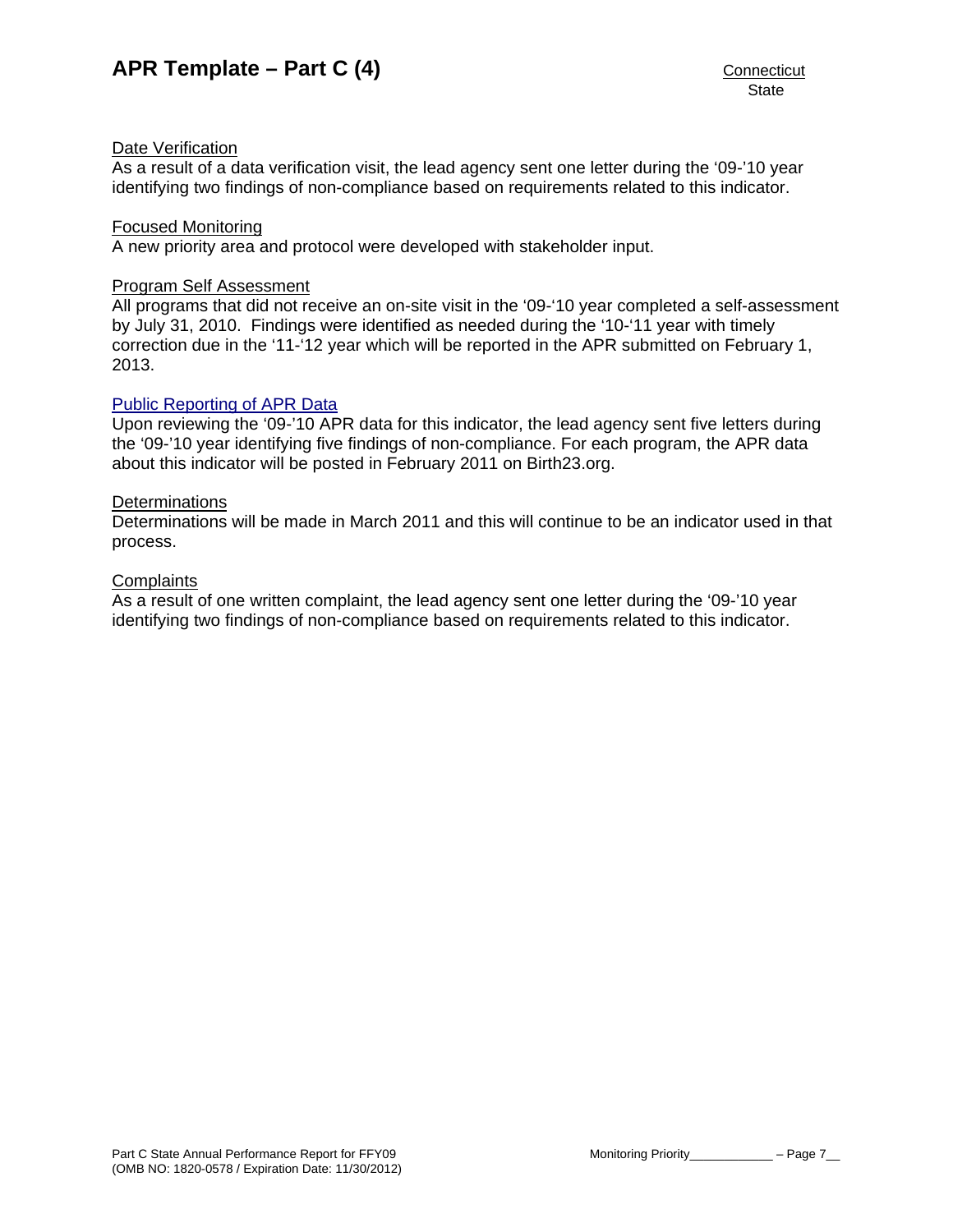# <span id="page-9-0"></span>**Part C State Annual Performance Report (APR) for Federal Fiscal Year (FFY) 2009**

#### **Overview of the Annual Performance Report Development:**

Same process as described in Indicator #1.

#### **Monitoring Priority: Early Intervention Services In Natural Environments**

**Indicator 2:** Percent of infants and toddlers with IFSPs who primarily receive early intervention services in the home or community-based settings.

#### (20 U.S.C. 1416(a)(3)(A) and 1442)

**Measurement:** Percent =  $[(\# \text{ of infants and toldlers with IFSPs who primarily receive early intervention$ services in the home or community-based settings) divided by the (total # of infants and toddlers with IFSPs)] times 100.

| FFY09                 | <b>Measurable and Rigorous Target</b> |
|-----------------------|---------------------------------------|
| $7/1/09 -$<br>6/30/10 | 95%                                   |

## **Actual Target Data for FFY09 (July 1, 2009-June 30, 2010):**

The information below is taken from the 618 setting tables submitted for children with IFSPs on December 1, 2008.

| Primary Setting of Infants and Toddlers, Ages Birth Through 2 |  |  |  |
|---------------------------------------------------------------|--|--|--|
| $(4544+188)/4743=99%$                                         |  |  |  |
| 4743<br>Total (Rows 1-3)                                      |  |  |  |
| 1. Home<br>4544                                               |  |  |  |
| 2. Community-Based Setting<br>188                             |  |  |  |
| 3. Other Setting                                              |  |  |  |

Connecticut maintains a high percentage since the '04-'05 year (baseline 99%), the '05-'06 year (99%), the '06-'07 year (99%), and the '08-'09 year (99%).

# **Discussion of Improvement Activities Completed and Explanation of Progress or Slippage that occurred for FFY09 (July 1, 2009-June 30, 2010):**

Findings of non-compliance and the verification of correction

*NOTE: Connecticut Part C identifies one finding per regulatory reference even if there are multiple instances (records) of non-compliance. The totals below are based on all of the state's monitoring components and not just APR data.* 

| Number of findings | Number of        | When findings that     | Number of          |
|--------------------|------------------|------------------------|--------------------|
| made during the    | those findings   | were NOT timely        | findings made      |
| '08-'09 year about | that were timely | corrected were         | during the '09-'10 |
| the measure for    | corrected and    | ultimately verified as | year about this    |
| this indicator     | verified         | corrected              | measure            |
|                    |                  | ΝA                     |                    |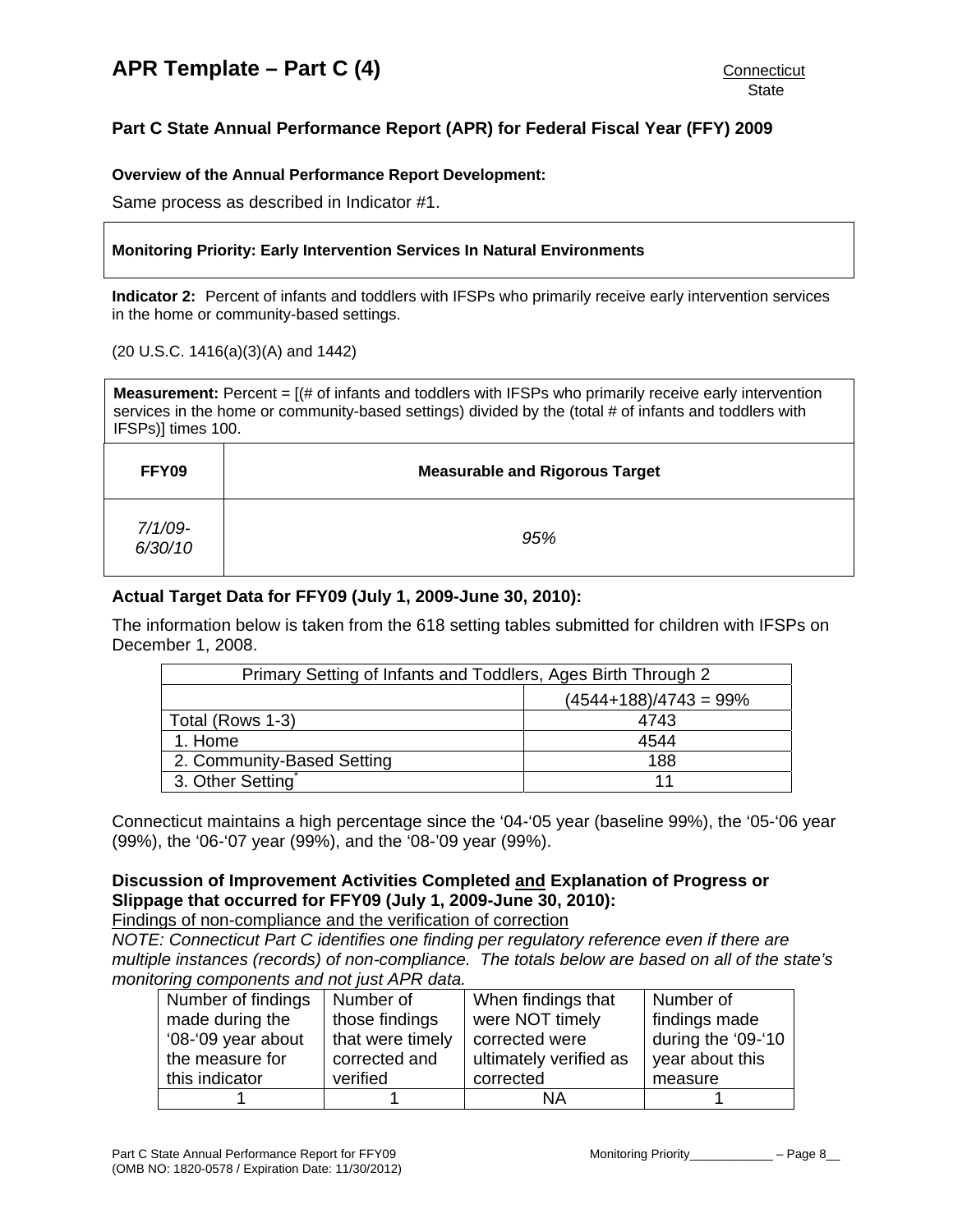| Number of findings | Number of those | When findings    | Number of       |
|--------------------|-----------------|------------------|-----------------|
| made during the    | findings that   | that were NOT    | findings made   |
| '08-'09 year about | were timely     | timely corrected | during the '09- |
| other requirements | corrected and   | were ultimately  | '10 year about  |
| related to this    | verified        | verified as      | requirements    |
| indicator          |                 | corrected        | related to this |
|                    |                 |                  | indicator       |
|                    | ΝA              | ΝA               |                 |

# Data Verification

As a result of a data verification visit, the lead agency sent one letter during the '08-'09 year identifying one finding of non-compliance based on requirements related to this indicator (missing justifications in the IFSP). The child specific findings were verified as corrected within two weeks based on faxes to the lead agency of the new IFSPs with justification pages and sustained correction was verified based on two additional onsite verification visits during the '09- '10 year. The contract with the program was not renewed.

## [Public Reporting of APR Data](http://www.birth23.org/state_performance_plans_and_annu.htm)

For each program, the APR data about this indicator was posted in February 2010 on Birth23.org.

## **Revisions, with Justification, to Proposed Targets / Improvement Activities / Timelines / Resources for FFY09 (July 1, 2009-June 30, 2010)** *[If applicable]*

With stakeholder input, targets and improvement strategies were extended in the State Performance Plan through June 30, 2013.

# On-site Record Review Technical Assistance (TA) and Findings

During the '09-'10 year on-site visits were made to 10 programs that were relatively new to Connecticut's Birth to Three System. These on-site visits provided TA to the programs about how to complete a record review. In addition, if the team found non-compliance, findings were identified. No findings of non-compliance based on requirements related to this indicator were identified.

#### Data Verification

As a result of a data verification visit, the lead agency sent one letter during the '09-'10 year identifying one finding of non-compliance based on requirements related to this indicator. The verification of that correction is due during the '10-'11 year which will be reported in the APR submitted on February 1, 2012.

#### Focused Monitoring

A new priority area and protocol were developed with stakeholder input.

#### Program Self Assessment

All programs that did not receive an on-site visit in the '09-'10 year completed a revised selfassessment by July 31, 2010. Findings were identified as needed during the '10-'11 year with timely correction due during the '11-'12 year which will be reported in the APR submitted on February 1, 2013.

#### [Public Reporting of APR Data](http://www.birth23.org/state_performance_plans_and_annu.htm)

For each program, the APR data about this indicator will be posted in February 2011 on Birth23.org.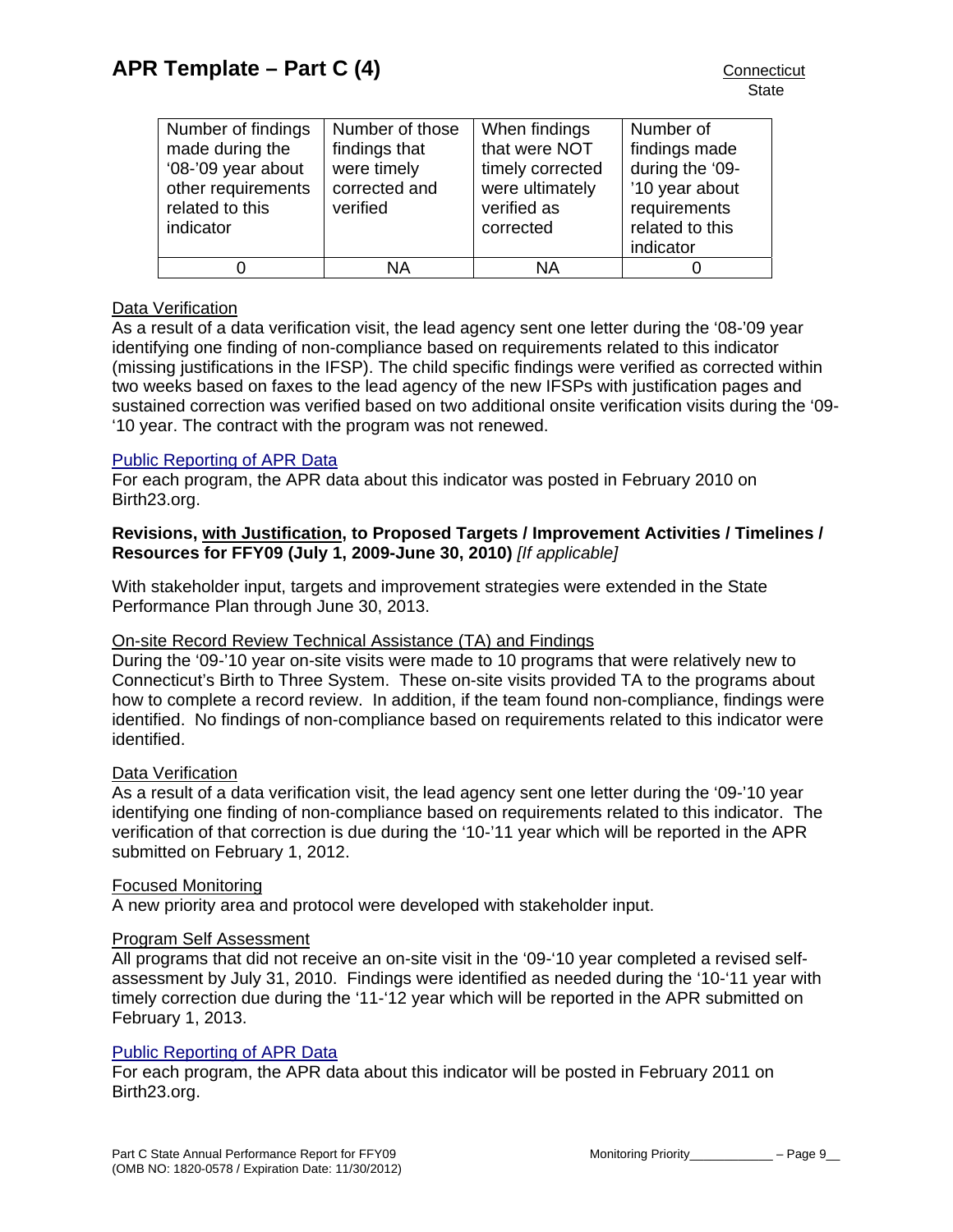<span id="page-11-0"></span>**Part C State Annual Performance Report (APR) for Federal Fiscal Year (FFY) 2009 Overview of the Annual Performance Report Development:** Using the same process as described in Indicator #1, this indicator was revised using the State Performance Plan (SPP) template (Revised 2010). The data is repeated here for ease of reading the APR as a whole document. [The revised SPP is posted on Birth23.org.](http://www.birth23.org/Accountability/SPP/SPPAPR.html)

#### **Monitoring Priority: Early Intervention Services In Natural Environments**

**Indicator 3:** Percent of infants and toddlers with IFSPs who demonstrate improved:

- A. Positive social-emotional skills (including social relationships);
- B. Acquisition and use of knowledge and skills (including early language/ communication); and
- C. Use of appropriate behaviors to meet their needs.

#### (20 U.S.C. 1416(a)(3)(A) and 1442)

#### **Measurement:**

Outcomes:

- A. Positive social-emotional skills (including social relationships);
- B. Acquisition and use of knowledge and skills (including early language/communication); and
- C. Use of appropriate behaviors to meet their needs.

Progress categories for A, B and C:

- a. Percent of infants and toddlers who did not improve functioning  $=$  [ $\#$  of infants and toddlers who did not improve functioning) divided by (# of infants and toddlers with IFSPs assessed)] times 100.
- b. Percent of infants and toddlers who improved functioning but not sufficient to move nearer to functioning comparable to same-aged peers  $= [(# of in^2]$  infants and toddlers who improved functioning but not sufficient to move nearer to functioning comparable to same-aged peers) divided by (# of infants and toddlers with IFSPs assessed)] times 100.
- c. Percent of infants and toddlers who improved functioning to a level nearer to same-aged peers but did not reach it  $=$   $[(# of infants and toldlers who improved functioning to a level nearer to same$ aged peers but did not reach it) divided by (# of infants and toddlers with IFSPs assessed)] times 100.
- d. Percent of infants and toddlers who improved functioning to reach a level comparable to sameaged peers  $=$   $[(# of infants and toldlers who improved functioning to reach a level comparable to$ same-aged peers) divided by (# of infants and toddlers with IFSPs assessed)] times 100.
- e. Percent of infants and toddlers who maintained functioning at a level comparable to same-aged peers = [(# of infants and toddlers who maintained functioning at a level comparable to same-aged peers) divided by (# of infants and toddlers with IFSPs assessed)] times 100.

#### **Summary Statements for Each of the Three Outcomes (use for FFY 2008-2009 reporting):**

**Summary Statement 1:** Of those infants and toddlers who entered or exited early intervention below age expectations in each Outcome, the percent who substantially increased their rate of growth by the time they turned 3 years of age or exited the program.

#### **Measurement for Summary Statement 1:**

Percent = # of infants and toddlers reported in progress category (c) plus # of infants and toddlers reported in category (d) divided by [# of infants and toddlers reported in progress category (a) plus # of infants and toddlers reported in progress category (b) plus # of infants and toddlers reported in progress category (c) plus # of infants and toddlers reported in progress category (d)] times 100.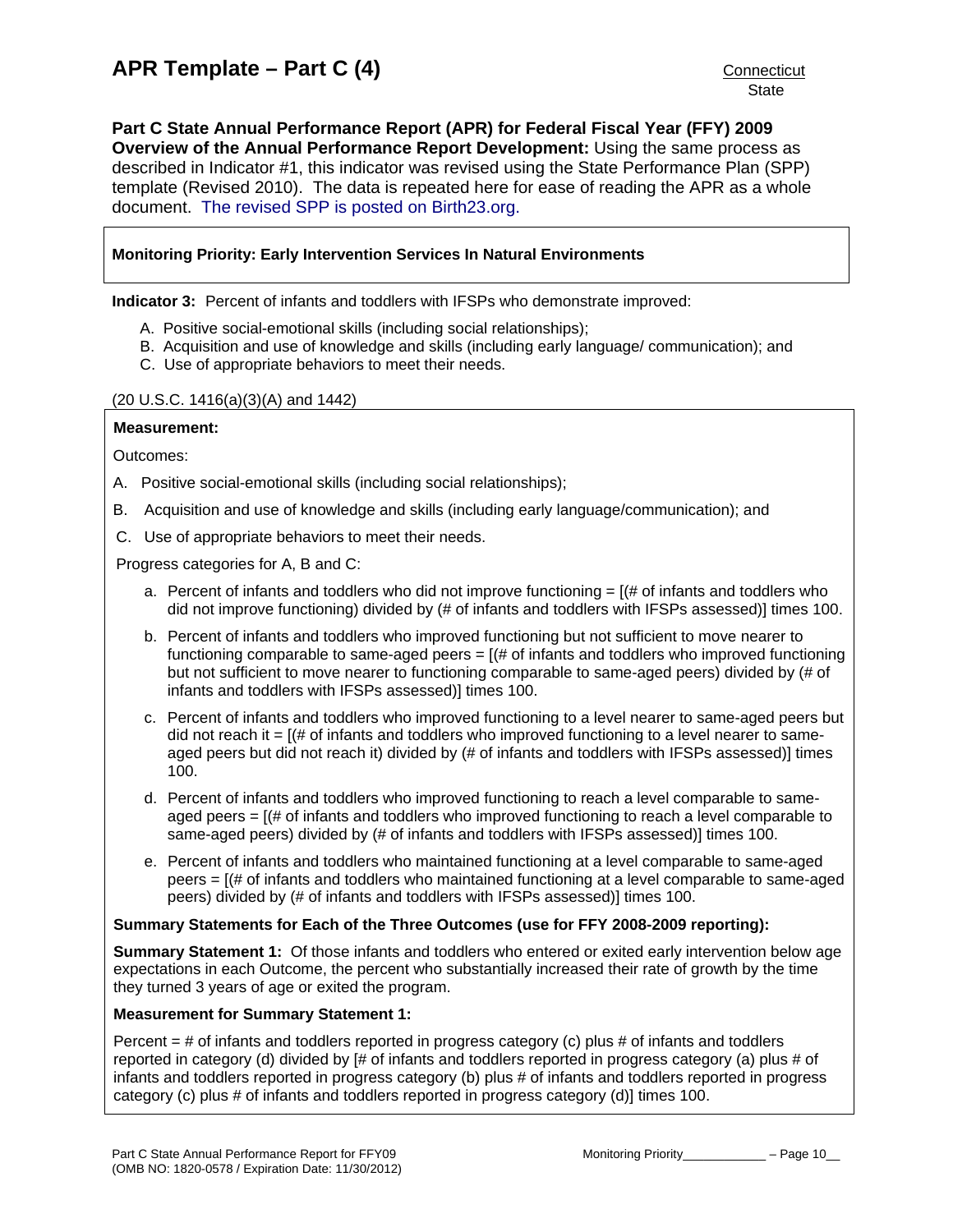**Summary Statement 2:** The percent of infants and toddlers who were functioning within age expectations in each outcome by the time they turned 3 years of age or exited the program.

#### **Measurement for Summary Statement 2:**

Percent  $=$  # of infants and toddlers reported in progress category (d) plus [# of infants and toddlers reported in progress category (e) divided by the total # of infants and toddlers reported in progress categories (a) + (b) + (c) + (d) + (e)] times 100.

| FFY09                 | <b>Measurable and Rigorous Target</b> |                  |                  |                  |
|-----------------------|---------------------------------------|------------------|------------------|------------------|
|                       |                                       | <b>Outcome A</b> | <b>Outcome B</b> | <b>Outcome C</b> |
| $7/1/09 -$<br>6/30/10 | <b>Summary</b><br><b>Statement 1</b>  | 87.1%            | 90.4%            | 90.6%            |
|                       | <b>Summary</b><br><b>Statement 2</b>  | 53.4%            | 54.2%            | 53.7%            |

#### **Actual Target/ Proposed New Baseline Data for FFY09 (July 1, 2009-June 30, 2010):**

Out of 4571 children who exited in the '09-'10 year, 3461 (76%) exited at age three or due to completion of their IFSP. 3163 had at least six months between their first service and exit date. Two sets of Child Outcome Summary Form (COSF) scores were available for 2441 (77%) of the 3163 which, according to the ECO Center, is a good percent at this point in the development of this collection process. [Read the State Performance Plan for more details about this process.](http://www.birth23.org/Accountability/SPP/SPPAPR.html)

| <b>Outcome A</b> (Positive social-emotional skills)                                                                   | <b>Number</b> | Percentage |
|-----------------------------------------------------------------------------------------------------------------------|---------------|------------|
| a: Children who did not improve functioning                                                                           | 17            | 1%         |
| b: Children who improved functioning but not sufficient to move nearer to<br>functioning comparable to same age peers | 317           | 13%        |
| c: Children who improved functioning to a level nearer to same-aged peers but<br>did not reach it                     | 857           | 35%        |
| d: Children who improved functioning to reach a level comparable to same-<br>aged peers                               | 989           | 41%        |
| e: Children who maintained functioning at a level comparable to same-aged<br>peers                                    | 261           | 11%        |
| Total                                                                                                                 | 2441          | 100%       |

| <b>Outcome B</b> (Acquisition and use of knowledge and skills)                                                        |      | Percentage |
|-----------------------------------------------------------------------------------------------------------------------|------|------------|
| a: Children who did not improve functioning                                                                           | 22   | 1%         |
| b: Children who improved functioning but not sufficient to move nearer to<br>functioning comparable to same age peers | 249  | 10%        |
| c: Children who improved functioning to a level nearer to same-aged peers but<br>did not reach it                     | 857  | 35%        |
| d: Children who improved functioning to reach a level comparable to same-<br>aged peers                               | 1138 | 47%        |
| e: Children who maintained functioning at a level comparable to same-aged<br>peers                                    | 175  | 7%         |
| Total                                                                                                                 | 2441 | 100%       |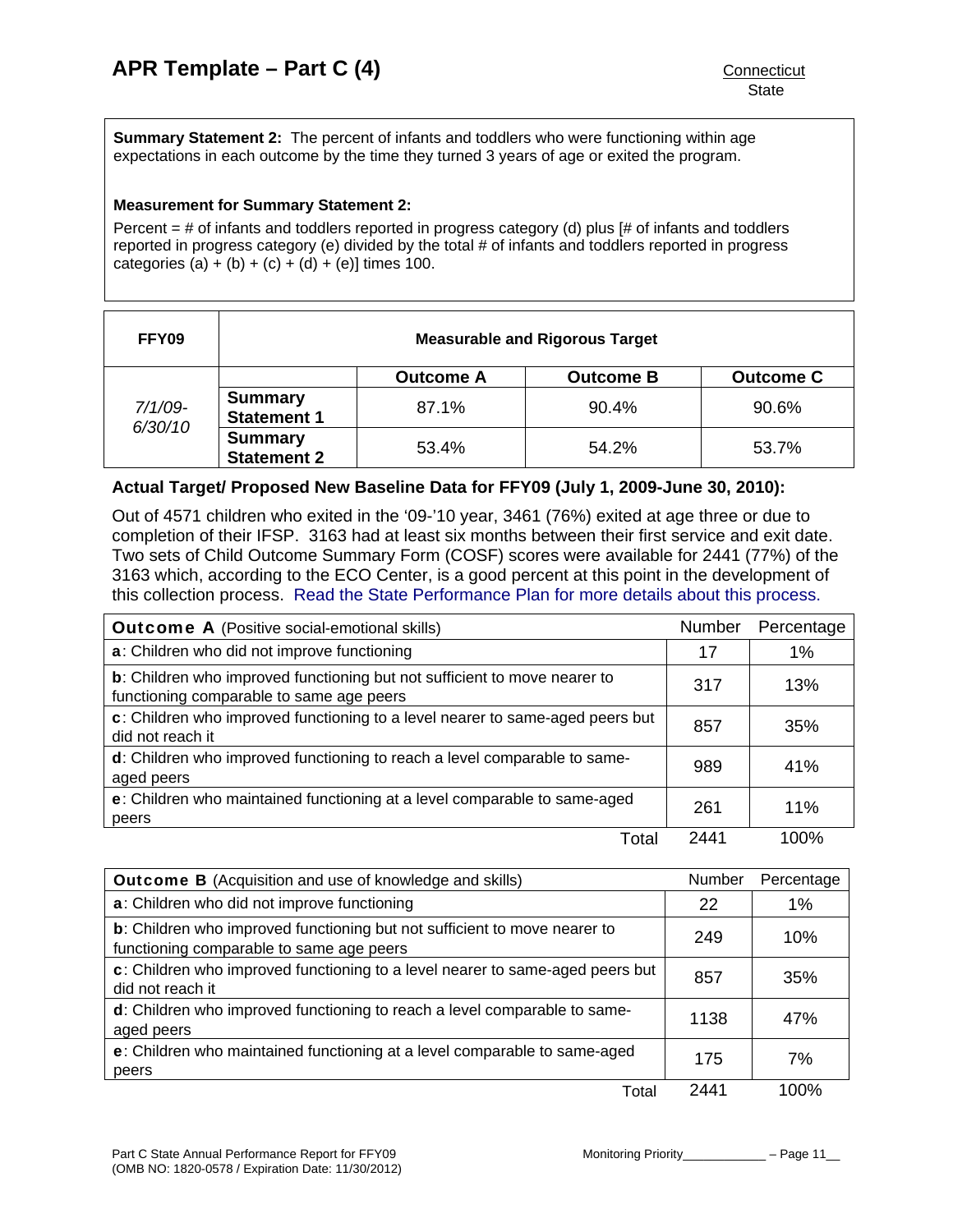| <b>Outcome C</b> (Use of appropriate behaviors to meet their needs.)                                                          |      | Percentage |
|-------------------------------------------------------------------------------------------------------------------------------|------|------------|
| a: Children who did not improve functioning                                                                                   | 22   | 1%         |
| <b>b</b> : Children who improved functioning but not sufficient to move nearer to<br>functioning comparable to same age peers | 240  | 10%        |
| c: Children who improved functioning to a level nearer to same-aged peers but<br>did not reach it                             | 880  | 36%        |
| d: Children who improved functioning to reach a level comparable to same-aged<br>peers                                        | 1143 | 47%        |
| e: Children who maintained functioning at a level comparable to same-aged<br>peers                                            | 156  | 6%         |
| Total                                                                                                                         | 2441 | 100%       |

Below is an analysis of the data using the required summary statements.

# **A) Positive social-emotional skills (including social relationships):**

Summary Statement 1: Of those children who entered the program below age expectations in each outcome area, the percent that substantially increased their rate of growth by the time they exited the program  $[(c) + (d)) / ((a) + (b) + (c) + (d)] \times 100 = %$ 

(857+989) / (17+317+857+989) =.847 X 100 = **84.7%** 

Summary Statement 2: The percent of children who were functioning within age expectations by the time they exited the program  $[(d)+(e)) / ((a)+(b)+(c)+(d)+(e))] = X 100 = %$ 

(989 + 261) / (17+317+857+989+261) = .512 X 100 = **51.2%**

## **B) Acquisition and use of knowledge and skills (including early language/communication and early literacy)**

Summary Statement 1: Of those children who entered the program below age expectations in each outcome area, the percent who substantially increased their rate of growth by the time they exited the program  $[(c) + (d)) / ((a) + (b) + (c) + (d)] \times 100 = %$ 

(857+1138) / (22+249+857+1138) = .880 X 100 = **88.0%** 

Summary Statement 2: The percent of children who were functioning within age expectations by the time they exited the program  $[(d)+(e)) / ((a)+(b)+(c)+(d)+(e))] = X 100 = %$ 

(1138+175) / (22+249+857+1138+175) = .538 X 100 = **53.8%** 

#### **C) Use of appropriate behaviors to meet their needs**

Summary Statement 1: Of those children who entered the program below age expectations in each outcome area, the percent who substantially increased their rate of growth by the time they exited the program  $[(c) + (d)) / ((a) + (b) + (c) + (d)] \times 100 = %$ 

$$
(880+1143) / (22+240+880+1143) = .885 \times 100 = 88.5\%
$$

Summary Statement 2: The percent of children who were functioning within age expectations by the time they exited the program  $[(d)+(e)) / ((a)+(b)+(c)+(d)+(e))] = X 100 = %$ 

(1143+156) / (22+240+880+1143+156) = .532 X 100 = **53.2%**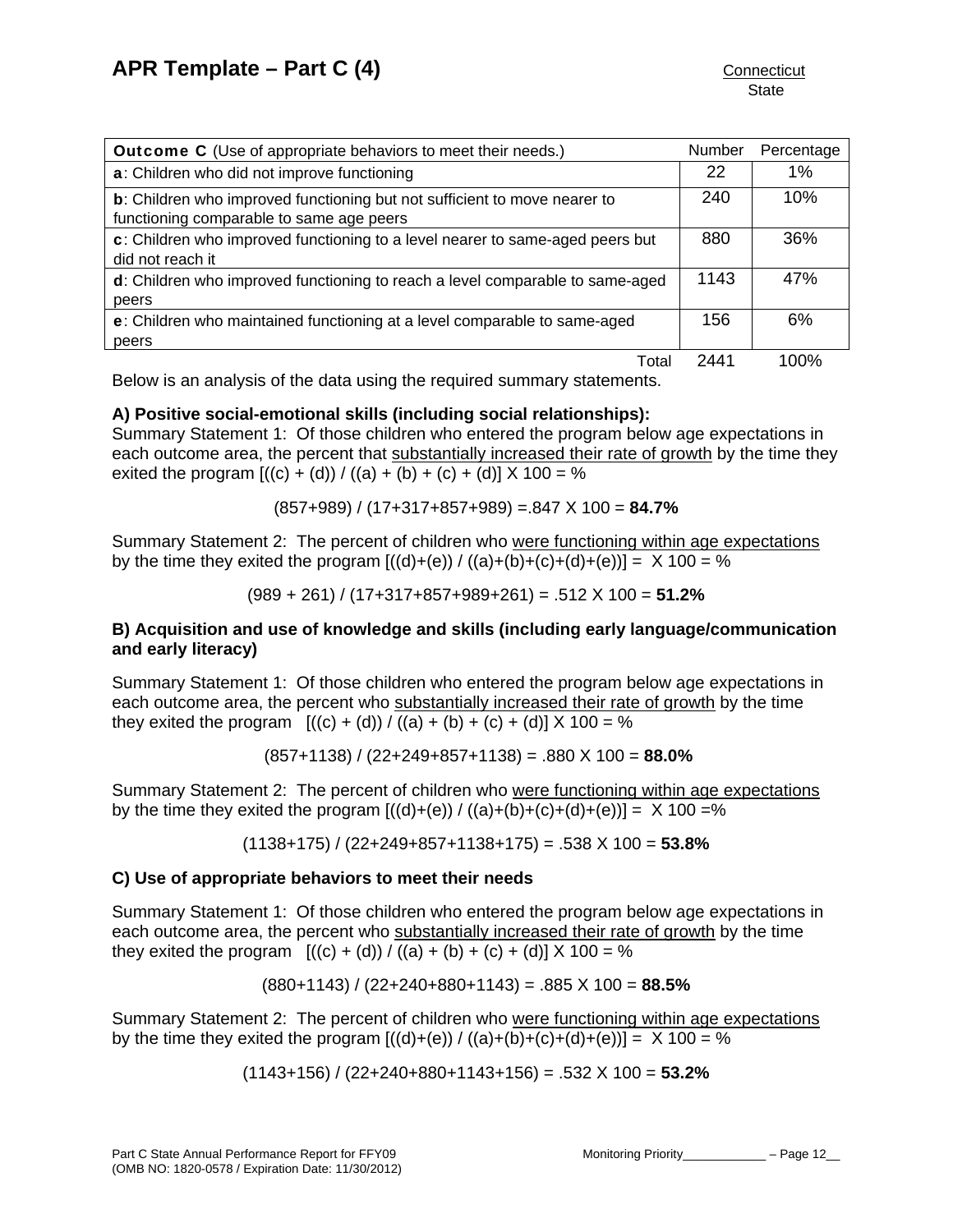#### **Discussion of Improvement Activities Completed and Explanation of Progress or Slippage that occurred for FFY09 (July 1, 2009-June 30, 2010):**

As expected, performance based on both summary statements dropped and Connecticut did not meet its targets. For the first time, Connecticut had data for a full year about children who were referred at birth and exited after 35 months in early intervention at age three.

Connecticut continues to focus its efforts on identifying and improving the quantity and quality of the data that is recorded for this outcome. Several analyses are posted on [Birth23.org](http://www.birth23.org/) data verification page for programs to review. "Participation rates" or the number of records that have two sets of COSF scores divided by the number of records should have had two sets of ratings by program is still a focus until all programs have higher rates. Programs with low rates are asked to analyze their procedures and data entry processes and to contact the accountability and monitoring manager with an explanation along with a description of the changes to be implemented.

Five programs piloted a form developed by the Minnesota Part C Data Manager that combined the ECO Center Decision Tree with the Child Outcome Summary Form (COSF). Final edits were made and the new form replaced the original COSF when procedures were updated on 7/1/10.

Connecticut actively participates on ECO Center COSF Community of Practice calls whenever possible. At the June 2010 Combined IDEA Data Meeting, Connecticut shared data with other states in a pre-conference workshop about analyzing child and family outcome data.

Response to the OSEP letter and table based on last year's APR The state reported progress data and actual target data.

Findings of non-compliance and the verification of correction

*NOTE: Connecticut Part C identifies one finding per regulatory reference even if there are multiple instances (records) of non-compliance. The totals below are based on all of the state's monitoring components and not just APR data.* 

| Number of findings<br>made during the<br>'08-'09 year about<br>other requirements<br>related to this<br>indicator | Number of those<br>findings that<br>were timely<br>corrected and<br>verified | When findings<br>that were NOT<br>timely corrected<br>were ultimately<br>verified as<br>corrected | Number of<br>findings made<br>during the '09-<br>'10 year about<br>requirements<br>related to this<br>indicator |
|-------------------------------------------------------------------------------------------------------------------|------------------------------------------------------------------------------|---------------------------------------------------------------------------------------------------|-----------------------------------------------------------------------------------------------------------------|
| າ                                                                                                                 |                                                                              | ΝA                                                                                                |                                                                                                                 |

#### Data Verification

As mentioned above, [Birth23.org](http://www.birth23.org/) has a data verification page that is routinely used to allow providers to view summaries of their data, determine whether their program is an outlier, and make adjustments to local procedures as needed.

#### Focused Monitoring

Part C stakeholders selected child outcome data as one part of the focused monitoring program selection process.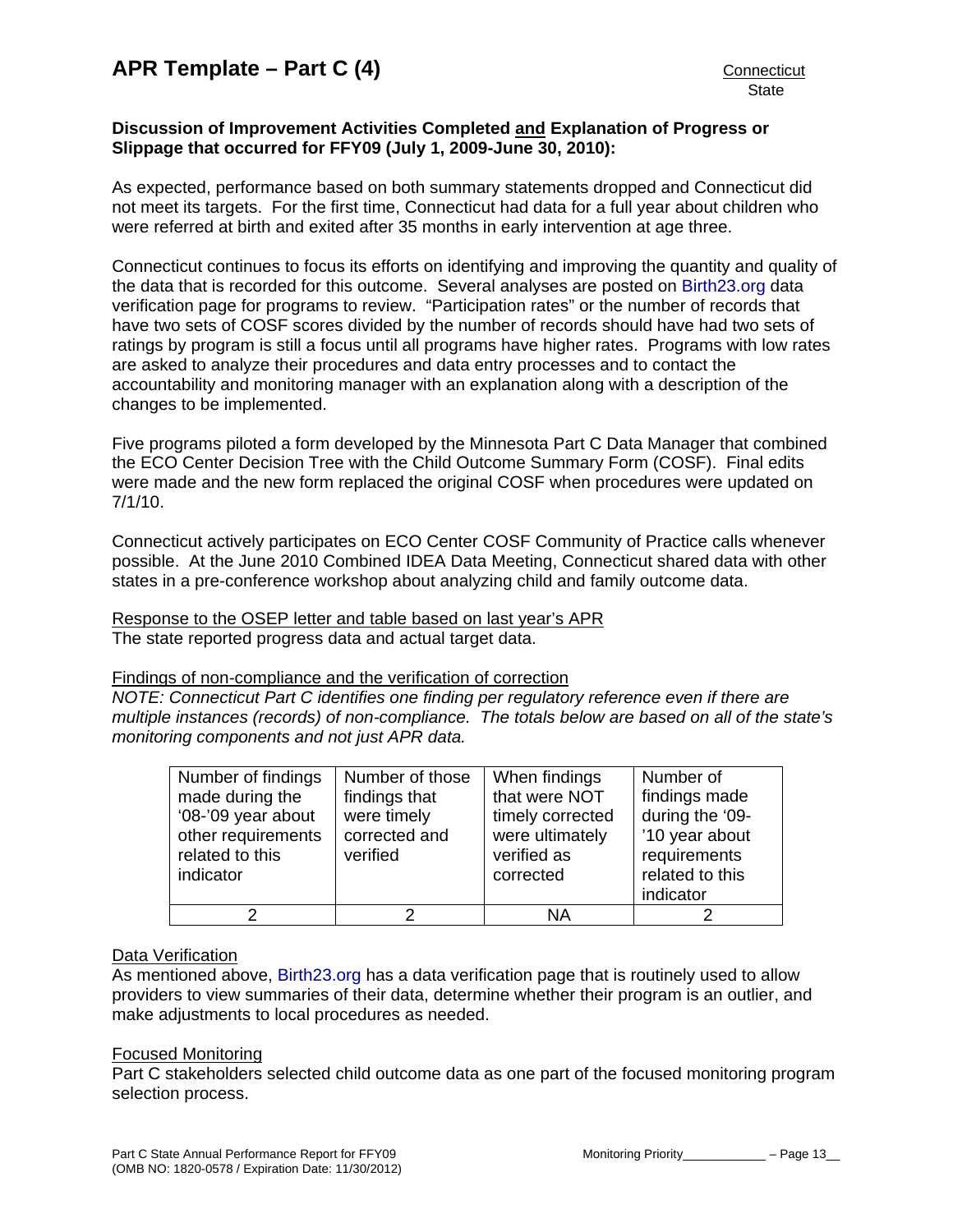#### Program Self Assessment

After the verification of self-assessment data, the lead agency sent one letter during the '08-'09 year identifying two findings of non-compliance based on requirements related to this indicator as the program self-identified that staff were not collecting consistently Child Outcome Summary Form (COSF) data and the data was not being entered into the data system. Both findings were verified as being corrected and sustained in a timely manner during the '09-'10 year based on a review of current data and faxes to the lead agency of a representative sample of COSF forms.

## [Public Reporting of APR Data](http://www.birth23.org/state_performance_plans_and_annu.htm)

For each program, the APR data about this indicator was posted in February 2010 on Birth23.org.

#### **Revisions, with Justification, to Proposed Targets / Improvement Activities / Timelines / Resources for FFY09 (July 1, 2009-June 30, 2010)** *[If applicable]*

Because data collection did not begin until January 2006, the '09-'10 year was the first year in which the lead agency was able to collect a full twelve months of data about children who were referred at birth and exited at age three. Stakeholders feel that the '09-'10 year is therefore a more accurate baseline upon which to base targets. As a result, in its revised [State](http://birth23.org/accountability/SPP.html)  [Performance Plan](http://birth23.org/accountability/SPP.html) Connecticut has proposed new baseline data and revised targets as well as new improvement strategies through June 30, 2013. To view the revised [State Performance](http://birth23.org/accountability/SPP.html)  [Plan](http://birth23.org/accountability/SPP.html) visit [www.birth23.org](http://www.birth23.org/) under "How are we Doing?".

|                              | Outcome 1       |                 | Outcome 2       |                 | Outcome 3       |                 |
|------------------------------|-----------------|-----------------|-----------------|-----------------|-----------------|-----------------|
| Summary<br><b>Statements</b> | SS <sub>1</sub> | SS <sub>2</sub> | SS <sub>1</sub> | SS <sub>2</sub> | SS <sub>1</sub> | SS <sub>2</sub> |
| '09-'10 Baseline             | 84.7%           | 51.2%           | 88.0%           | 53.8%           | 88.5%           | 53.2%           |
| '10-'11 Targets              | 84.7%           | 51.2%           | 88.0%           | 53.8%           | 88.5%           | 53.2%           |
| $'11$ -'12 Targets           | 84.7%           | 51.2%           | 88.0%           | 53.8%           | 88.5%           | 53.2%           |
| $'12$ -'13 Targets           | 85.0%           | 52.0%           | 88.5%           | 54.0%           | 89.0%           | 53.5%           |

The proposed baseline and targets are as follows:

#### Data Verification

The lead agency will be monitoring the impact of the new COSF/Decision Tree form on ratings. Training and TA will be provided as needed.

#### Focused Monitoring

Programs have been ranked based on child and family outcome data and those that appear to be outliers have been selected for on-site visits during the '10-'11 year.

#### Program Self Assessment

All programs that did not receive an on-site visit in the '09-'10 year completed a revised selfassessment by July 31, 2010. Findings were identified as needed during the '10-'11 year with timely correction due in the '11-'12 year which will be reported in the APR submitted on February 1, 2013.

[Public Reporting of APR Data](http://www.birth23.org/state_performance_plans_and_annu.htm)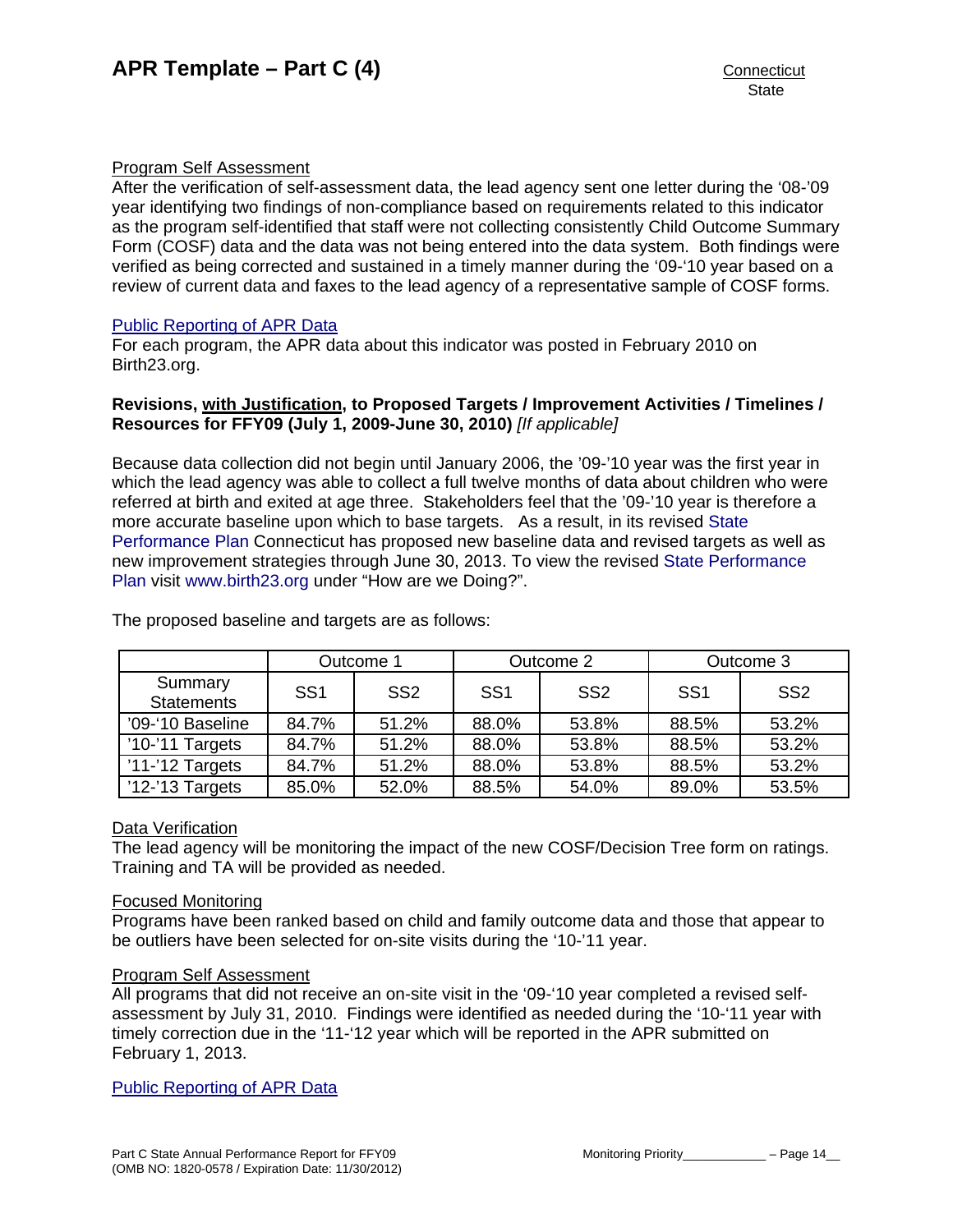For each program, the APR data about this indicator will be posted in February 2011 on Birth23.org.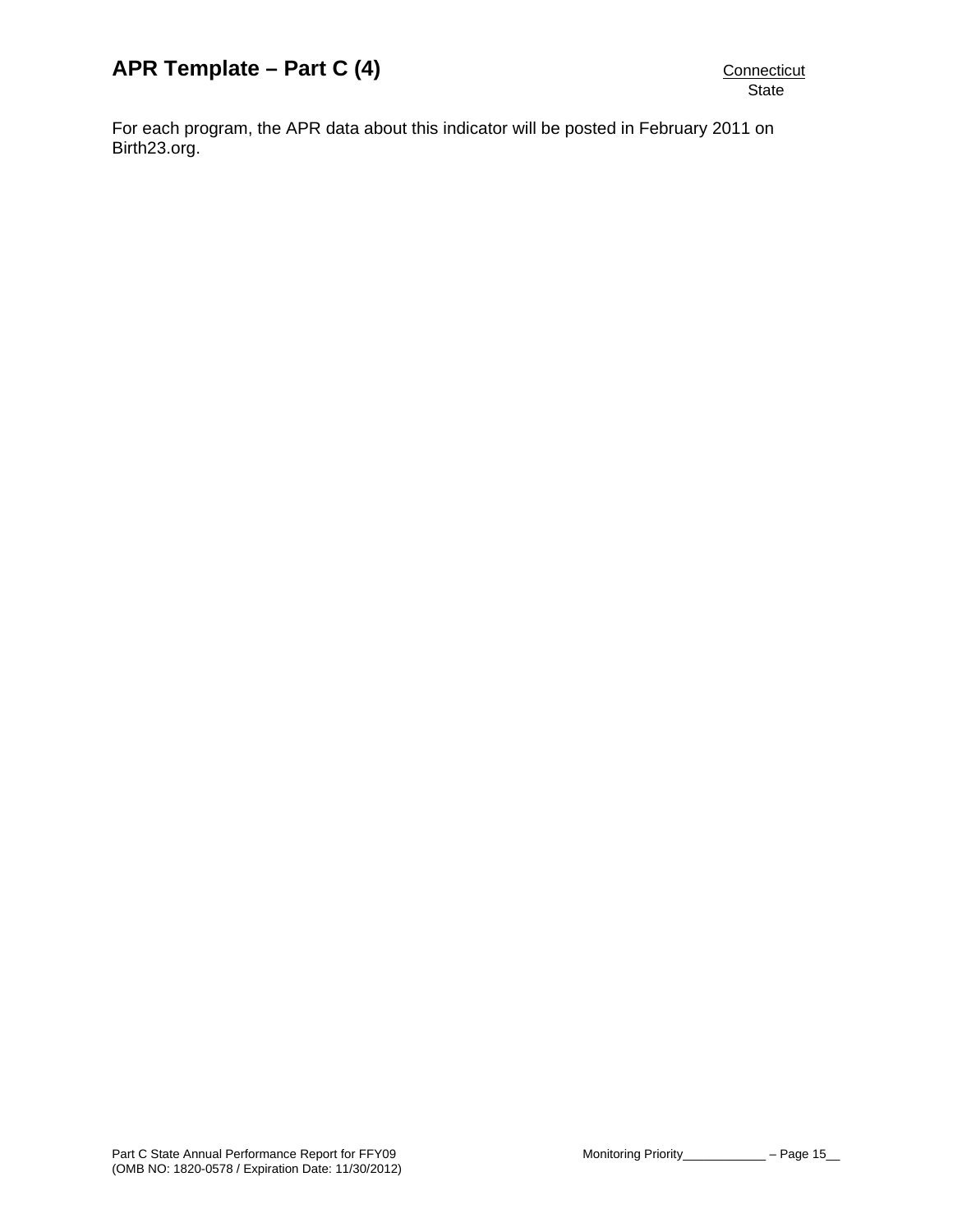# **Part C State Annual Performance Report (APR) Federal Fiscal Year (FFY) 2009**

#### <span id="page-17-0"></span>**Overview of the Annual Performance Report Development:**

Same process as described in Indicator #1.

The process for analyzing whether the surveys were representative of the target group (618 Table 1A from the '09-'10 year APR year) was the same as the previous three years.

#### **Monitoring Priority: Early Intervention Services In Natural Environments**

**Indicator 4:** Percent of families participating in Part C who report that early intervention services have helped the family:

- A. Know their rights;
- B. Effectively communicate their children's needs; and
- C. Help their children develop and learn.

(20 U.S.C. 1416(a)(3)(A) and 1442)

#### **Measurement:**

- A. Percent  $=$   $[$   $\#$  of respondent families participating in Part C who report that early intervention services have helped the family know their rights) divided by the (# of respondent families participating in Part C)] times 100.
- B. Percent  $=$   $[($   $\#$  of respondent families participating in Part C who report that early intervention services have helped the family effectively communicate their children's needs) divided by the (# of respondent families participating in Part C)] times 100.
- C. Percent = [(# of respondent families participating in Part C who report that early intervention services have helped the family help their children develop and learn) divided by the (# of respondent families participating in Part C)] times 100.

| FFY09                 | <b>Measurable and Rigorous Target</b> |
|-----------------------|---------------------------------------|
| $7/1/09 -$<br>6/30/10 | 4a) 83% 4b) 80% 4c) 91%               |

#### **Actual Target Data for FFY09 (July 1, 2009-June 30, 2010):**

| <b>FY08 Family Outcome</b>      | $N = 954$        |
|---------------------------------|------------------|
| 4A (know my rights)             | 84.7% (808)      |
| CI at 95%CL                     | 82.4% - 87.0%    |
| SD / Standard Error             | $36.0\% / 1.2\%$ |
|                                 |                  |
| 4B (communicate about my child) | 82.2% (784)      |
| CI at 95%CL                     | 79.8%-84.6%      |
| SD / Standard Error             | 38.3% / 1.2%     |
|                                 |                  |
| 4C (help me help my child)      | 91.1% (869)      |
| CI at 95%CL                     | 89.3% - 92.9%    |
| SD / Standard Error             | $28.5\% / 0.9\%$ |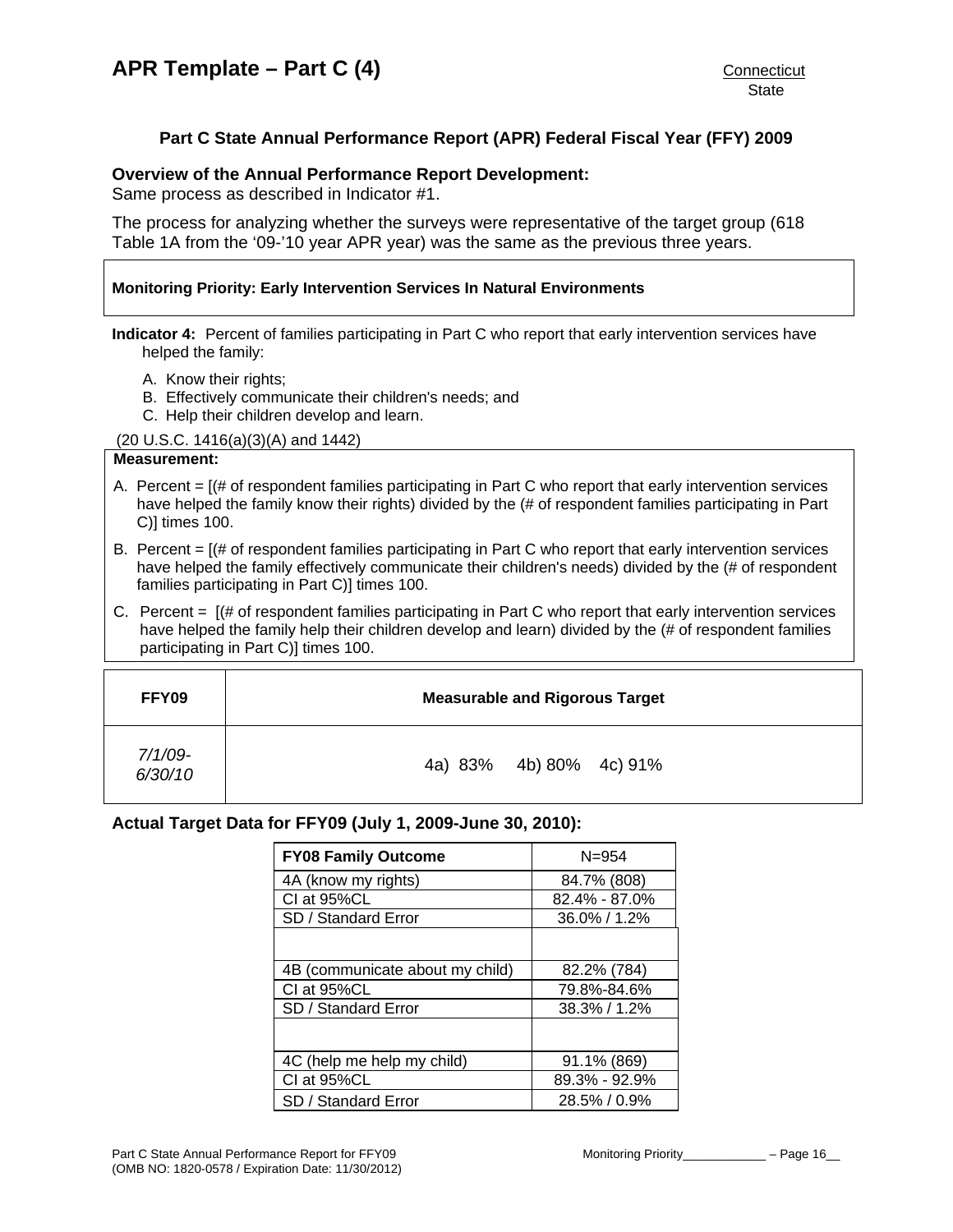Using a census model and the same method for delivering and obtaining the surveys as last year (in person), 2174 surveys were given out and 1077 surveys were returned. This return rate of 49% is the same as last year. Of the 1077 returned, 954 were complete enough to be usable in a Rasch analysis.

Connecticut met its targets for outcomes (A), (B), and (C). Connecticut continues to make progress since the '05-'06 baseline year (A) 73%, (B) 71%, (C) 84%, the '06-'07 year (A) 80%, (B) 77%, (C) 88%, and the '07-'08 year (A) 81-82%, (B) 79%, (C) 91% but appeared to experience slight slippage on outcome 4B and 4C after the '08-'09 year (A) 85%, (B) 83%, (C) 93%. The amount of slippage was insignificant and well within the confidence interval using a 95% level.

This year the race/ethnicity and gender of the 954 of surveys used in the Rasch analysis (usable response pool) was determined to be representative when matched to the count of children with IFSPs on December 1, 2009 reported to the U.S. Dept. of Education. With technical assistance from the Data and Accountability Center, it was determined that the lead agency did not need to draw a representative sample this year. The following tables illustrate this.

|                                      |       |            |       | $%$ of    |            |             | $%$ of    |           |
|--------------------------------------|-------|------------|-------|-----------|------------|-------------|-----------|-----------|
| Race/Ethnicity                       | Total | % of Total | Girls | row total | % of Girls | <b>Boys</b> | row total | % of Boys |
| American Indian<br>or Alaskan Native | 19    | 0.4%       | 5     | 26.3%     | 0.3%       | 14          | 73.7%     | 0.5%      |
| Asian or Pacific<br><b>Islander</b>  | 165   | 3.5%       | 65    | 39.4%     | 3.9%       | 100         | 60.6%     | 3.2%      |
| Black (Not<br>Hispanic)              | 542   | 11.4%      | 195   | 36.0%     | 11.8%      | 347         | 64.0%     | 11.2%     |
| Hispanic                             | 1294  | 27.3%      | 442   | 34.2%     | 26.7%      | 852         | 65.8%     | 27.6%     |
| White (Not<br>Hispanic)              | 2723  | 57.4%      | 948   | 34.8%     | 57.3%      | 1775        | 65.2%     | 57.5%     |
| <b>Totals</b>                        | 4743  | 100.0%     | 1655  | 34.9%     | 100.0%     | 3088        | 65.1%     | 100.0%    |

**Target Group 12/1/09 Child Count (618 Table 1A) - Race/Ethnicity x Gender Crosstab (N=4743)** 

The next table shows the breakout for all the children whose families were sent surveys. In the case of siblings and multiples, the race/ethnicity and gender of the first child enrolled was used. This group is called the Census since all families with children in Birth to Three for at least six months by 1/20/10 were given surveys.

| Race/Ethnicity                       | Total | % of Total | Girls | % of row<br>total | % of Girls | <b>Boys</b> | % of row<br>total | % of Boys |
|--------------------------------------|-------|------------|-------|-------------------|------------|-------------|-------------------|-----------|
| American Indian or<br>Alaskan Native | 12    | 0.6%       | 4     | 33.3%             | 0.5%       | 8           | 66.7%             | 0.6%      |
| Asian or Pacific<br>Islander         | 87    | 4.0%       | 32    | 36.8%             | 4.2%       | 55          | 63.2%             | 3.9%      |
| <b>Black (Not Hispanic)</b>          | 254   | 11.7%      | 89    | 35.0%             | 11.7%      | 165         | 65.0%             | 11.7%     |
| Hispanic                             | 588   | 27.0%      | 207   | 35.2%             | 27.2%      | 381         | 64.8%             | 26.9%     |
| White (Not Hispanic)                 | 1233  | 56.7%      | 428   | 34.7%             | 56.3%      | 805         | 65.3%             | 56.9%     |
| <b>Totals</b>                        | 2174  | 100.0%     | 760   | 35.0%             | 100.0%     | 1414        | 65.0%             | 100.0%    |

**Census - Race/Ethnicity x Gender Crosstab (N=2174)**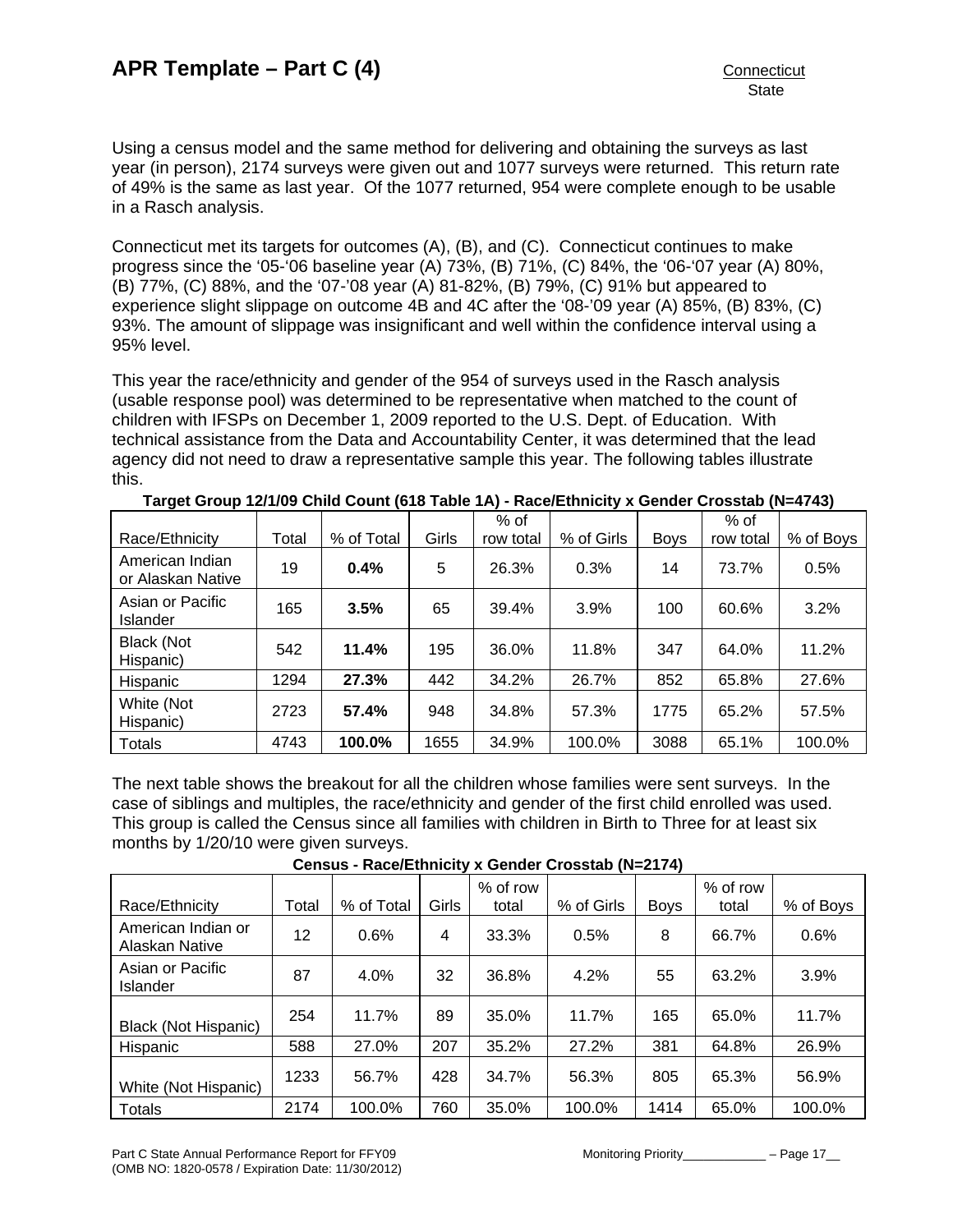The next table shows the same breakout for the surveys that were returned and that were completed in such a way that they were useable during a Rasch analysis. In Connecticut this is referred to as the response pool.

| Race/Ethnicity                       | Total | % of Total | Girls | % of row<br>total | % of Girls | <b>Boys</b> | % of row<br>total | % of Boys |
|--------------------------------------|-------|------------|-------|-------------------|------------|-------------|-------------------|-----------|
| American Indian or<br>Alaskan Native | 5     | 0.5%       | 3     | 60.0%             | 0.9%       | 2           | 40.0%             | 0.3%      |
| Asian or Pacific<br>Islander         | 30    | 3.1%       | 14    | 46.7%             | 4.1%       | 16          | 53.3%             | 2.6%      |
| <b>Black (Not Hispanic)</b>          | 98    | 10.3%      | 32    | 32.7%             | 9.4%       | 66          | 67.3%             | 10.7%     |
| Hispanic                             | 268   | 28.1%      | 98    | 36.6%             | 28.8%      | 170         | 63.4%             | 27.7%     |
| White (Not Hispanic)                 | 553   | 58.0%      | 193   | 34.9%             | 56.8%      | 360         | 65.1%             | 58.6%     |
| Totals                               | 954   | 100.0%     | 340   | 35.6%             | 100.0%     | 614         | 64.4%             | 100.0%    |

#### **Response Pool - Race/Ethnicity x Gender Crosstab (N=954)**

The survey has not changed since the [State Performance Plan](http://www.birth23.org/Accountability/SPP/SPPAPR.html) was submitted. [\(A sample of](http://www.birth23.org/Accountability/SPP/SPPAPR.html)  [the survey used is attached to the SPP on Birth23.org as Appendix 1\)](http://www.birth23.org/Accountability/SPP/SPPAPR.html)

# **Discussion of Improvement Activities Completed and Explanation of Progress or Slippage that occurred for FFY09 (July 1, 2009-June 30, 2010):**

## Data Verification

If any surveys were received with all negative responses and no comments or all positive responses and very negative comments, a call was made to the family to verify the responses. For the third year in a row, each program was given their de-identified item results along with the calculated Rasch measure for each survey and information about how each Rasch measure compared to the standard for each [State Performance Plan](http://www.birth23.org/Accountability/SPP/SPPAPR.html) outcome. An online module is available to help with analysis.

#### Focused Monitoring

Part C stakeholders selected family outcome data as one part of the focused monitoring program selection process.

# [Public Reporting of APR Data](http://www.birth23.org/state_performance_plans_and_annu.htm)

For each program, the APR data about this indicator was posted in February 2010 on Birth23.org.

## **Revisions, with Justification, to Proposed Targets / Improvement Activities / Timelines / Resources for FFY09 (July 1, 2009-June 30, 2010)** *[If applicable]*

With stakeholder input, targets and improvement strategies were extended in the State Performance Plan through June 30, 2013.

#### Birth to Three Data System

The data system has been capturing new ethnicity and race categories for three years. They will be used for the 12/1/10 child count submission. This will impact how the lead agency analyzes whether the surveys received are representative and whether a sample should be drawn.

#### Focused Monitoring

Programs will be ranked based on child and family outcome data and those that appear to be low performing or who have data that is questionable will be selected.

# [Public Reporting of APR Data](http://www.birth23.org/state_performance_plans_and_annu.htm)

For each program, the APR data about this indicator will be posted in February 2011 on Birth23.org.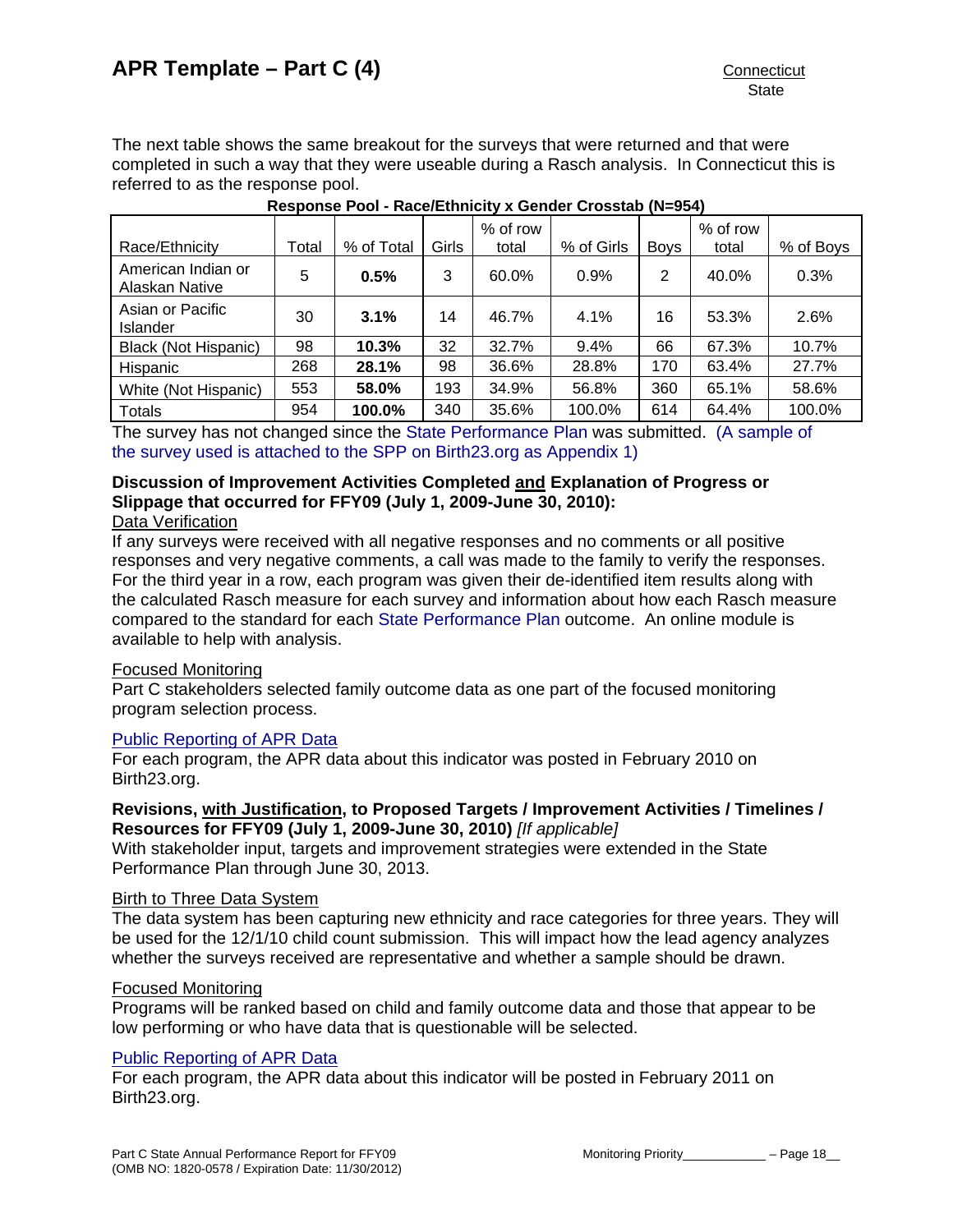#### <span id="page-20-0"></span>**Part C State Annual Performance Report (APR) for Federal Fiscal Year (FFY) 2009 Overview of the Annual Performance Report Development:**

Same process as described in Indicator #1.

#### **Monitoring Priority: Effective General Supervision Part C / Child Find**

**Indicator 5:** Percent of infants and toddlers birth to 1 with IFSPs compared to national data.

(20 U.S.C. 1416(a)(3)(B) and 1442)

**Measurement:** Percent = [(# of infants and toddler birth to 1 with IFSPs) divided by the (population of infants and toddlers birth to 1)] times 100 compared to national data.

| FFY09              | <b>Measurable and Rigorous Target</b> |
|--------------------|---------------------------------------|
| 7/1/09-<br>6/30/10 | 1.1%                                  |

# **Actual Target Data for FFY09 (July 1, 2009-June 30, 2010):**

Below is part of the 618 table submitted for children with IFSPs on December 1, 2008.

A.1. AGE AND RACE/ETHNICITY OF INFANTS AND TODDLERS, AGES BIRTH THROUGH 1

|               | $\tau$ otal | Birth to 1<br>$(0 to < 12$ months) | Census Population<br>0 only | Percent |
|---------------|-------------|------------------------------------|-----------------------------|---------|
| <b>ITOTAL</b> | 4743        | 516                                | 41,216                      | 1.25%   |

## **Discussion of Improvement Activities Completed and Explanation of Progress or Slippage that occurred for FFY09 (July 1, 2009-June 30, 2010):**

When compared to national data, Connecticut ranks  $20<sup>th</sup>$  among all the states and territories, 18<sup>th</sup> among just the 50 states, and is above the national average. Connecticut's percent served increased and the state met its target. However performance on this indicator has been variable since the '04-'05 year (baseline 1.03%), the '05-'06 year (.93%), the '06-'07 year (1.23%), the '07-'08 year (.94%), and the '08-'09 year (1.17%).

|         | Percent of children under 12 months of age served by year |                                                                                  |       |               |          |  |  |
|---------|-----------------------------------------------------------|----------------------------------------------------------------------------------|-------|---------------|----------|--|--|
|         | <b>Child Count</b>                                        | <b>CT 0-1 Census CT Census%</b>                                                  |       | <b>CT DPH</b> | CT DPH % |  |  |
| 12/1/09 | 516                                                       | 41,216                                                                           | 1.25% | 38,617        | 1.34%    |  |  |
| 12/1/08 | 496                                                       | 42,446                                                                           | 1.17% | 40,104        | 1.24%    |  |  |
| 12/1/07 | 392                                                       | 42,233                                                                           | 0.93% | 41,048        | 0.95%    |  |  |
| 12/1/06 | 442                                                       | 41,496                                                                           | 1.07% | 41,789        | 1.05%    |  |  |
| 12/1/05 | 387                                                       | 41,815                                                                           | 0.93% | 41,393        | 0.93%    |  |  |
| 12/1/04 | 441                                                       | 42,732                                                                           | 1.03% | 41,753        | 1.05%    |  |  |
| 12/1/03 | 419                                                       | 43,031                                                                           | 0.97% | 42,826        | 0.98%    |  |  |
| 12/1/02 | 476                                                       | 42,381                                                                           | 1.12% | 41,990        | 1.13%    |  |  |
|         |                                                           | Source: http://www.concus.gov/popost/states/asrb/files/SC EST2000 ACESEY DES.cov |       |               |          |  |  |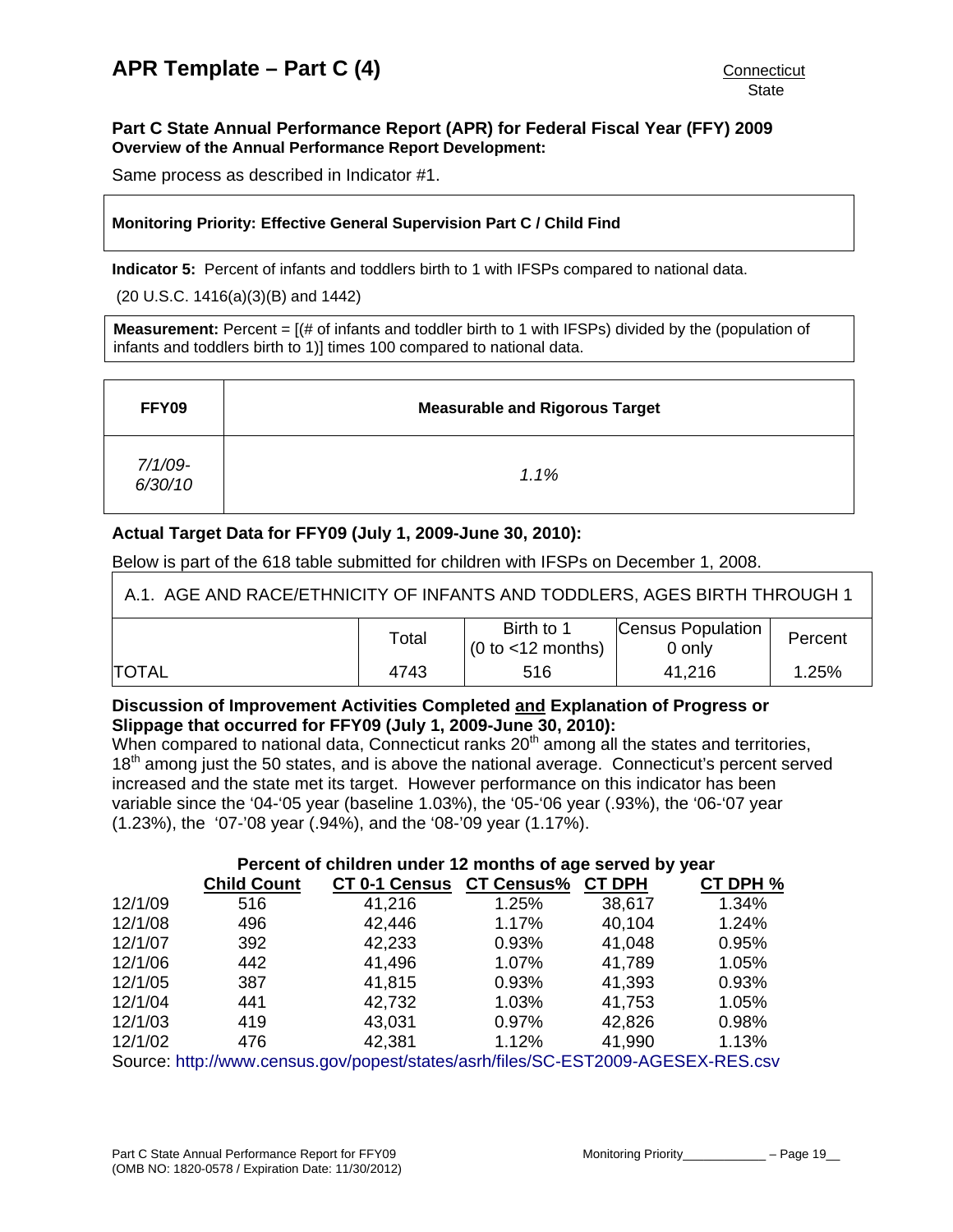NOTE: Population estimates for previous years are adjusted by the Census Bureau annually. The percentages reported above are based on the 2009 estimate file and do not match previously submitted APRs.

#### [Public Reporting of APR Data](http://www.birth23.org/state_performance_plans_and_annu.htm)

The APR data about this indicator was posted by county in February 2010 on Birth23.org.

#### **Revisions, with Justification, to Proposed Targets / Improvement Activities / Timelines / Resources for FFY09 (July 1, 2009-June 30, 2010)** *[If applicable]*

With stakeholder input, targets and improvement strategies were extended in the State Performance Plan through June 30, 2013.

#### [Public Reporting of APR Data](http://www.birth23.org/state_performance_plans_and_annu.htm)*,*

The APR data about this indicator was posted by county in February 2011 on Birth23.org.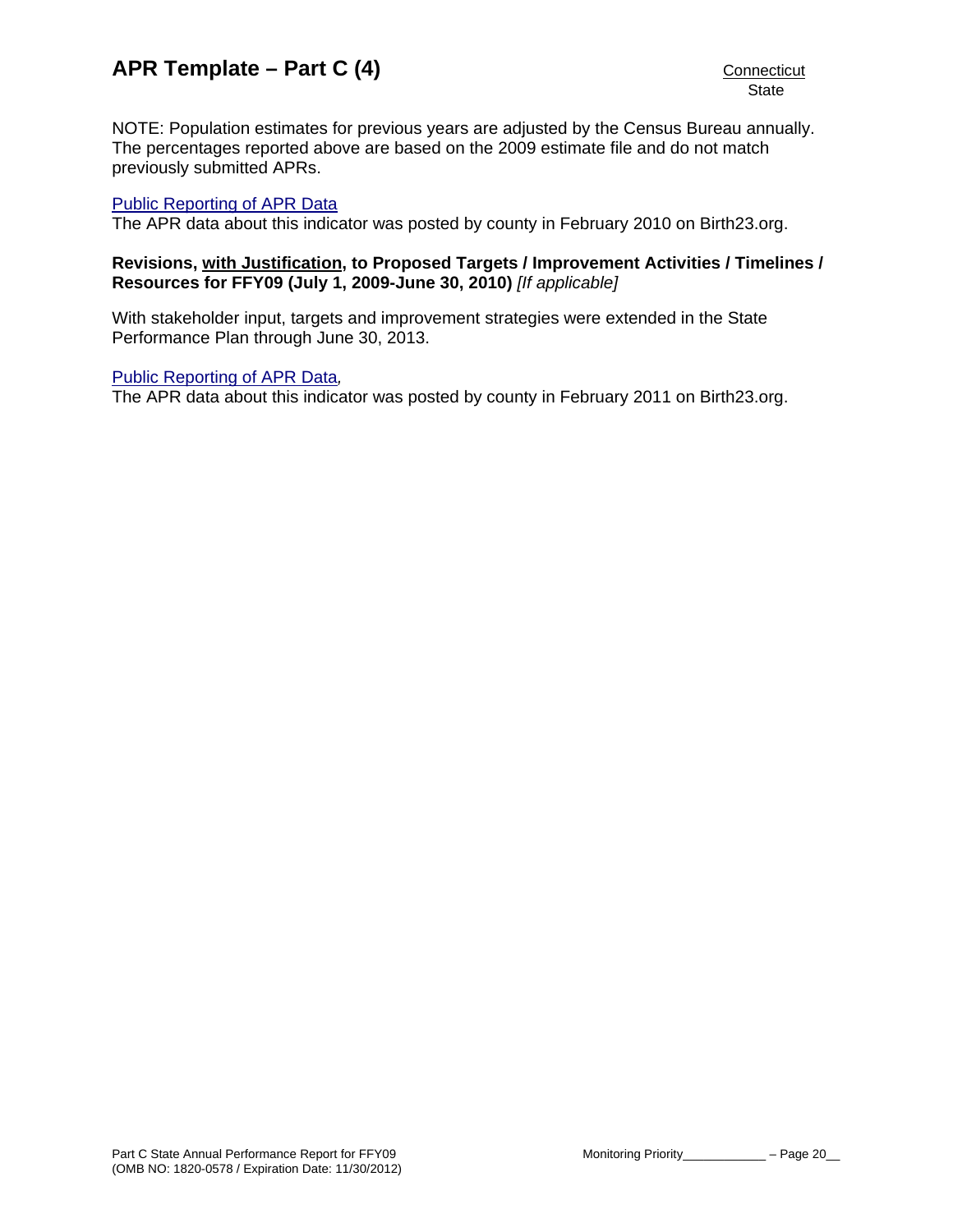# <span id="page-22-0"></span>**Part C State Annual Performance Report (APR) for Federal Fiscal Year (FFY) 2009**

#### **Overview of the Annual Performance Report Development:**

Same process as described in Indicator #1.

#### **Monitoring Priority: Effective General Supervision Part C / Child Find**

**Indicator 6:** Percent of infants and toddlers birth to 3 with IFSPs to compared to national data.

(20 U.S.C. 1416(a)(3)(B) and 1442)

| <b>Measurement:</b>                                                                                                                                                      |                                       |  |  |  |  |  |
|--------------------------------------------------------------------------------------------------------------------------------------------------------------------------|---------------------------------------|--|--|--|--|--|
| Percent $=$ $[$ (# of infants and toddler birth to 3 with IFSPs) divided by the (population of infants and toddlers<br>birth to 3)] times 100 compared to national data. |                                       |  |  |  |  |  |
| FFY09                                                                                                                                                                    | <b>Measurable and Rigorous Target</b> |  |  |  |  |  |
| $7/1/09$ -<br>6/30/10                                                                                                                                                    | 3.15%                                 |  |  |  |  |  |

# **Actual Target Data for FFY09 (July 1, 2009-June 30, 2010):**

Below is part of the 618 table submitted for children with IFSPs on December 1, 2008.

|              | A.1. AGE AND RACE/ETHNICITY OF INFANTS AND TODDLERS, AGES BIRTH THROUGH 2 |                                     |                              |  |  |
|--------------|---------------------------------------------------------------------------|-------------------------------------|------------------------------|--|--|
|              | Total                                                                     | <b>Census Population</b><br>$0+1+2$ | <b>Percent of Population</b> |  |  |
| <b>TOTAL</b> | 4743                                                                      | 125,428                             | 3.78%                        |  |  |

Connecticut's percent served increased and the state continues to meet its targets. As discussed on the next page, performance on this indicator has trended upward since the '04-'05 year (baseline 3.10%), the '05-'06 year (3.16%), the '06-'07 year (3.41%), the '07-'08 year (3.35%) and the '08-'09 year (3.63%).

#### **Discussion of Improvement Activities Completed and Explanation of Progress or Slippage that occurred for FFY09 (July 1, 2009-June 30, 2010):**

When compared to national data, Connecticut ranks  $11<sup>th</sup>$  among the 50 states and territories and is well above the national average. Connecticut continues to meet its target.

**Percent of children under 12 months of age served by year** 

|           | <b>Child Count</b>                                                                                                                                                                                                                | $CT 0-3 Pop$ | <b>CT%</b> |  |
|-----------|-----------------------------------------------------------------------------------------------------------------------------------------------------------------------------------------------------------------------------------|--------------|------------|--|
| 12/1/2009 | 4743                                                                                                                                                                                                                              | 125,428      | 3.78%      |  |
| 12/1/2008 | 4603                                                                                                                                                                                                                              | 126,676      | 3.63%      |  |
| 12/1/2007 | 4182                                                                                                                                                                                                                              | 125,729      | 3.33%      |  |
| 12/1/2006 | 4018                                                                                                                                                                                                                              | 126,014      | 3.19%      |  |
| 12/1/2005 | 3970                                                                                                                                                                                                                              | 127,580      | 3.11%      |  |
| 12/1/2004 | 3948                                                                                                                                                                                                                              | 128,794      | 3.07%      |  |
| 12/1/2003 | 3701                                                                                                                                                                                                                              | 129,143      | 2.87%      |  |
| 12/1/2002 | 4033                                                                                                                                                                                                                              | 128,987      | 3.13%      |  |
|           | $\mathcal{L}$ , and the set of the set of the set of the set of the set of the set of the set of the set of the set of the set of the set of the set of the set of the set of the set of the set of the set of the set of the set |              |            |  |

Source: <http://www.census.gov/popest/states/asrh/files/SC-EST2009-AGESEX-RES.csv>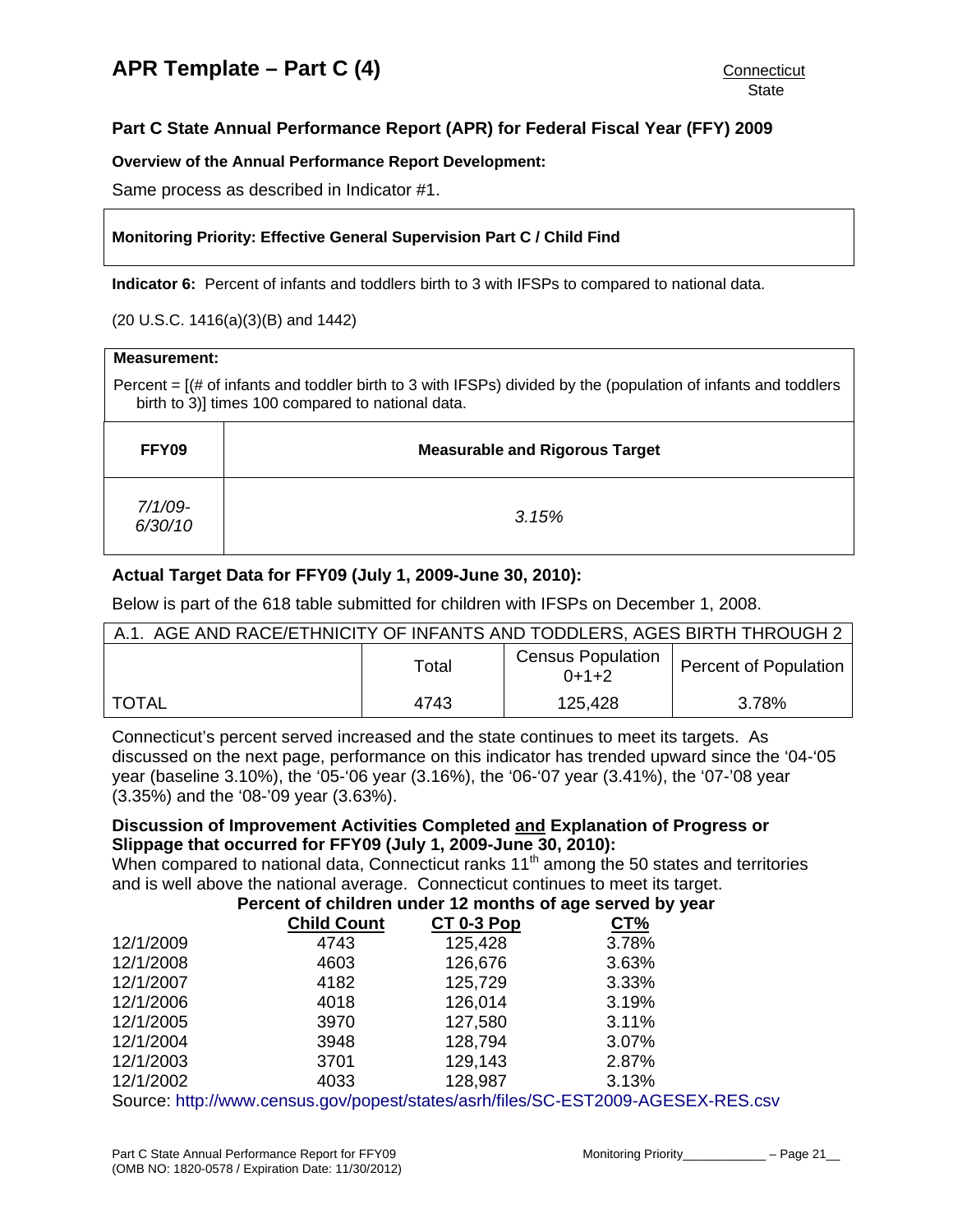NOTE: Population estimates for previous years are adjusted by the Census Bureau annually. The percentages reported above are based on 2009 estimate file and do not match previously submitted APRs.

#### [Public Reporting of APR Data](http://www.birth23.org/state_performance_plans_and_annu.htm)

The APR data about this indicator was posted by county in February 2010 on Birth23.org.

#### **Revisions, with Justification, to Proposed Targets / Improvement Activities / Timelines / Resources for FFY09 (July 1, 2009-June 30, 2010)** *[If applicable]*

The fees charged to parents as part of Connecticut's approved Part C Family Cost Participation process were increased by 60% effective 1/1/10. The impact of this may not be evident in the child count data collected on 12/1/09 but the 12/1/10 child count numbers are lower by 244 children.

With stakeholder input, targets and improvement strategies were extended in the State Performance Plan through June 30, 2013.

#### On-site Record Review Technical Assistance (TA) and Findings

During the '09-'10 year, on-site visits were made to 10 programs that were relatively new to Connecticut's Birth to Three System. These on-site visits provided TA to the programs about how to complete a record review. In addition, if the team found non-compliance, findings were identified. As a result of these on-site visits, the lead agency sent letters to five programs during the '09-'10 year identifying a total of eight findings of non-compliance based on requirements related to this indicator. The verification of that correction is due during the '10-'11 year which will be reported in the APR submitted on February 1, 2012. The lead agency sent a letter to one of the ten programs identifying one finding of non-compliance during the '10-'11 year with correction due during the '11-'12 year.

#### Data Verification

As a result of a data verification visit, the lead agency sent one letter during the '09-'10 year identifying one finding of non-compliance based on requirements related to this indicator.

#### [Public Reporting of APR Data](http://www.birth23.org/state_performance_plans_and_annu.htm)

The APR data about this indicator was posted by county in February 2011 on Birth23.org.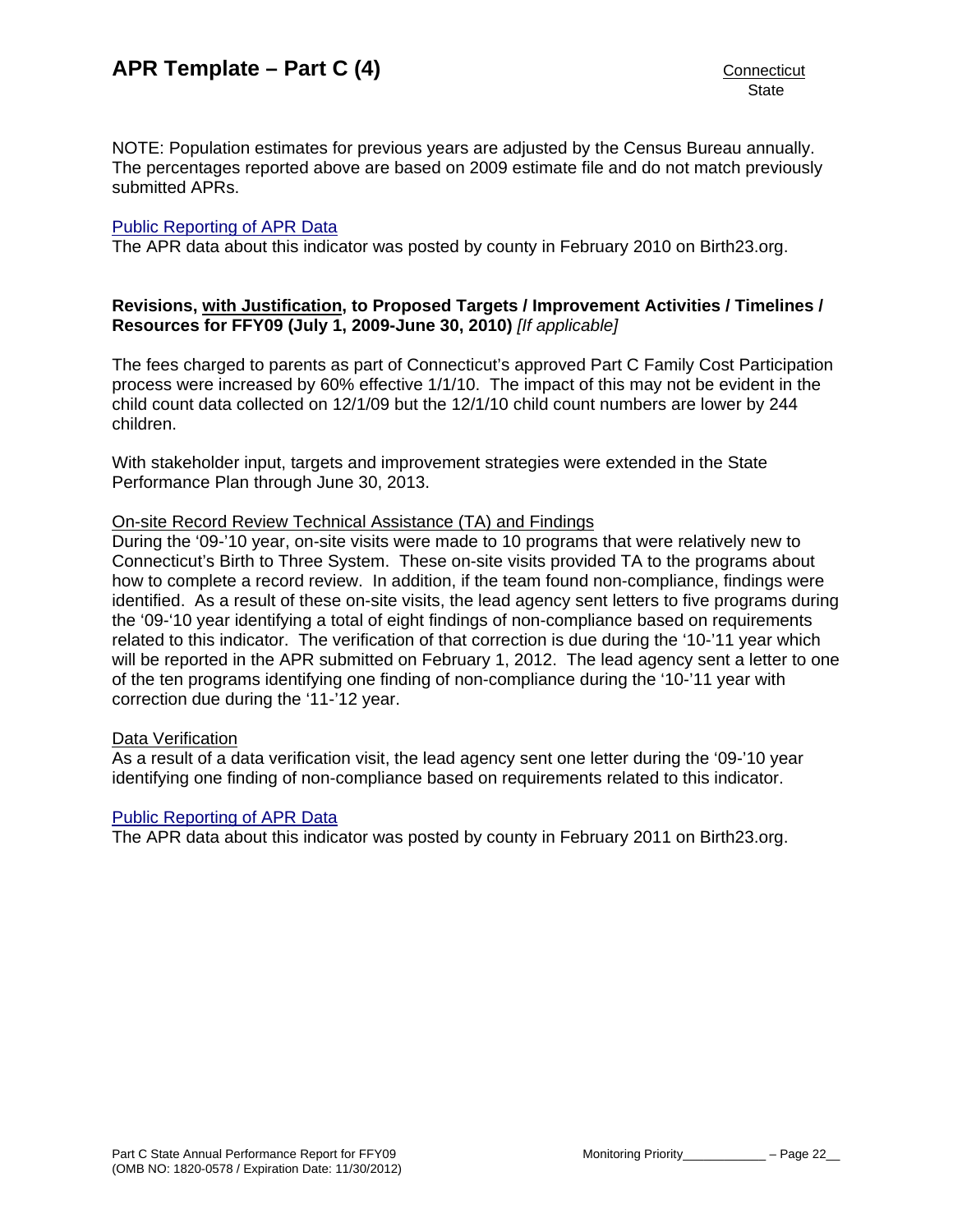# <span id="page-24-0"></span>**Part C State Annual Performance Report (APR) for Federal Fiscal Year (FFY) 2009**

#### **Overview of the Annual Performance Report Development:**

Same process as described in Indicator #1.

#### **Monitoring Priority: Effective General Supervision Part C / Child Find**

**Indicator 7:** Percent of eligible infants and toddlers with IFSPs for whom an evaluation and assessment and an initial IFSP meeting were conducted within Part C's 45-day timeline.

#### (20 U.S.C. 1416(a)(3)(B) and 1442)

#### **Measurement:**

Percent  $=$   $[(# of infants and toldlers with IFSPs for whom an evaluation and assessment and an initial$ IFSP meeting was conducted within Part C's 45-day timeline) divided by the (# of infants and toddlers with IFSPs evaluated and assessed for whom an initial IFSP meeting was required to be conducted)] times 100.

Account for untimely evaluations, assessments, and initial IFSP meetings, including the reasons for delays.

| FFY09              | <b>Measurable and Rigorous Target</b> |
|--------------------|---------------------------------------|
| 7/1/09-<br>6/30/10 | 100%                                  |

# **Actual Target Data for FFY09 (July 1, 2009-June 30, 2010):**

There were 8553 referrals with IFSPs due during the entire reporting period. The families of 588 of the children declined an evaluation. Of the 7965 children that had timely evaluations 4636 were determined to be eligible. The families of 272 of those eligible children exited Birth to Three before proceeding to an IFSP because the families declined an IFSP meeting. This is based on data from the Connecticut Birth to Three data system for the full reporting period.

Of the 4364 that proceeded to an initial IFSP meeting, 3844 meetings were held within 45 days from referral. An additional 511 were delayed due to documented exceptional family circumstances beyond the control of the lead agency and were included in the numerator and the denominator.

#### $(3844 + 511) / 4364 = X 100 = 99\%$

Connecticut has sustained a high level of compliance since '08-'09 year APR (99%) when the state demonstrated significant improvement from the '07-'08 year APR (85%). Prior to that year's capacity challenges, performance on this indicator had trended up from the '04-'05 year (baseline 94%), the '05-'06 year (95%), and the '06-'07 year (97%).

In the '09-'10 year the percent of delays due to extraordinary family reasons remained the same as the '08-'09 year at 12%.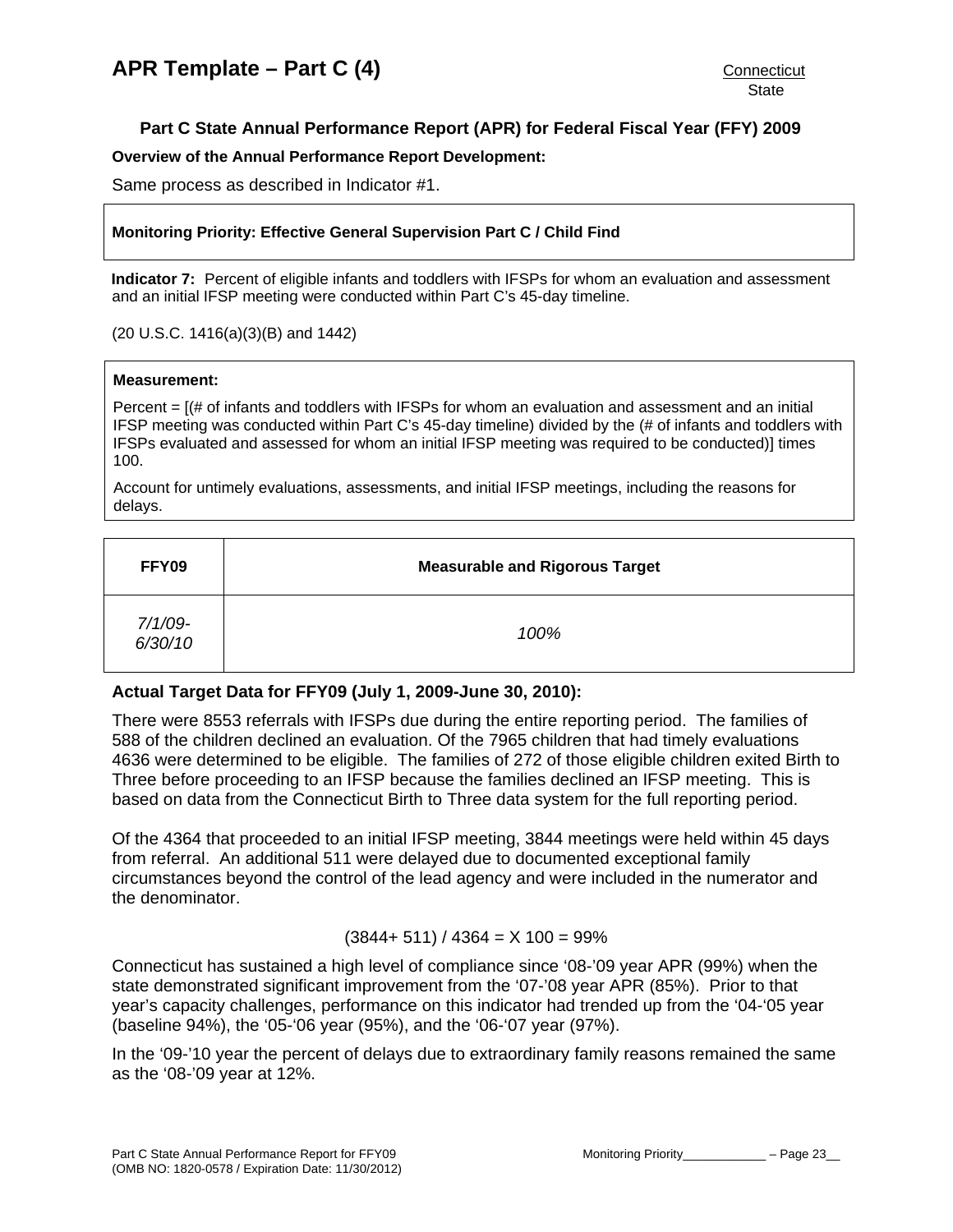This data was verified using emails to programs, data verification visits, focused monitoring, self-assessments, and the public reporting of data. In addition, as described more fully in the [SPP](http://www.birth23.org/state_performance_plans_and_annu.htm) and previous [APRs](http://www.birth23.org/state_performance_plans_and_annu.htm), Connecticut's real-time Birth to Three data system contains built-in reports, edit checks and alerts as well as a real-time "performance dashboard" that is available to local programs and lead agency. Based on user selected date ranges, the performance dashboard runs summaries by APR indicator and produces exception reports.

#### **Discussion of Improvement Activities Completed and Explanation of Progress or Slippage that occurred for FFY09 (July 1, 2009-June 30, 2010):**

Only nine meetings were late due to reasons other than documented extraordinary family circumstances. The reasons and range of days are as follows:

Five due to program error / staff errors / staff scheduling (range 49 - 73 days)

Two due to difficulties finding an interpreter (range 54-113 days)

One due to staff emergency illness (57 days)

One due to flooding along the coast which was confirmed by FEMA (71 days) The reasons and date of the initial IFSP have to be known in order to report the information noted above. As a result, Connecticut has ensured that any family who did not receive an initial evaluation and IFSP meeting within timelines ultimately were evaluated and had an IFSP meeting or the family chose to exit the program.

*Although timeline-related child-specific non-compliance reported for this indicator (45 days) in the '08-'09 APR and in this '09-'10 APR cannot be corrected retroactively, Connecticut has verified that non-compliance was corrected by ensuring that any missing initial IFSP meetings were held if the family was still in Birth to Three and that subsequent practice (a minimum of 3 consecutive months) reflected sustained correction of non-compliance. The state's efforts to verify correction of noncompliance by reviewing updated data to ensure EI programs were correctly implementing the requirements and to prevent future non-compliance are described below.* 

Through a variety of monitoring activities described in detail below, the lead agency has verified the timely and sustained correction by all eight programs of the 26 findings of non-compliance identified during the '08-'09 year based on the IDEA requirements determined to be related to this indicator.

The delays listed above for the entire '09-'10 year occurred in only 6 out of 44 possible programs. New findings were issued to three of the programs. For the remaining three the timeline-related child specific non compliance could not be corrected and the program had updated data that demonstrated 100% compliance for three months prior to the findings letters being issued.

#### Response to the OSEP letter and table based on last year's APR

As of 6/30/10 all programs with findings identified prior to 6/30/09 have had the correction of their systemic and/or child specific non-compliance verified and they continue to correctly implement the specific regulatory requirements. During the '09-'10 year, the lead agency sent letters to nine different programs identifying 24 new finding related to this indicator. The verification of that correction is due during the '10-'11 year.

#### Findings of non-compliance and the verification of correction

*NOTE: Connecticut Part C identifies one finding per regulatory reference even if there are multiple instances (records) of non-compliance. The totals below are based on all of the state's monitoring components and not just APR data.*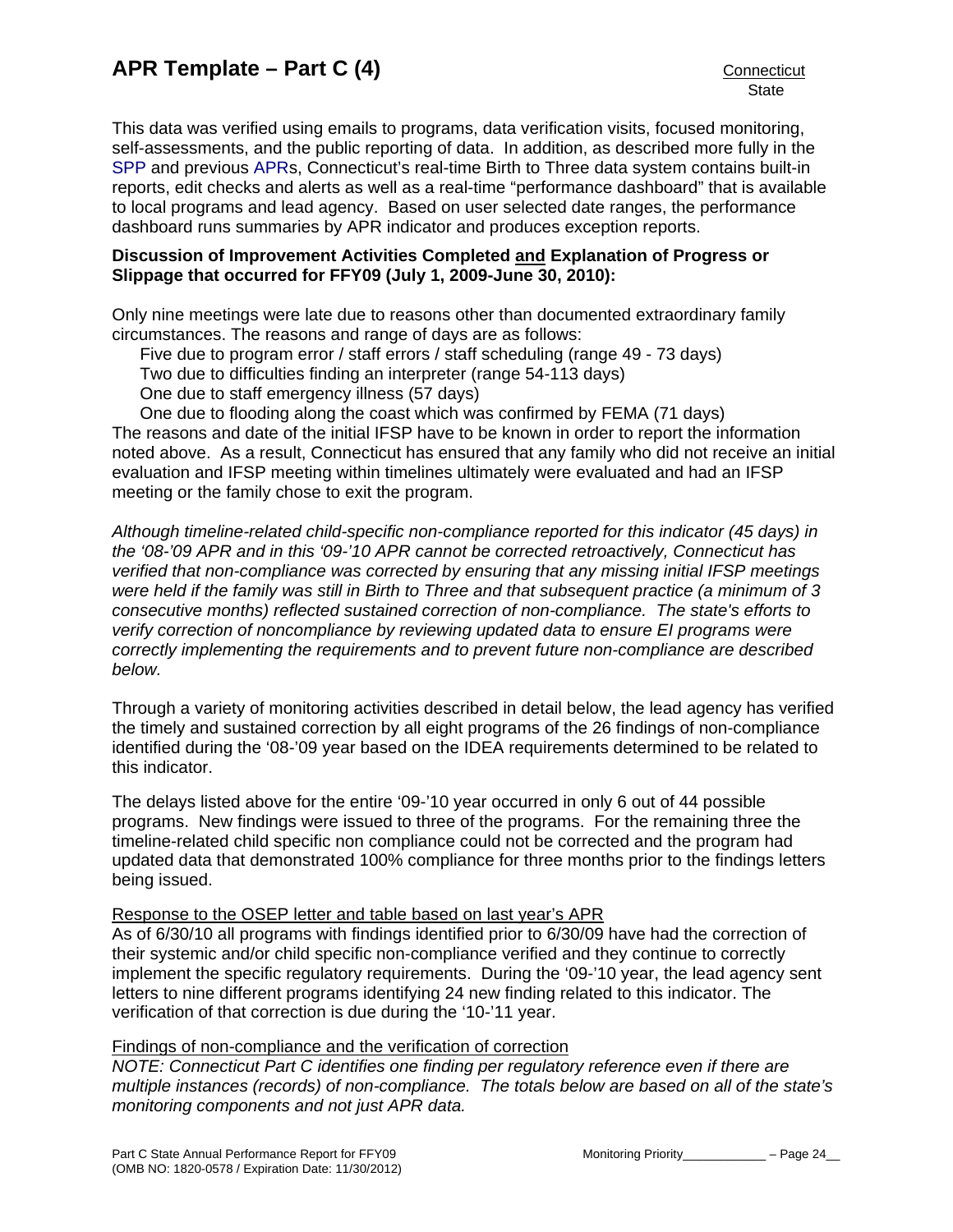<span id="page-26-0"></span>

| Number of findings<br>made during the<br>'08-'09 year about<br>the measure for<br>this indicator                  | Number of those<br>findings that<br>were timely<br>corrected and<br>verified | When findings<br>that were NOT<br>timely corrected<br>were ultimately<br>verified as<br>corrected      | Number of findings<br>made during the<br>'09-'10 year about<br>this measure                                 |
|-------------------------------------------------------------------------------------------------------------------|------------------------------------------------------------------------------|--------------------------------------------------------------------------------------------------------|-------------------------------------------------------------------------------------------------------------|
| 13                                                                                                                | 13                                                                           | <b>NA</b>                                                                                              |                                                                                                             |
|                                                                                                                   |                                                                              |                                                                                                        |                                                                                                             |
| Number of findings<br>made during the<br>'08-'09 year about<br>other requirements<br>related to this<br>indicator | Number of those<br>findings that<br>were timely<br>corrected and<br>verified | When finding $(s)$<br>that were NOT<br>timely corrected<br>were ultimately<br>verified as<br>corrected | Number of findings<br>made during the<br>'09-'10 year about<br>requirements<br>related to this<br>indicator |

#### Specific actions taken to verify the correction of '08-'09 findings of noncompliance:

Since Connecticut is so close to its 100% target, improvement activities primarily focus on monitoring and data verification to sustain correction. The specific actions for findings are noted below by monitoring component. The correction of noncompliance was verified as corrected by reviewing data from the data system, completing on-site data verification visits, and corresponding via email, fax, and phone. Through this combination of efforts, the lead agency verified that each program with noncompliance identified in FFY 2008 has conducted the initial evaluation, assessment, and IFSP meeting, although late, for any child for whom the 45-day timeline was not met, unless the child is no longer within the jurisdiction of the Birth to Three program, consistent with OSEP Memorandum 09-02, dated October 17, 2008 (OSEP Memo 09- 02). Programs with findings from the '08-'09 year were found to be correctly implementing the requirements related to this indicator during the '09-'10 year.

13 | 13 | NA | 23

#### Data Verification

Verification emails were sent to each program about every late or missing service whenever data was run for the APR. Programs were asked to explain the reason(s) for the delay. On-site visits include processes to check that the data matches the documentation in the record, particularly extraordinary family circumstances and all other reasons for late events. Verification of correction of identified non-compliance was completed using on-site visits, email, fax, and the Birth to Three data system. As a result of data verification visits, the lead agency sent two letters during the '08-'09 year identifying a total of 12 findings of non-compliance based on requirements related to this indicator. While child-specific correction was not applicable to this timeline-related measure, all 12 findings related to this indicator were verified as being corrected and sustained in a timely manner during the '09-'10 year based on repeated on-site verification visits.

#### Focused Monitoring

The lead agency sent one letter during the '08-'09 year identifying one finding of noncompliance based on requirements related to this indicator. While child-specific correction was not applicable to this timeline-related measure, the finding was verified as being corrected and sustained in a timely manner during the '09-'10 year based on a repeated on-site verification visit.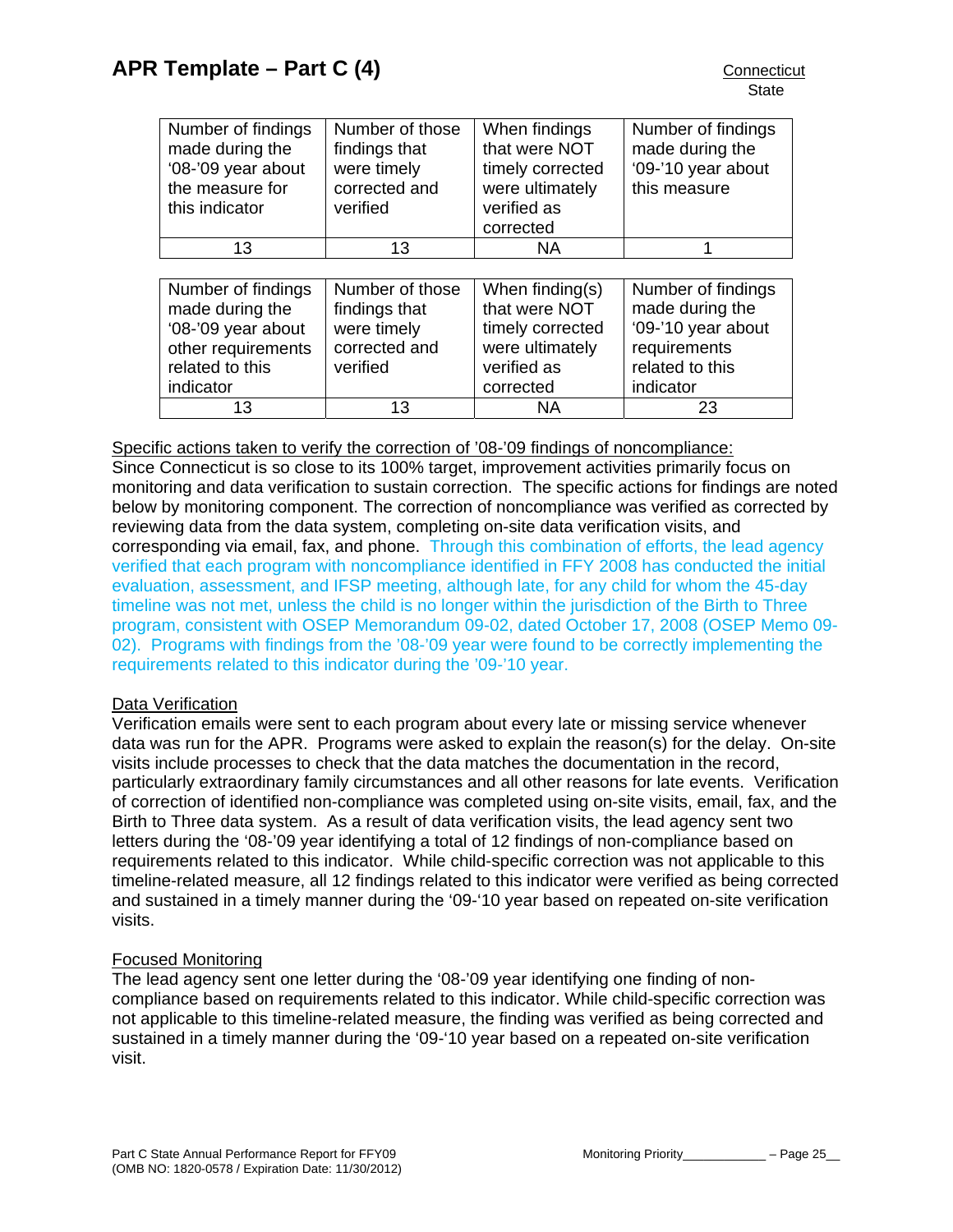## Program Self Assessment

After the verification of self-assessment data, the lead agency sent letters during the '08-'09 year to five programs identifying a total of 13 findings of non-compliance based on requirements related to this indicator. While child-specific correction was not applicable to this timelinerelated measure, all 13 findings related to this indicator were verified as being corrected and sustained in a timely manner during the '09-'10 year based on a review of current data in the data system and the review of evaluation reports and visit notes faxed to the lead agency regarding the specific measure.

#### [Public Reporting of APR Data](http://www.birth23.org/state_performance_plans_and_annu.htm)

For each program, the APR data about this indicator was posted in February 2010 on Birth23.org. There were no new findings of non-compliance identified in the '08-'09 year based on '08-'09 APR data with correction due during the '09-'10 year. Findings based on the '09-'10 APR data were made in the '10-'11 year with correction due in the '11-'12 year which will be reported in the APR submitted on February 1, 2013.

#### **Determinations**

Determinations were made in March 2010. No programs were determined to need assistance based on this indicator. This measure continues to be used as part of Connecticut's determinations of each program's implementation of the IDEA Part C.

#### **Revisions, with Justification, to Proposed Targets / Improvement Activities / Timelines / Resources for FFY09 (July 1, 2009-June 30, 2010)** *[If applicable]*

With stakeholder input, targets and improvement strategies were extended in the State Performance Plan through June 30, 2013.

#### On-site Record Review Technical Assistance (TA) and Findings

During the '09-'10 year, on-site visits were made to ten programs that were relatively new to Connecticut's Birth to Three system. These on-site visits provided TA to the programs about how to complete a record review. In addition, if the team found non-compliance, findings were identified. As a result of these on-site visits, the lead agency sent letters to seven programs during the '09-'10 year identifying a total of 21 findings of non-compliance based on requirements related to this indicator. While child-specific non-compliance related to timely initial IFSPs cannot be corrected retroactively, the verification of correction is due during the '10- '11 year which will be reported in the APR submitted on February 1, 2012. The lead agency sent a letter to one of the ten programs identifying two findings of non-compliance during the '10-'11 year with correction due during the '11-'12 year. Two programs had no findings related to this indicator.

#### Data Verification

As a result of a data verification visit, the lead agency sent one letter during the '09-'10 year identifying two findings of non-compliance based on requirements related to this indicator.

#### Program Self Assessment

All programs that did not receive an on-site visit in the '09-'10 year completed a self-assessment by July 31, 2010. Findings were identified as needed during the '10-'11 year with timely correction due in the '11-'12 year which will be reported in the APR submitted on February 1, 2013.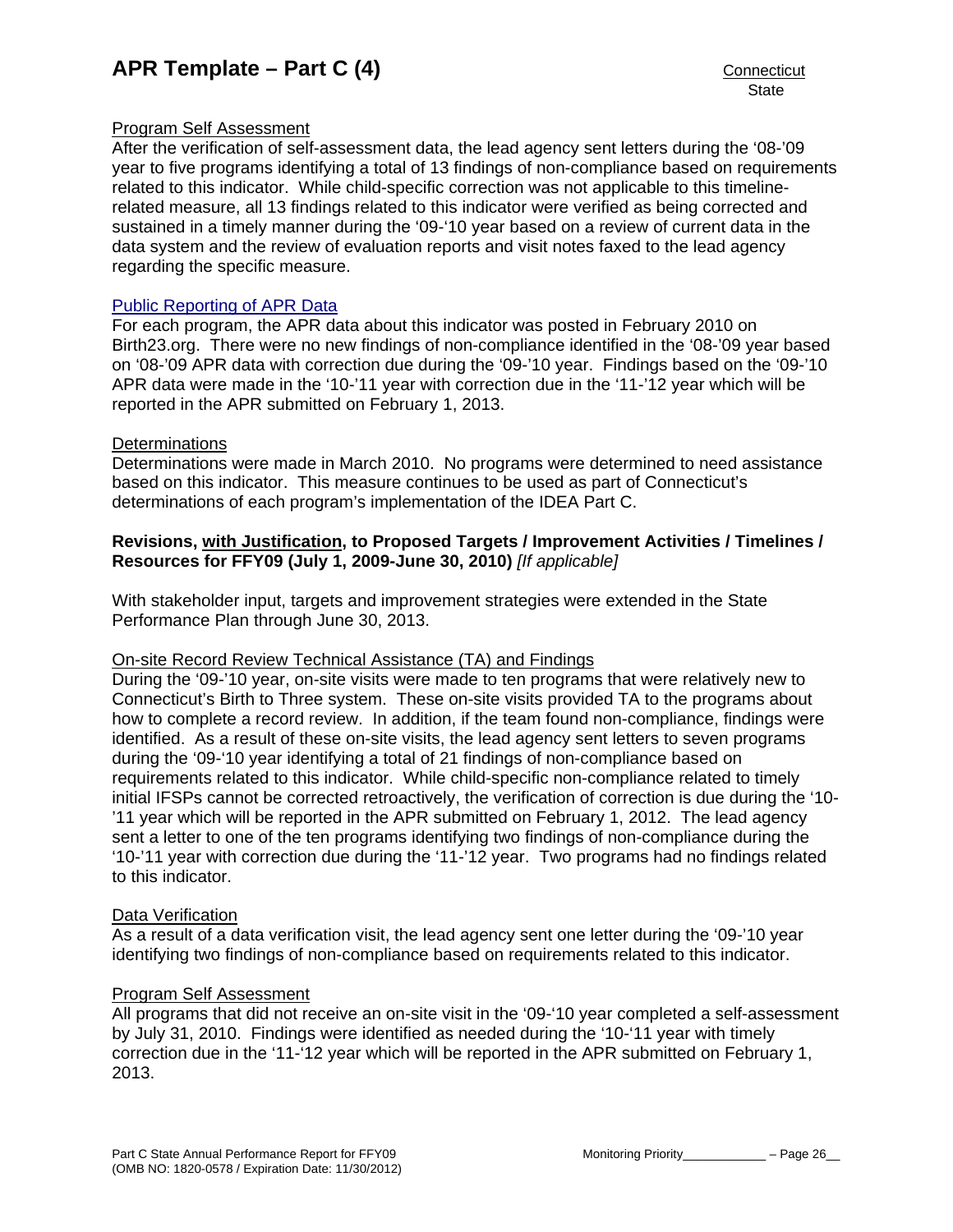# [Public Reporting of APR Data](http://www.birth23.org/state_performance_plans_and_annu.htm)

After the verification of the '08-'09 APR data, the lead agency sent a letter during the '09-'10 year identifying one finding of non-compliance based on the measure for this indicator. The verification of that correction is not due until the '10-'11 year which will be reported in the APR submitted on February 1, 2012

After the verification of the '09-'10 APR data, the lead agency sent letters during the '10-'11 to three programs identifying a total of three findings of non-compliance based on the measure for this indicator. The verification of that correction is not due until the '11-'12 year which will be reported in the APR submitted on February 1, 2013.

For each program, the APR data about this indicator will be posted in February 2011 on Birth23.org.

#### **Determinations**

This indicator will continue to be used for determinations which will be made in March 2011.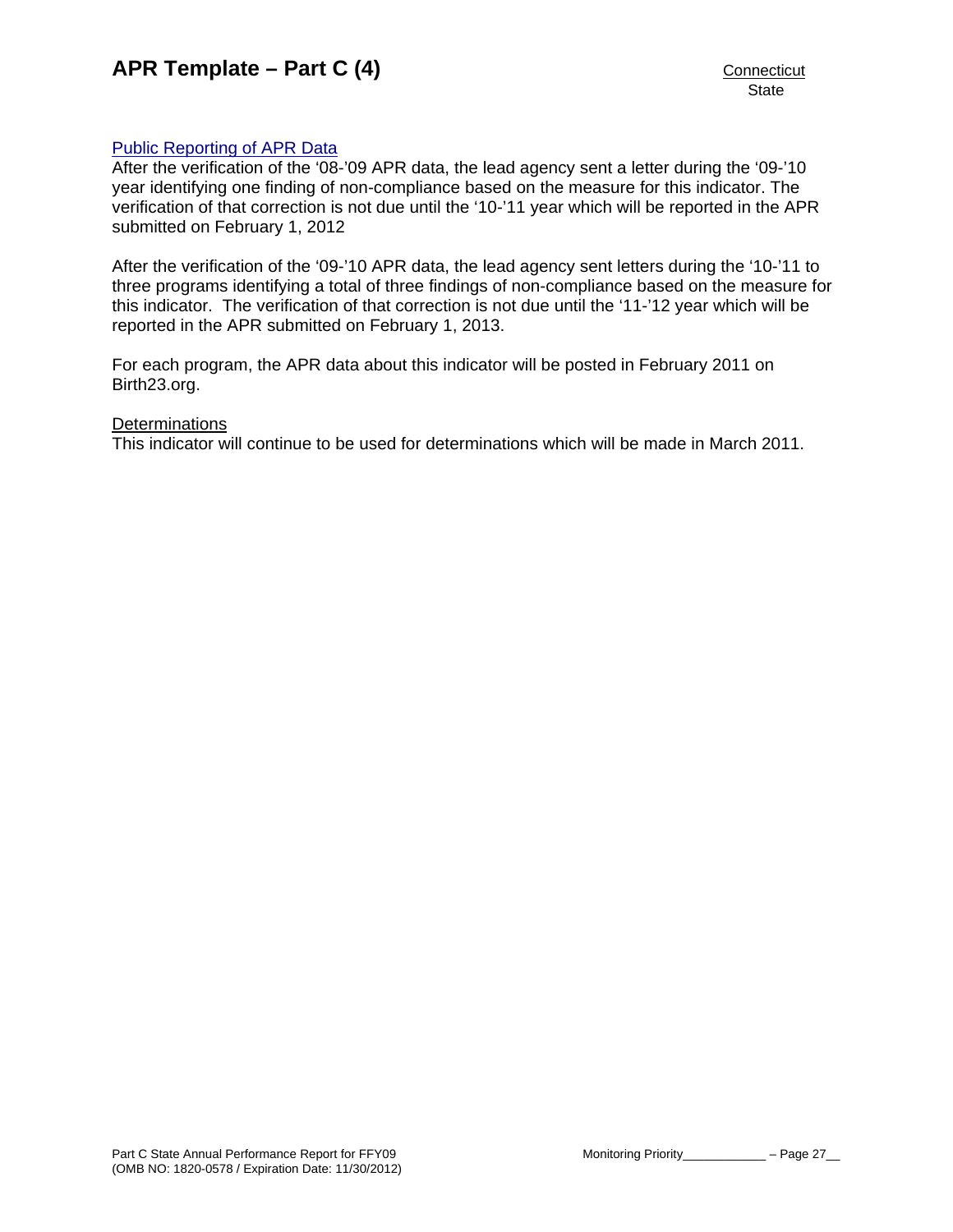# <span id="page-29-0"></span>**Part C State Annual Performance Report (APR) for Federal Fiscal Year (FFY) 2009**

#### **Overview of the Annual Performance Report Development:**

Same process as described in Indicator #1.

#### **Monitoring Priority: Effective General Supervision Part C / Effective Transition**

**Indicator 8:** Percent of all children exiting Part C who received timely transition planning to support the child's transition to preschool and other appropriate community services by their third birthday including:

- A. IFSPs with transition steps and services;
- B. Notification to LEA, if child potentially eligible for Part B; and
- C. Transition conference, if child potentially eligible for Part B.

(20 U.S.C. 1416(a)(3)(B) and 1442)

#### **Measurement:**

- A. Percent = [(# of children exiting Part C who have an IFSP with transition steps and services) divided by the (# of children exiting Part C)] times 100.
- B. Percent = [(# of children exiting Part C and potentially eligible for Part B where notification to the LEA occurred) divided by the (# of children exiting Part C who were potentially eligible for Part B)] times 100.
- C. Percent  $=$   $[(# of children exiting Part C and potentially eligible for Part B where the transition$ conference occurred) divided by the (# of children exiting Part C who were potentially eligible for Part B)] times 100.

Account for untimely transition conferences, including reasons for delays.

| FFY09                 | <b>Measurable and Rigorous Target</b> |
|-----------------------|---------------------------------------|
| $7/1/09$ -<br>6/30/10 | A-C) 100%                             |

# **Actual Target Data for FFY09 (July 1, 2009-June 30, 2010):**

All three sub-indicators are based on data from the Connecticut Birth to Three data system for the full reporting period.

| 8A) | <b>Transition Plan</b><br>included in IFSP<br>4527 | All children exiting<br>at any age with an IFSP<br>4527 | Percent<br>100% |
|-----|----------------------------------------------------|---------------------------------------------------------|-----------------|
|     | <b>Transition Plan</b><br>included in IFSP<br>2827 | All children exiting<br>at age 3 with an IFSP<br>2827   | Percent<br>100% |

Connecticut met its target. This demonstrates sustained correction from percentages during '04-'05 year (baseline 100%), the '05-'06 year (99.9%), '06-'07 year (99.9%), the '07-08 year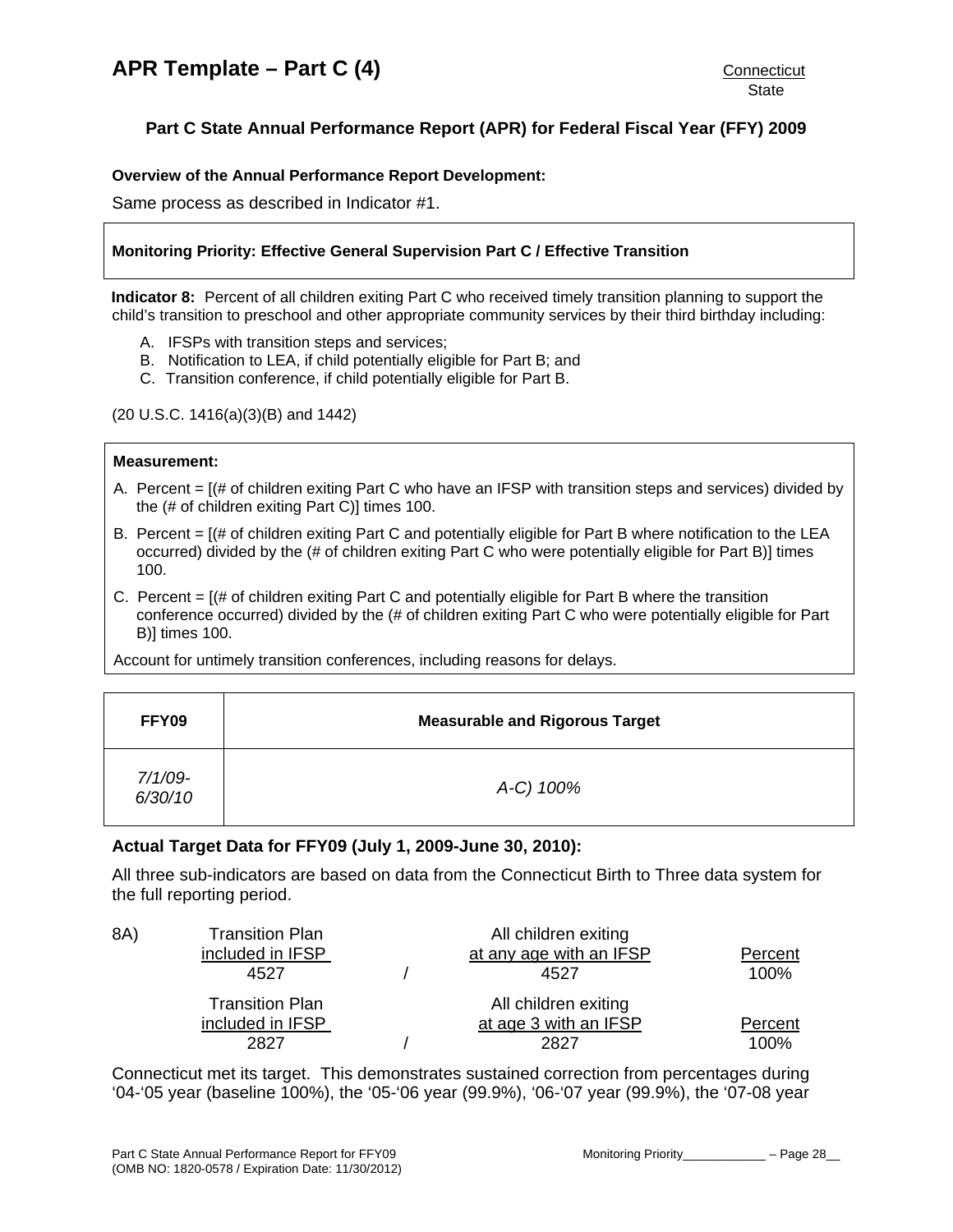# **APR Template – Part C (4)** CONNECTIVE CONNECTIVE CONNECTICUT

**State** 

(100%), and the '08-'09 year (100%).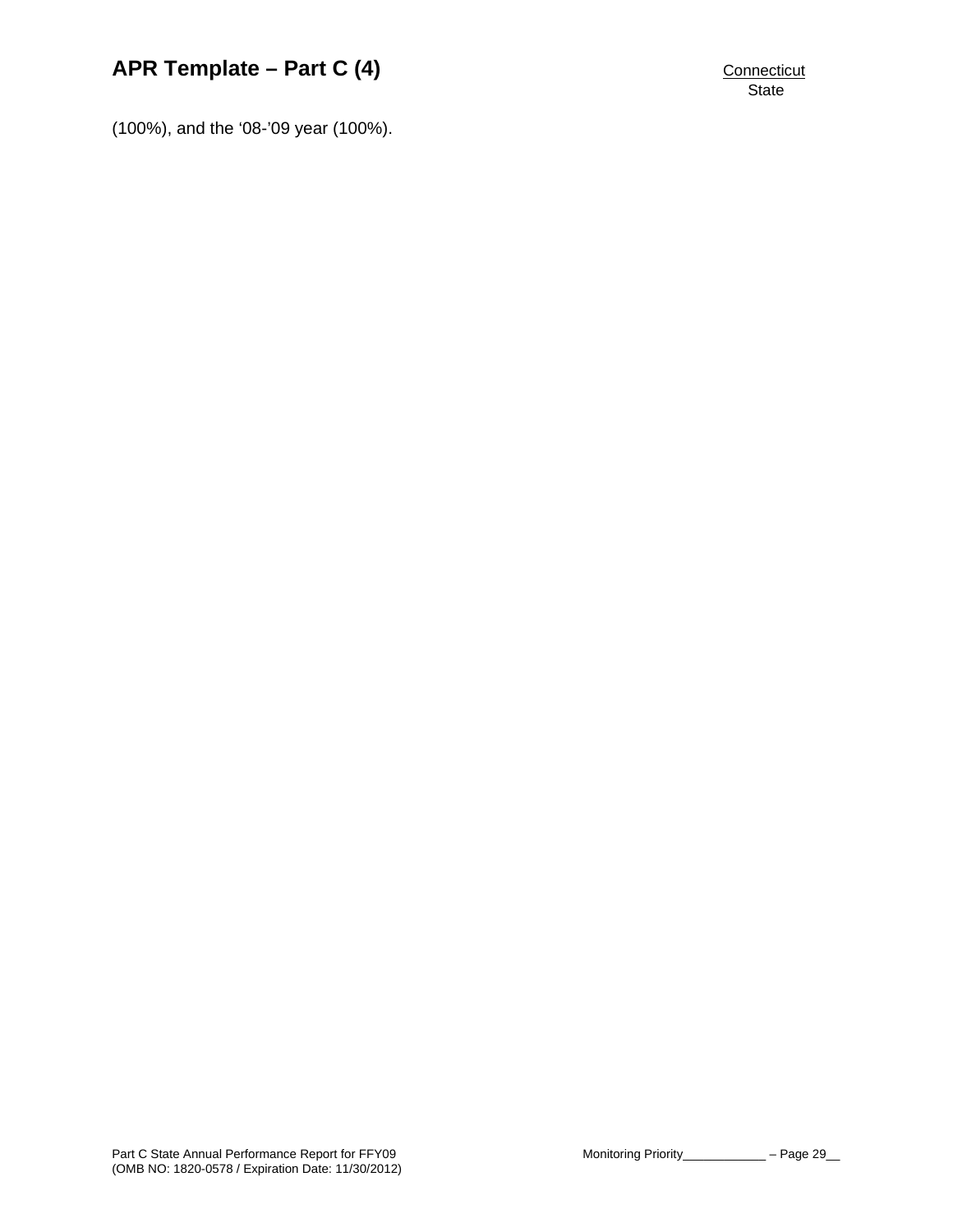<span id="page-31-0"></span>8B)

8C)

| Number of children exiting Part C<br>and potentially eligible for Part B | Number of children exiting Part C               |         |
|--------------------------------------------------------------------------|-------------------------------------------------|---------|
| where notification to the LEA occurred                                   | who were <i>potentially eligible</i> for Part B | Percent |
| 2583                                                                     | 2583                                            | 100%    |
| Connecticut continues to meet its target.                                |                                                 |         |
|                                                                          |                                                 |         |

| -- - |            |            |                                             |         |
|------|------------|------------|---------------------------------------------|---------|
|      | Conference | Documented |                                             | Total   |
|      |            |            | On time Family Circumstance Conferences Due | Percent |
|      | (2311      | 260)       | 2583                                        | .99%    |

Connecticut did not meet its target but continues to demonstrate a high level of compliance since the '04-'05 year (baseline 95%), the '05-'06 year (98%), the '06-'07 year (99%), the '07-'08 year (99%), and the '08-'09 year (99%).

# **Discussion of Improvement Activities Completed and Explanation of Progress or Slippage that occurred for FFY09 (July 1, 2009-June 30, 2010):**

*Since Connecticut is so close to its 100% target, improvement activities primarily focus on monitoring and data verification to sustain correction.*

# **8A) TRANSITION PLANS**

This data was verified using emails, data verification visits, focused monitoring, selfassessments, and the public reporting of data. In addition, as described more fully in the [SPP](http://www.birth23.org/state_performance_plans_and_annu.htm) and previous [APRs](http://www.birth23.org/state_performance_plans_and_annu.htm), Connecticut's real-time Birth to Three data system contains built-in reports, edit checks and alerts as well as a real-time "performance dashboard" that is available to local programs and lead agency. Based on user selected date ranges, the performance dashboard runs summaries by APR indicator and produces exception reports.

# Response to the OSEP letter and table based on last year's APR

As of 6/30/10 all programs with findings identified prior to 6/30/09 have had the correction of their systemic and/or child specific non-compliance verified and they continue to correctly implement the specific regulatory requirements.

*Most cases of child-specific non-compliance reported for this indicator for both the '08-'09 year and in the '09-'10 year could not be corrected retroactively since the children were exiting and had exited Birth to Three during the reporting year. As time permitted before exit, Connecticut verified that child specific noncompliance was corrected and ensured that subsequent practice reflected correction of non-compliance. The state's efforts to verify correction of noncompliance with record reviews and by reviewing updated data to ensure EIS programs were correctly implementing the requirements and to prevent future non-compliance are described below.* 

# Findings of non-compliance and the verification of correction

*NOTE: Connecticut Part C identifies one finding per regulatory reference even if there are multiple instances (records) of non-compliance. The totals below are based on all of the state's monitoring components and not just APR data.* 

| Number of findings   | Number of those | When finding(s) that $\vert$ Number of findings |                    |
|----------------------|-----------------|-------------------------------------------------|--------------------|
| made during the '08- | findings that   | were NOT timely                                 | made during the    |
| '09 year about the   | were timely     | corrected were                                  | '09-'10 year about |
| measure for this     | corrected and   | ultimately verified                             | the measure for    |
| indicator            | verified        | as corrected                                    | this indicator     |
|                      |                 | ΝA                                              |                    |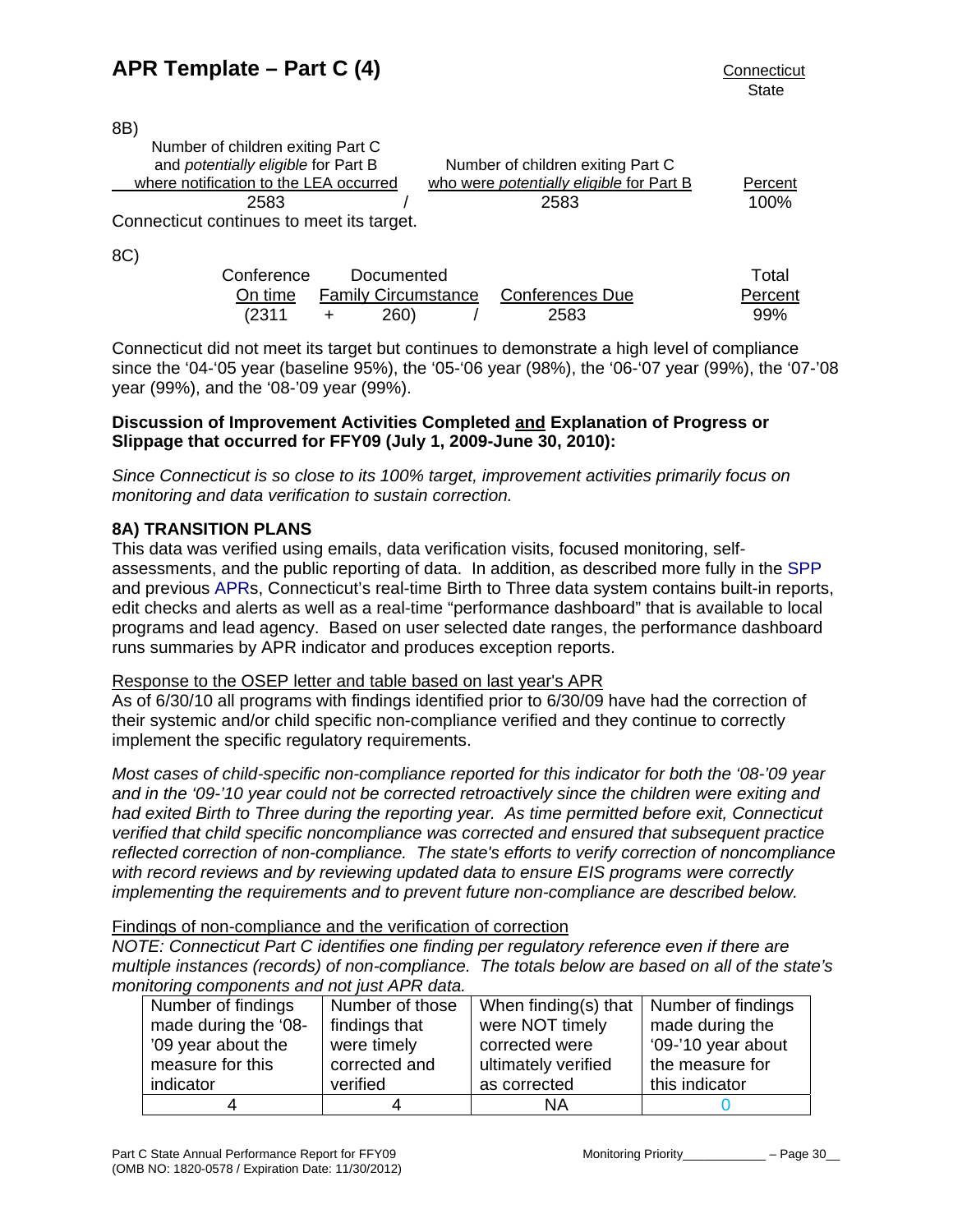<span id="page-32-0"></span>

| Number of findings<br>made during the '08-<br>'09 year about other<br>requirements related<br>to this indicator | Number of those<br>findings that<br>were timely<br>corrected and<br>verified | When finding(s)<br>that were NOT<br>timely corrected<br>were ultimately<br>verified as<br>corrected | Number of findings<br>made during the '09-<br>'10 year about other<br>requirements related<br>to this indicator |
|-----------------------------------------------------------------------------------------------------------------|------------------------------------------------------------------------------|-----------------------------------------------------------------------------------------------------|-----------------------------------------------------------------------------------------------------------------|
|                                                                                                                 |                                                                              | ΝA                                                                                                  |                                                                                                                 |

Specific actions taken to verify the correction of '08-'09 findings of noncompliance: Since Connecticut's APR data reflects that it has met its 100% target, improvement activities primarily focus on monitoring and data verification to sustain correction. The specific actions for findings are noted below by monitoring component. The correction of noncompliance was verified as corrected by reviewing data from the data system, completing on-site data verification visits, and corresponding via email, fax, and phone. Through this combination of efforts, the lead agency verified that each program with noncompliance identified in FFY 2008 had IFSPs with transition steps and services for each child, consistent with OSEP Memo 09-02. Programs with findings from the '08-'09 year were found to be correctly implementing the requirements related to this indicator during the '09-'10 year.

#### Data Verification

As a result of a data verification visit, the lead agency sent one letter during the '08-'09 year identifying two findings of non-compliance based on requirements related to this indicator. The child specific non-compliance could not be corrected for children without transition plans because they had exited Birth to Three. New IFSPs and IFSPs for children still enrolled in Birth to Three were verified as having transition plans based on record reviews during repeated onsite visits. The contract with this one program was not renewed.

#### Program Self Assessment

After the verification of self-assessment data, the lead agency sent letters during the '08-'09 year to two programs identifying a total of two findings of non-compliance based on requirements related to this indicator. Both findings were verified as being corrected and sustained in a timely manner during the '09-'10 year based on faxes of a representative sample of improved transition plans to the lead agency.

#### [Public Reporting of APR Data](http://www.birth23.org/state_performance_plans_and_annu.htm)

For each program, the APR data about this indicator was posted in February 2010 on Birth23.org. There were no new findings of non-compliance identified based solely on APR data with correction due during the '09-'10 year and there were no findings based on the '09-'10 APR data.

#### **Determinations**

Determinations were made in March 2010. This indicator was used in that process.

#### **8B) NOTIFICATION**

There were 154 children who exited Birth to Three in the '09-'10 year for whom a parent chose not to approve of including their school district in transition planning and at the same time opted out of any notification to their district. Connecticut had an opt-out policy until July 1, 2010 and a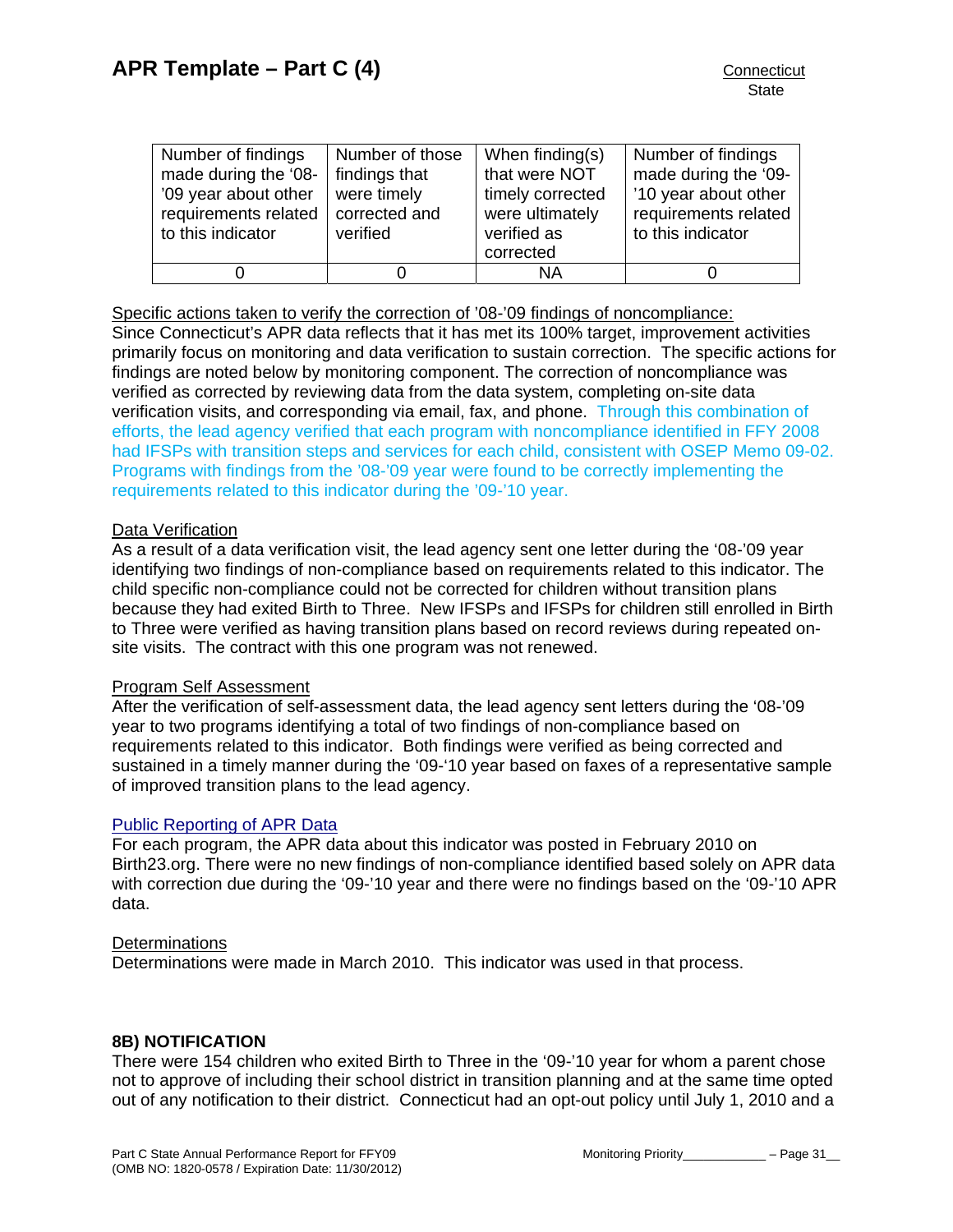new LEA Notification procedure was developed. After a public comment period and hearings, both procedures were included as part of the state's Part C application for federal IDEA funds in May 2010. They were implemented along with a modified transition procedure on July 1, 2010.

Previously, when parents selected to not "refer" their child to their school district for an evaluation to determine eligibility for preschool special education, they also opted out of "notification" or the sharing information as described in the Federal Education Rights and Privacy Act (FERPA). It was determined by the lead agency that notification should be described in a separate procedure. The new procedure that was approved by OSEP explains that effective July 1, 2010 notification will be sent to all school districts for all children over age 2½ years who are enrolled in Birth to Three. The Memorandum of Understanding (MOU) with the State Department of Education and the Part C application were revised to reflect this change. Families still decide whether or not to approve of inviting their school district to their transition conference and consent for an eligibility evaluation by their school district is still required by the district.

#### Data Verification

The measurement for this indicator requires that the state determines the number of children who are "potentially eligible for preschool special education". Accurate and timely data regarding each family's decision about including their local school district in transition planning is verified during on-site visits.

Since the "opt-out" policy was replaced with notification for all children over age 2½, another means of data verification will be whether the LEA contacts a family in error because the local EI Program did not accurately record the decision to include the district in planning and the date of that decision. This should quickly result in increased attention to timely and accurate data.

# [Public Reporting of APR Data](http://www.birth23.org/state_performance_plans_and_annu.htm)

The APR data about this indicator was posted by county in February 2010 on Birth23.org.

# **8C) TIMELY TRANSITION CONFERENCES**

Connecticut has 4591 children in the Birth to Three database with a date of birth that would have them turn age three during the '09-'10 year. 3294 of those children exited during that year (the others exited before the '09-'10 year). Only 2842 children exited based on turning age three.

Four children were referred to Birth to Three fewer than 45 days before age three and 101 of the children were referred between 45 and 90 days before age three. The families of 154 of the remaining 2737 children did not approve of inviting their school district to their transition conference. The remaining 2583 children were determined to be potentially eligible for special education during in the '09-'10 year. Transition conferences were held between 9 months and 90 days before age three for 2311 of the children. Based on verification emails 250 conferences were held late and 10 were not held prior to the children turning age three due to documented extraordinary family circumstances. These 260 were included in the numerator and the denominator.

 $(2311 + 260) / 2583 = .99$  x  $100 = 99\%$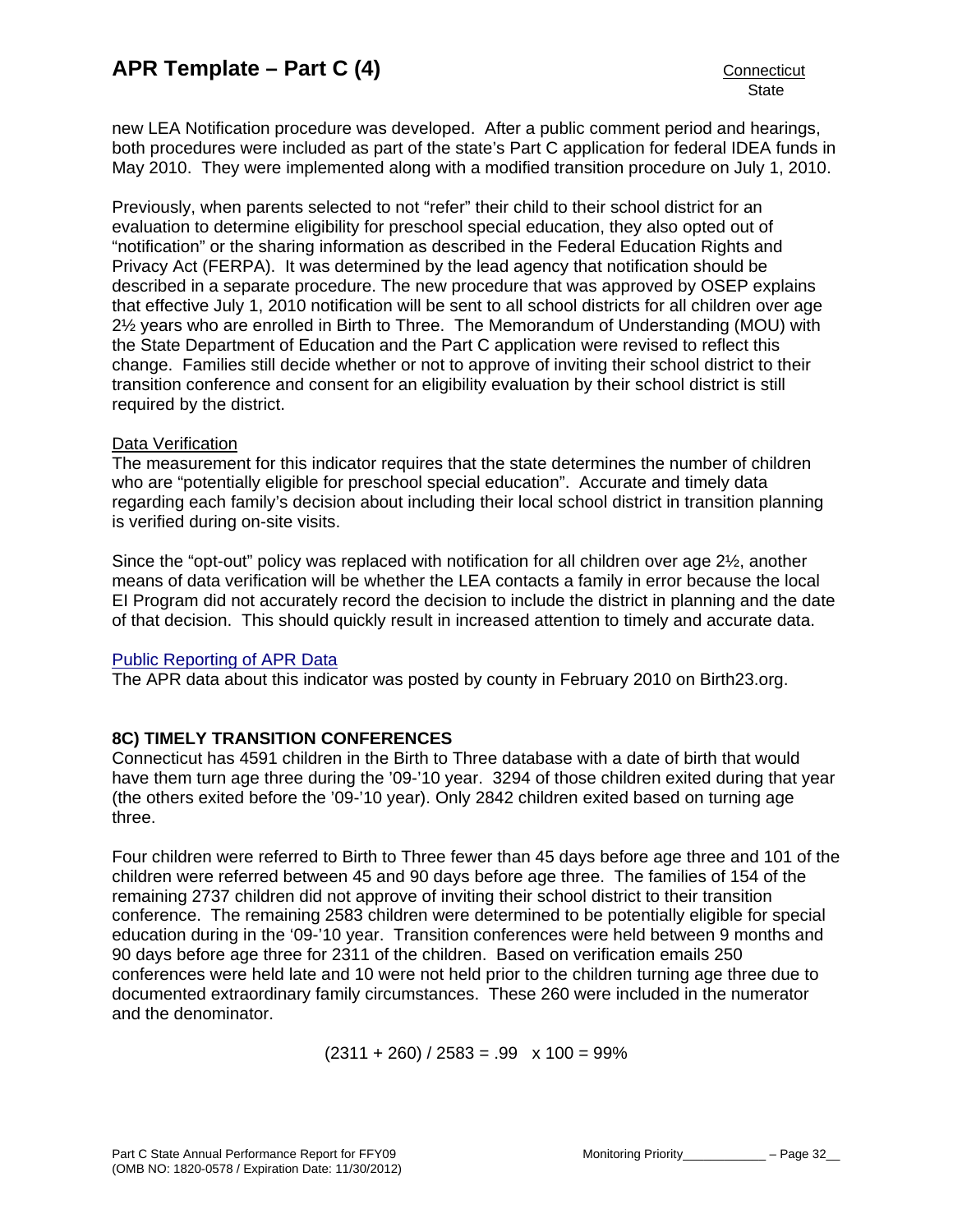Only 12 transition conferences were late or not held before the child turned 3 for the following reasons:

4 – due to the child being referred to Birth to Three within 135 days of age three. The provider did not have sufficient time to complete an evaluation, assessment, and initial IFSP meeting within 45 days of referral PLUS plan a timely transition conference. (Range 80-0 days; two children turned 3 before the meeting could be held) 4 – due to staff who did not understand the procedure and waited for a date when a representative from the school district was able to come out to the family's home. (Range 77-22 days) 4 – due to staff errors in scheduling. (Range 73-0 days; one child turned 3 before the

meeting was held)

These 12 late conferences occurred in 11 different programs and resulted in no findings because each instance of non-compliance was either corrected before the letter was issued or because there were at least 3 months of subsequent conferences that were 100% on time.

This data was verified using emails to programs, data verification visits, focused monitoring, self-assessments, and the public reporting of data. In addition, as described more fully in the [SPP](http://www.birth23.org/Accountability/SPP/SPPAPR.html) and previous [APRs](http://www.birth23.org/Accountability/SPP/SPPAPR.html), Connecticut's real-time Birth to Three data system contains built-in reports, edit checks and alerts as well as a real-time "performance dashboard" that is available to local programs and lead agency. Based on user selected date ranges, the performance dashboard runs summaries by APR indicator and produces exception reports.

Since the number of days and reasons for the two late conferences were reported above, Connecticut has ensured that the families who did not receive a transition conference within timelines ultimately had a transition conference. *Child-specific non-compliance reported for this sub-indicator in the '08-'09 APR and in this '09-'10 APR cannot be corrected retroactively since the timeline was missed (90 days before age three). Connecticut verifies that noncompliance is corrected by ensuring that subsequent practice reflects correction of non-compliance. The state's efforts to verify correction of noncompliance by reviewing updated data to ensure EI programs were correctly implementing the requirements and to prevent future non-compliance are described below.* 

Response to the OSEP letter and table based on last year's APR

As of 6/30/10 all programs with findings identified prior to 6/30/09 have had the correction of their systemic and/or child specific non-compliance verified and they continue to correctly implement the specific regulatory requirements.

#### Findings of non-compliance and the verification of correction

*NOTE: Connecticut Part C identifies one finding per regulatory reference even if there are multiple instances (records) of non-compliance. The totals below are based on all of the state's monitoring components and not just APR data.* 

| Number of findings    | Number of        | When finding(s) that   | Number of findings    |
|-----------------------|------------------|------------------------|-----------------------|
| made during the '08-  | those findings   | were NOT timely        | made during the '09-  |
| '09 year about the    | that were timely | corrected were         | '10 year about the    |
| measure for this sub- | corrected and    | ultimately verified as | measure for this sub- |
| indicator             | verified         | corrected              | indicator             |
|                       | 4                | NA                     |                       |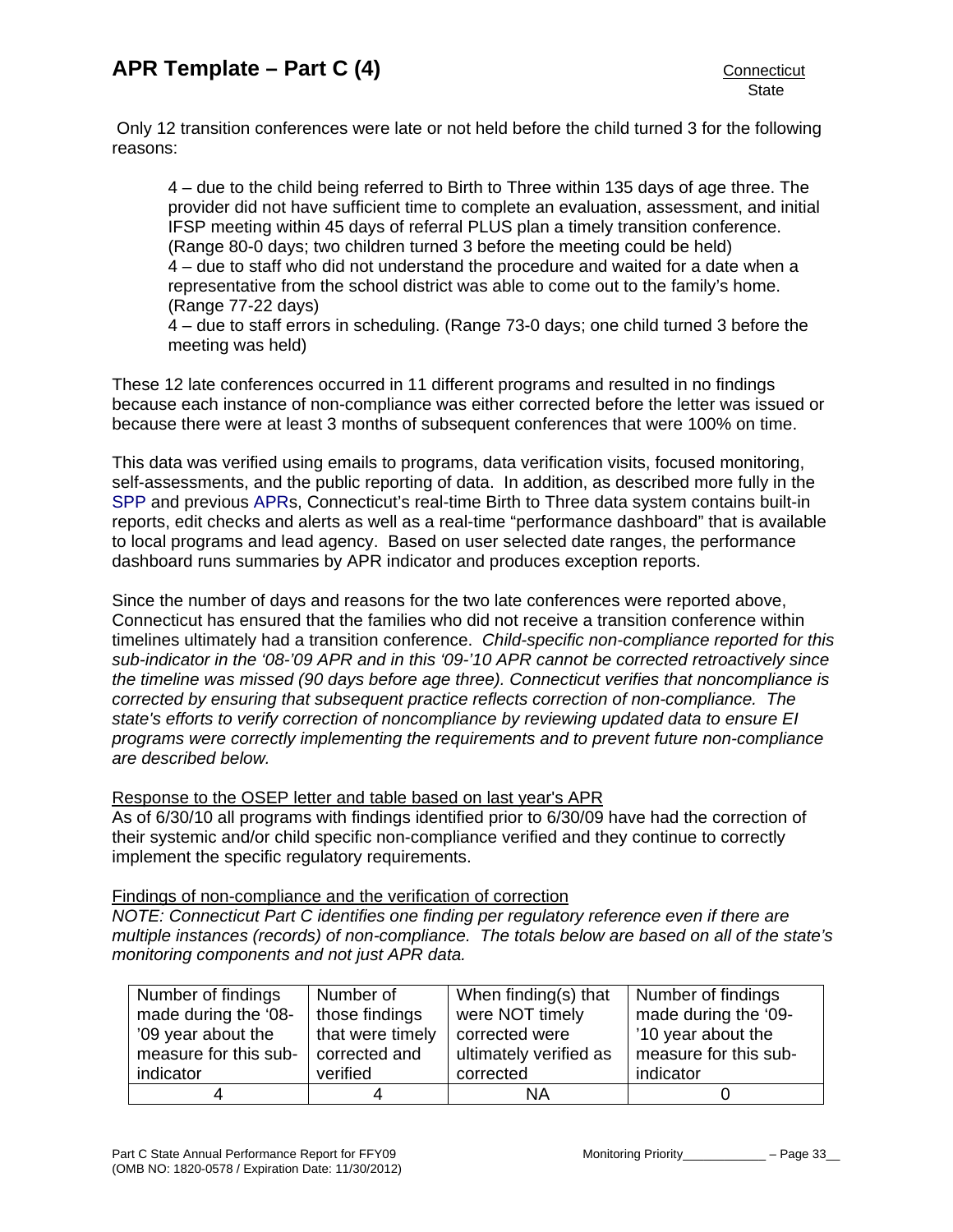<span id="page-35-0"></span>

| Number of findings    | Number of        | When finding(s) that   | Number of findings      |
|-----------------------|------------------|------------------------|-------------------------|
| made during the '08-  | those findings   | were NOT timely        | made during the '09-    |
| '09 year about other  | that were timely | corrected were         | '10 year about other    |
| requirements related  | corrected and    | ultimately verified as | requirements related to |
| to this sub-indicator | verified         | corrected              | this sub-indicator      |
|                       |                  | ΝA                     |                         |

Specific actions taken to verify the correction of '08-'09 findings of noncompliance:

Since Connecticut is so close to its 100% target, improvement activities primarily focus on monitoring and data verification to sustain correction. The specific actions for findings are noted below by monitoring component. The correction of noncompliance was verified as corrected by reviewing data from the data system, completing on-site data verification visits, and corresponding via email, fax, and phone. Through this combination of efforts, the lead agency verified that each program with noncompliance identified in FFY 2008 has conducted a transition conference, although late, for any child potentially eligible for Part B whose transition conference was not timely, unless the child is no longer within the jurisdiction of the Birth to Three program, consistent with OSEP Memorandum 09-02, dated October 17, 2008 (OSEP Memo 09-02). Programs with findings from the '08-'09 year were found to be correctly implementing the requirements related to this indicator during the '09-'10 year.

## Data Verification

Verification emails were sent to each program about every late or missing service whenever data was run for the APR. Programs were asked to explain the reason(s) for the delay. On-site visits include processes to check whether the data matches the documentation in the record particularly extraordinary family circumstances and all other reasons for late events. Verification of correction of identified non-compliance was completed using on-site visits, email, fax, and the Birth to Three data system.

#### Program Self Assessment

Seventeen programs completed a self assessment (formerly Biennial Performance Report or BPR) in the '08-'09 year. After the verification of the self assessment data, the lead agency identified issue letters to two programs identifying a total of three findings of non-compliance based on the measure for this indicator. While child-specific correction was not applicable to this timeline-related measure, all three findings were verified as being corrected and sustained in a timely manner during the '09-'10 year based on a review of updated data in the data system.

#### [Public Reporting of APR Data](http://www.birth23.org/state_performance_plans_and_annu.htm)

For each program, the APR data about this indicator was posted in February 2010 on Birth23.org. After the verification of the '08-'09 APR data, the lead agency sent a letter during the '09-'10 year identifying one finding of non-compliance based on the measure for this indicator. While child specific correction was not possible, the finding was verified as being corrected and sustained in a timely manner during the '09-'10 year based on a review of updated data in the data system.

#### **Determinations**

Determinations were made in March 2010. This indicator was used in that process.

# **Revisions, with Justification, to Proposed Targets / Improvement Activities / Timelines / Resources for FFY09 (July 1, 2009-June 30, 2010)** *[If applicable]*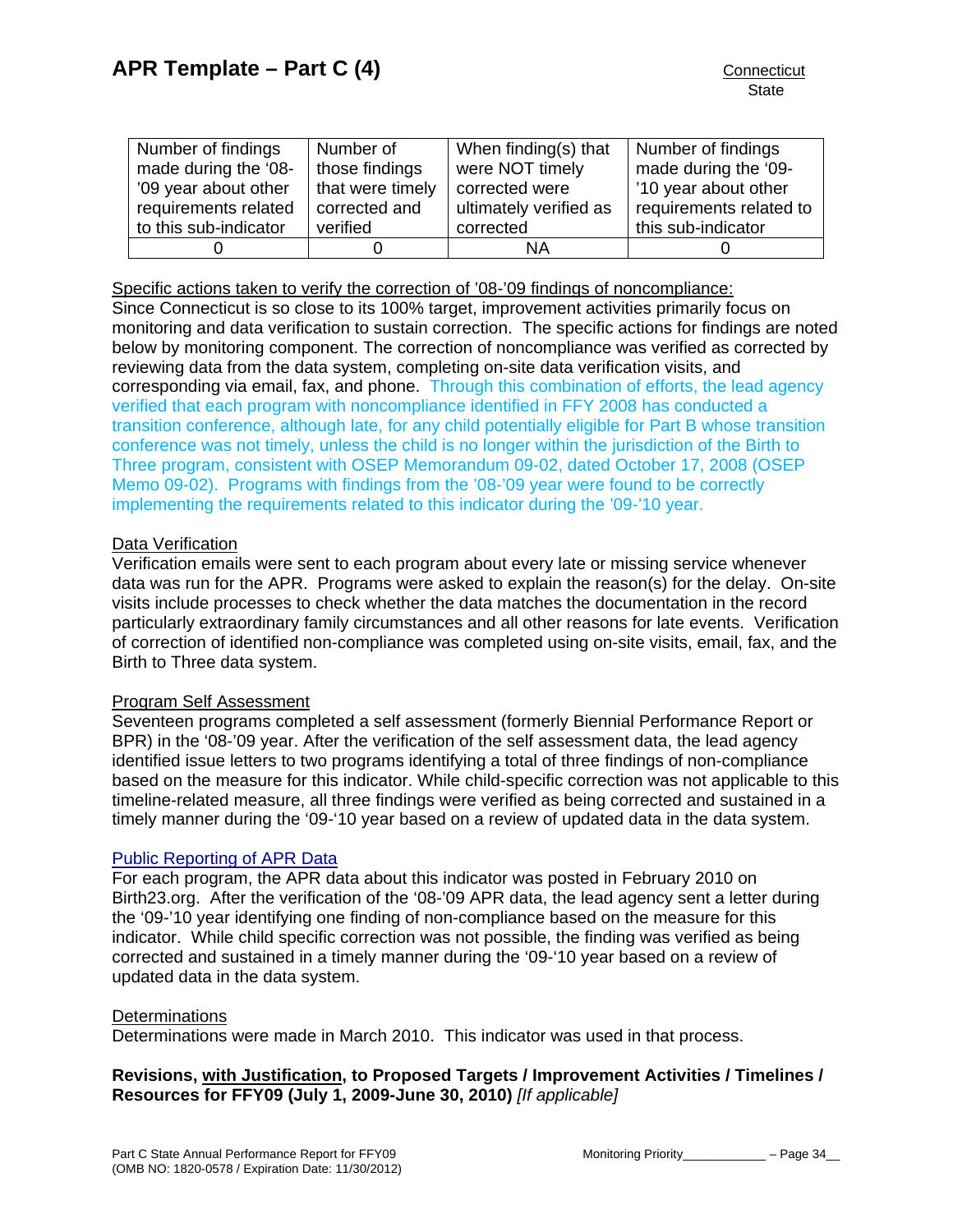## <span id="page-36-0"></span>**8A) TRANSITION PLANS**

With stakeholder input, targets and improvement strategies were extended in the State Performance Plan through June 30, 2013.

#### On-site Record Review Technical Assistance (TA) and Findings

During the '09-'10 year, on-site visits were made to 10 programs that were relatively new to Connecticut's Birth to Three System. These on-site visits provided TA to the programs about how to complete a record review. In addition, if the team found non-compliance, findings were identified. As a result of these on-site visits, the lead agency verified compliance based on IDEA requirements related to the measure for this sub-indicator.

#### Program Self Assessment

All programs that did not receive an on-site visit in the '09-'10 year completed a revised selfassessment by July 31, 2010. Findings were identified as needed during the '10-'11 year with timely correction due in the '11-'12 year which will be reported in the APR submitted on February 1, 2013.

#### [Public Reporting of APR Data](http://www.birth23.org/state_performance_plans_and_annu.htm)

For each program, the APR data about this indicator will be posted in February 2011 on Birth23.org. There were no new findings of non-compliance identified based solely on '09-'10 APR data.

#### **Determinations**

Determinations will be made in March 2011 and this will continue to be an indicator used in that process.

#### **8B) NOTIFICATION**

With stakeholder input, targets and improvement strategies were extended in the State Performance Plan through June 30, 2013.

During the '09-'10 year, notifications were mailed directly from the lead agency to the districts. The lead agency and the Connecticut State Department of Education developed a new process to eliminate the mailing of paper reports and deliver the notification data to the districts electronically. This was implemented in September 2010.

#### Birth to Three Data System

The lead agency and the Connecticut State Department of Education will explore how to link data systems in order to create an electronic referral and tracking system for transition from Birth to Three to special education using State Assigned unique Student ID (SASID) numbers.

#### [Public Reporting of APR Data](http://www.birth23.org/state_performance_plans_and_annu.htm)

The APR data about this indicator was posted by county in February 2011 on Birth23.org.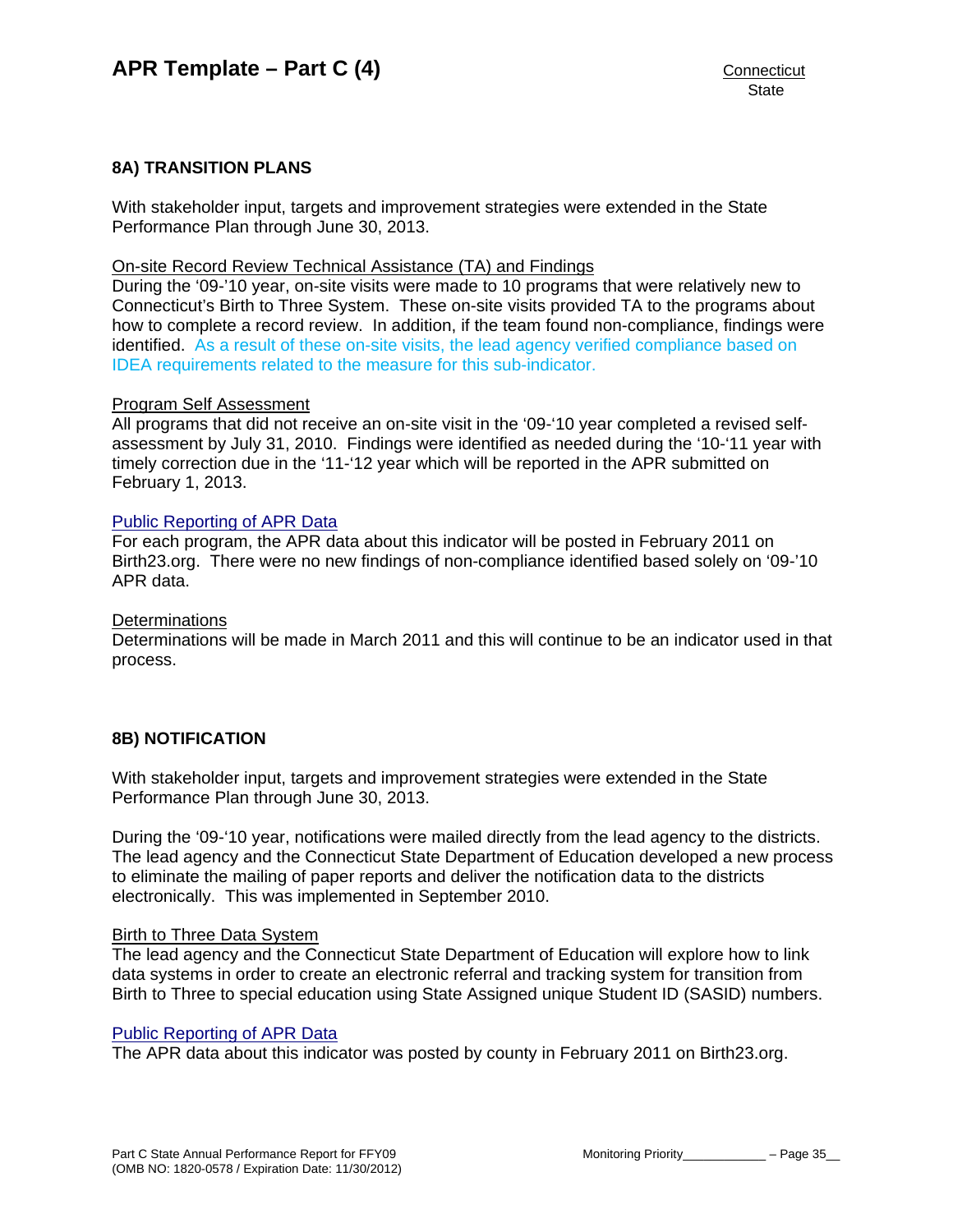#### **8C) TIMELY CONFERENCES**

With stakeholder input, targets and improvement strategies were extended in the State Performance Plan through June 30, 2013.

#### On-site Record Review Technical Assistance (TA) and Findings

During the '09-'10 year, on-site visits were made to 10 programs that were relatively new to Connecticut's Birth to Three System. These on-site visits provided TA to the programs about how to complete a record review. In addition, if the team found non-compliance, findings were identified. The lead agency identified no findings of non-compliance based on requirements related to this indicator.

#### Program Self Assessment

All programs that did not receive an on-site visit in the '09-'10 year completed a revised selfassessment by July 31, 2010. Findings were identified as needed during the '10-'11 year with timely correction due in the '11-'12 year which will be reported in the APR submitted on February 1, 2013.

#### [Public Reporting of APR Data](http://www.birth23.org/state_performance_plans_and_annu.htm)

After the verification of the '08-'09 APR data, the lead agency sent a letter during the '09-'10 identifying one finding of non-compliance based on the measure for this indicator. The verification of that correction is due during the '10-'11 year which will be reported in the APR submitted on February 1, 2012

The 12 late conferences occurred in 11 different programs and resulted in no findings of noncompliance because each instance of non-compliance either could not be corrected (timelinerelated indicator) or was corrected (the missing meeting was held) before the letter was issued or because there were at least three months of subsequent conferences that were 100% on time.

For each program, the APR data about this indicator will be posted in February 2011 on Birth23.org.

#### **Determinations**

Determinations will be made in March 2011 and this will continue to be an indicator used in that process.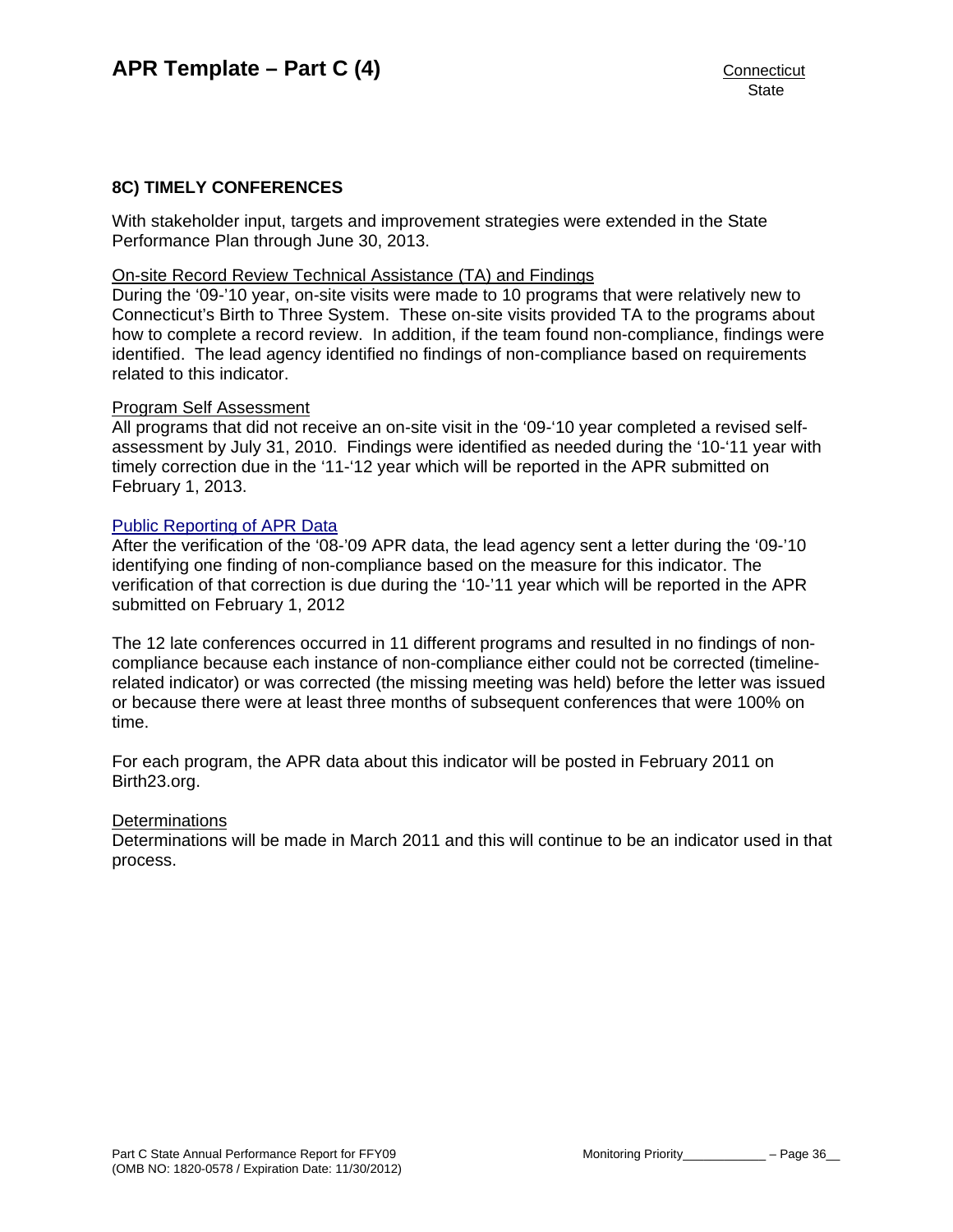# <span id="page-38-0"></span>**Part C State Annual Performance Report (APR) for Federal Fiscal Year (FFY) 2009**

## **Overview of the Annual Performance Report Development:**

Same process as described in Indicator #1.

# **Monitoring Priority: Effective General Supervision Part C / General Supervision**

**Indicator 9:** General supervision system (including monitoring, complaints, hearings, etc.) identifies and corrects noncompliance as soon as possible but in no case later than one year from identification.

(20 U.S.C. 1416(a)(3)(B) and 1442)

#### **Measurement:**

Percent of noncompliance corrected within one year of identification:

- a. # of findings of noncompliance.
- b. # of corrections completed as soon as possible but in no case later than one year from identification.

Percent =  $[(b)$  divided by  $(a)]$  times 100.

States are required to use the "Indicator 9 Worksheet" to report data for this indicator (see Attachment A).

| FFY09              | <b>Measurable and Rigorous Target</b> |
|--------------------|---------------------------------------|
| 7/1/09-<br>6/30/10 | 100%                                  |

*NOTE: Connecticut Part C identifies one finding per regulatory reference even if there are multiple instances (records) of non-compliance. The totals below are based on all of the state's monitoring components and not just APR data.* 

#### **Actual Target Data for FFY09 (July 1, 2009-June 30, 2010):**

The worksheet required for this indicator is attached as [Appendix A](#page-50-0) (aka [Attachment 1\)](#page-50-0).

$$
55 / 55 = 1 \times 100 = 100\%
$$

Connecticut met its target for during the '09-'10 year for the verification of the timely correction of findings made during the '08-'09 year. During the '06-'07 year, 93% of 171 findings were timely corrected; during the '07-'08 year, 97% of 63 findings were verified as timely corrected; and during the '08-'09 year, 90% of 39 findings were verified as timely corrected.

**All written findings of child specific and/or systemic non-compliance sent to a local program with a date prior to 6/30/09 has been verified as corrected and the correction has been verified as sustained using on-site visits, faxes, emails, and data reports. Details about which verification procedures were used are described under each indicator.**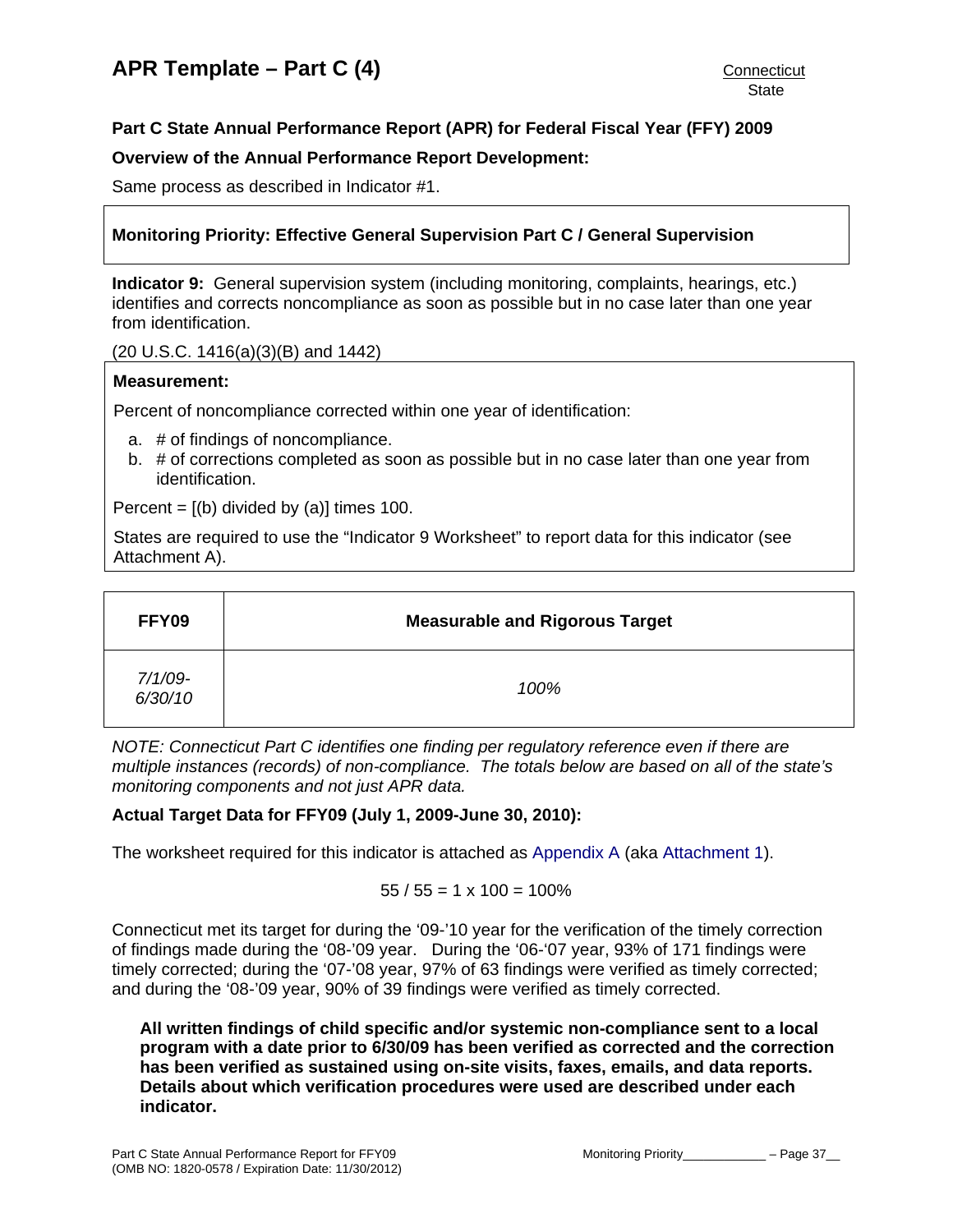The lead agency is tracking 74 findings that are due to be corrected in the '10-'11 year as a result of data system reports run for the APR, data verification efforts, on-site monitoring, and written complaints.

## **Discussion of Improvement Activities Completed and Explanation of Progress or Slippage that occurred for FFY09 (July 1, 2009-June 30, 2010):**

Indicator 1: *Although timeline-related child-specific non-compliance reported for this indicator in the '08-'09 APR and in this '09-'10 APR cannot be corrected retroactively, Connecticut verified that noncompliance was corrected by ensuring that subsequent practice reflected correction of non-compliance.* Connecticut has ensured that all services began for children and families who did not receive a new service on their IFSP within timelines or that the family chose to exit Birth to Three before receiving direct services. [\(See Indicator 1](#page-4-0) for the range of days.)

The lead agency sent letters to seven programs identifying a total of 10 findings of noncompliance in the '08-'09 year. All 10 findings were verified as corrected within one year and sustained. [\(See Indicator 1 for more information.\)](#page-4-0)

| Number of findings   | Number of        | When the finding(s)    | Number of findings   |
|----------------------|------------------|------------------------|----------------------|
| made during the '08- | those findings   | that were NOT timely   | made during the '09- |
| '09 year about the   | that were timely | corrected were         | '10 year about the   |
| measure for this     | corrected and    | ultimately verified as | measure for this     |
| indicator            | verified         | corrected              | indicator            |
|                      | 3                | ΝA                     |                      |

| Number of findings   | Number of        | When finding that      | Number of findings   |
|----------------------|------------------|------------------------|----------------------|
| made during the '08- | those findings   | was NOT timely         | made during the '09- |
| '09 year about other | that were timely | corrected was          | '10 year about other |
| requirements related | corrected and    | ultimately verified as | requirements related |
| to Indicator 1       | verified         | corrected              | to this indicator    |
|                      |                  | ΝA                     | 15                   |

The lead agency sent letters to 12 programs identifying 21 findings of non-compliance in the '09-'10 year. The findings are not due to be corrected until the '10-'11 year.

Indicator 2: The lead agency sent a letter to one program identifying one finding of noncompliance in the '08-'09 year. The finding was verified as corrected by a program with which the lead agency did not renew its contract. ([See Indicator 2](#page-9-0) for more details.)

| $10.000$ agonoy algunot ronom no contract. (Occurration 2 for more dotation) |                      |                 |                        |                      |
|------------------------------------------------------------------------------|----------------------|-----------------|------------------------|----------------------|
|                                                                              | Number of findings   | Number of those | When finding(s) that   | Number of findings   |
|                                                                              | made during the      | findings that   | were NOT timely        | made during the '09- |
|                                                                              | '08-'09 year about   | were timely     | corrected were         | '10 year about the   |
|                                                                              | the measure for this | corrected and   | ultimately verified as | measure for this     |
|                                                                              | indicator            | verified        | corrected              | indicator            |
|                                                                              |                      |                 | ΝA                     |                      |

| Number of findings<br>made during the<br>'08-'09 year about<br>requirements<br>related to this<br>indicator | Number of those<br>findings that<br>were timely<br>corrected and<br>verified | When finding(s) that<br>were NOT timely<br>corrected were<br>ultimately verified as<br>corrected | Number of findings<br>made during the '09-<br>'10 year about other<br>requirements related<br>to this indicator |
|-------------------------------------------------------------------------------------------------------------|------------------------------------------------------------------------------|--------------------------------------------------------------------------------------------------|-----------------------------------------------------------------------------------------------------------------|
|                                                                                                             |                                                                              | ΝA                                                                                               |                                                                                                                 |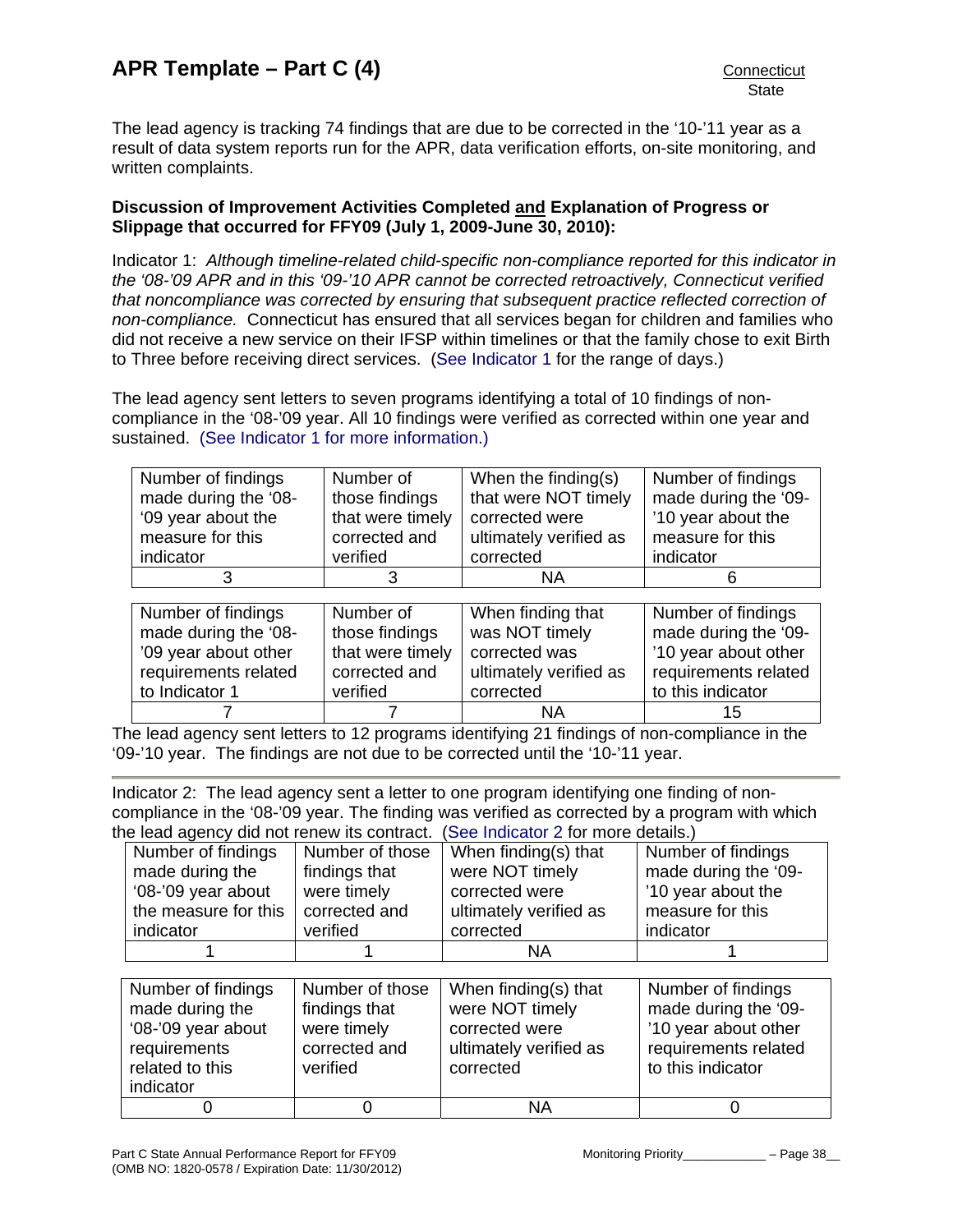The lead agency sent a letter to one program identifying one finding of non-compliance in the '09-'10 year. The finding is not due to be corrected until the '10-'11 year.

Indicator 3: The lead agency sent a letter to one program identifying two findings of noncompliance in the '08-'09 year. Both findings were verified as corrected within one year and sustained. ([See Indicator 3](#page-11-0) for more details.)

| Number of findings   | Number of those | When finding(s) that $\vert$ Number of findings |                      |
|----------------------|-----------------|-------------------------------------------------|----------------------|
| made during the '08- | findings that   | were NOT timely                                 | made during the '09- |
| '09 year about other | were timely     | corrected were                                  | '10 year about other |
| requirements related | corrected and   | ultimately verified                             | requirements related |
| to this indicator    | verified        | as corrected                                    | to this indicator    |
|                      |                 | ΝA                                              |                      |

The lead agency sent a letter to one program identifying two findings of non-compliance in the '09-'10 year. The findings are not due to be corrected until the '10-'11 year. The program also has a Corrective Action Plan with the lead agency.

Indicator 4: No findings of non-compliance (neither systemic nor child-specific) were due to be corrected before or during in the '09-'10 year.

No findings of non-compliance were identified in the '09-'10 year

Indicator 5: No findings of non-compliance (neither systemic nor child-specific) were due to be corrected before or during in the '09-'10 year.

No findings of non-compliance were identified in the '09-'10 year

Indicator 6: No findings of non-compliance (neither systemic nor child-specific) were due to be corrected before or during the '09-'10 year.

| Number of findings   | Number of those | When finding(s) that | Number of findings   |
|----------------------|-----------------|----------------------|----------------------|
| made during the '08- | findings that   | were NOT timely      | made during the '09- |
| '09 year about the   | were timely     | corrected were       | '10 year about the   |
| measure for this     | corrected and   | ultimately verified  | measure for this     |
| indicator            | verified        | as corrected         | indicator            |
| 0                    |                 | <b>NA</b>            | 9                    |
|                      |                 |                      |                      |
| Number of findings   | Number of those | When finding(s) that | Number of findings   |
| made during the '08- | findings that   | were NOT timely      | made during the '09- |
| '09 year about other | were timely     | corrected were       | '10 year about other |
| requirements related | corrected and   | ultimately verified  | requirements related |
| to this indicator    | verified        | as corrected         | to this indicator    |
|                      |                 | ΝA                   |                      |

The lead agency sent letters to six programs identifying nine findings of non-compliance in the '09-'10 year. The findings are not due to be corrected until the '10-'11 year.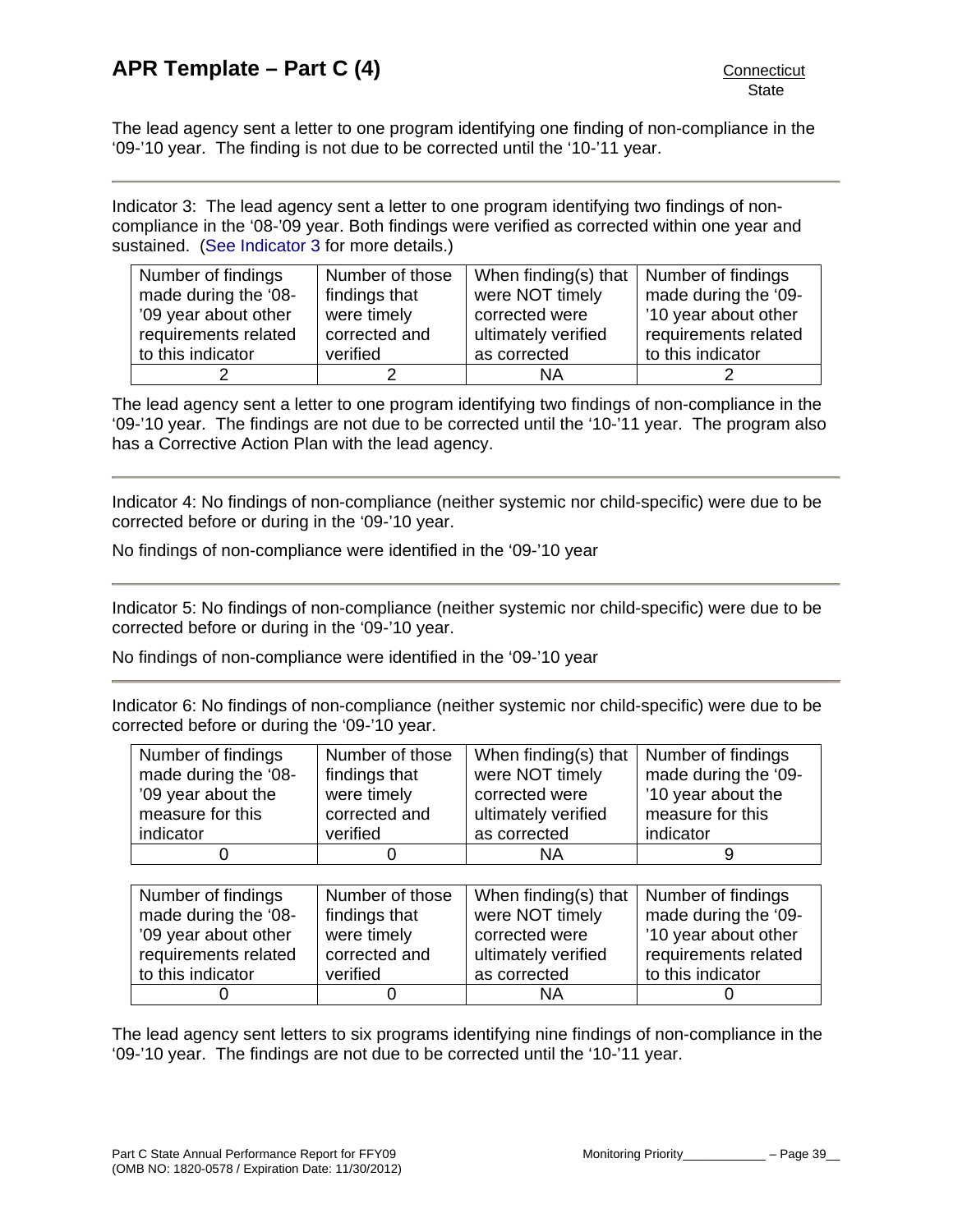<span id="page-41-0"></span>Indicator 7: *Although timeline-related child-specific non-compliance reported for this indicator in the '08-'09 APR and in this '09-'10 APR cannot be corrected retroactively, Connecticut verified that noncompliance was corrected by ensuring that subsequent practice reflected correction of noncompliance.* Connecticut has ensured that all evaluations were completed and initial IFSP meetings were held for eligible children and families who did not receive an evaluation and initial IFSP within timelines or that the family chose to exit Birth to Three without participating in an evaluation and initial IFSP meeting. [\(See Indicator 7](#page-24-0) for the range of days.)

The lead agency sent letters to eight programs identifying a total of 26 findings of noncompliance in the '08-'09 year. All 26 findings were verified as corrected within one year and sustained. ([See Indicator 7](#page-24-0) for more details.)

| Number of findings   | Number of those    | When finding(s) that   | Number of findings   |
|----------------------|--------------------|------------------------|----------------------|
| made during the '08- | findings that were | were NOT timely        | made during the '09- |
| '09 year about the   | timely corrected   | corrected were         | '10 year about the   |
| measure for this     | and verified       | ultimately verified as | measure for this     |
| indicator            |                    | corrected              | indicator            |
| 13                   | 13                 | NA.                    |                      |
|                      |                    |                        |                      |
| Number of findings   | Number of those    | When finding(s) that   | Number of findings   |
| made during the '08- | findings that were | were NOT timely        | made during the '09- |
| '09 year about other | timely corrected   | corrected were         | '10 year about other |
| requirements related | and verified       | ultimately verified    | requirements related |
| to this indicator    |                    | as corrected           | to this indicator    |
|                      |                    |                        |                      |

The lead agency sent letters to nine programs identifying 24 findings of non-compliance in the '09-'10 year. The findings are not due to be corrected until the '10-'11 year.

Indicator 8a: *Although timeline-related child-specific non-compliance reported for this indicator in the '08-'09 APR and in this '09-'10 APR cannot be corrected retroactively, Connecticut verified that noncompliance was corrected by ensuring that subsequent practice reflected correction of noncompliance.* Connecticut has ensured that transition plans were present for all children and families exiting Part C. [\(See Indicator 8a](#page-29-0) for more details.)

The lead agency sent letters to three programs identifying a total of four findings of noncompliance in the '08-'09 year. All four findings were verified as corrected within one year and sustained. ([See Indicator 8a](#page-29-0) for more details.)

| Number of findings<br>made during the '08-<br>'09 year about the<br>measure for sub-<br>indicator 8a | Number of those<br>findings that were<br>timely corrected<br>and verified | When finding(s) that<br>were NOT timely<br>corrected were<br>ultimately verified as<br>corrected | Number of findings<br>made during the<br>'09-'10 year about<br>the measure for this<br>sub-indicator |
|------------------------------------------------------------------------------------------------------|---------------------------------------------------------------------------|--------------------------------------------------------------------------------------------------|------------------------------------------------------------------------------------------------------|
|                                                                                                      |                                                                           | NA.                                                                                              |                                                                                                      |
|                                                                                                      |                                                                           |                                                                                                  |                                                                                                      |
| Number of findings                                                                                   | Number of those                                                           | When finding(s) that                                                                             | Number of findings                                                                                   |
| made during the '08-                                                                                 | findings that were                                                        | were NOT timely                                                                                  | made during the '09-                                                                                 |
| '09 year about other                                                                                 | timely corrected                                                          | corrected were                                                                                   | '10 year about other                                                                                 |
| requirements related                                                                                 | and verified                                                              | ultimately verified as                                                                           | requirements related                                                                                 |
| to sub-indicator 8a                                                                                  |                                                                           | corrected                                                                                        | to this sub-indicator                                                                                |
|                                                                                                      |                                                                           | ΝA                                                                                               |                                                                                                      |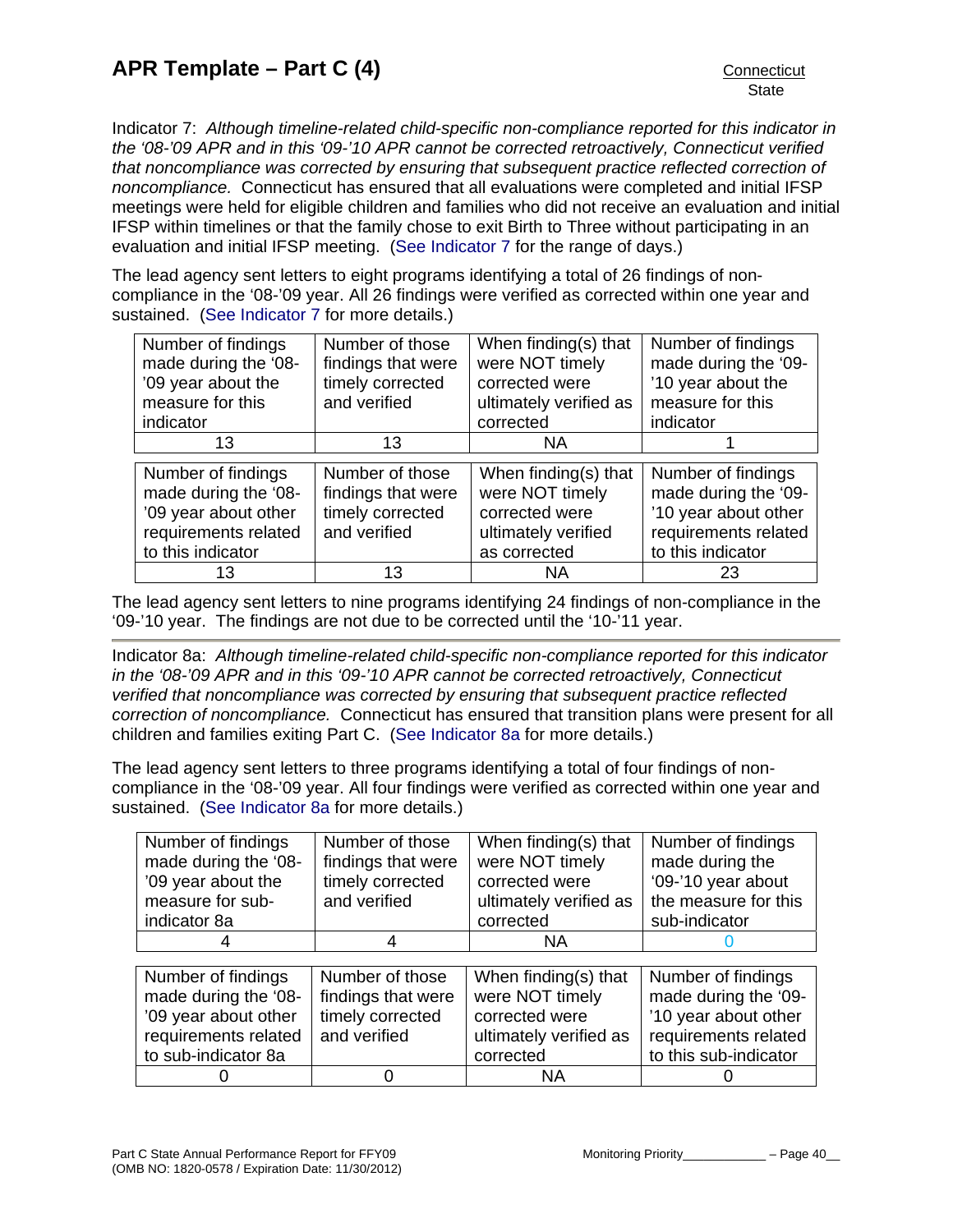Indicator 8b: The lead agency sent notification directly to school districts for all children who were potentially eligible for special education. ([See Indicator 8b](#page-29-0) for more details.)

Indicator 8c: *Although timeline-related child-specific non-compliance reported for this indicator in the '08-'09 APR and in this '09-'10 APR cannot be corrected retroactively, Connecticut verified that noncompliance was corrected by ensuring that subsequent practice reflected correction of noncompliance.* Connecticut has ensured that transition conferences were held for children and families who did not receive a transition conference within timelines or that the family chose to exit Birth to Three without participating in a conference. ([See Indicator 8c](#page-29-0) for the range of days.)

The lead agency sent letters to three programs identifying a total of four findings of noncompliance in the '08-'09 year. All four findings were verified as corrected within one year and sustained. ([See Indicator 8c](#page-29-0) for details.)

| Number of          | Number of those | When finding(s)  | Number of            |
|--------------------|-----------------|------------------|----------------------|
| findings made      | findings that   | that were NOT    | findings made        |
| during the '08-'09 | were timely     | timely corrected | during the '09-'10   |
| year about the     | corrected and   | were ultimately  | year about the       |
| measure for sub-   | verified        | verified as      | measure for this     |
| indicator 8c       |                 | corrected        | sub-indicator        |
|                    |                 | ΝA               |                      |
|                    |                 |                  |                      |
|                    |                 |                  |                      |
| Number of          | Number of those | When finding(s)  | Number of findings   |
| findings made      | findings that   | that were NOT    | made during the      |
| during the '08-'09 | were timely     | timely corrected | '09-'10 year about   |
| year about other   | corrected and   | were ultimately  | other requirements   |
| requirements       | verified        | verified as      | related to this sub- |
| related to sub-    |                 | corrected        | indicator            |
| indicator 8c       |                 |                  |                      |

The lead agency identified no findings of non-compliance during the '09-'10 year for this subindicator.

Other: This grouping includes procedural safeguards such as consent to release information, and written prior notice.

*Although missed opportunities to meet the procedural safeguard requirements for written prior notice and consent to release information as reported for this indicator in the '08-'09 APR and in this '09-'10 APR cannot be corrected retroactively, Connecticut verified that noncompliance was corrected by ensuring that subsequent practice reflected correction of noncompliance.* 

The lead agency sent letters to four programs identifying a total of eight findings of noncompliance in the '08-'09 year. All eight findings were verified as corrected within one year and sustained.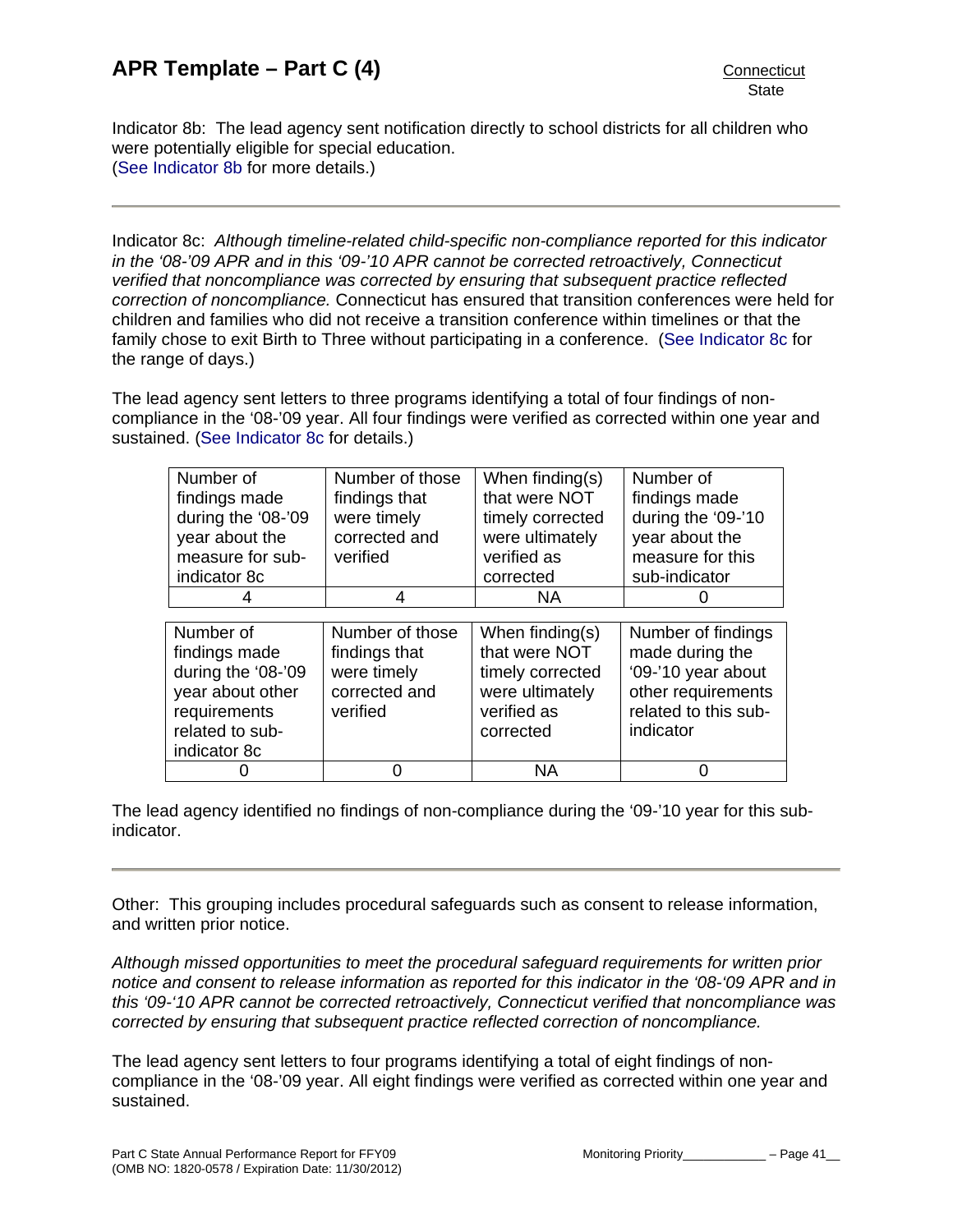| Number of          | Number of those | When finding(s)  | Number of findings |
|--------------------|-----------------|------------------|--------------------|
| findings made      | findings that   | that were NOT    | made during the    |
| during the '08-'09 | were timely     | timely corrected | '09-'10 year about |
| year about other   | corrected and   | were ultimately  | other requirements |
| requirements       | verified        | verified as      | related to         |
| related to         |                 | corrected        | procedural         |
| procedural         |                 |                  | safeguards         |
| safeguards         |                 |                  |                    |
|                    |                 | ΝA               | 12                 |

The lead agency sent letters to seven programs identifying a total of 12 findings of noncompliance in the '09-'10 year. The findings are not due to be corrected until the '10-'11 year.

## **Summaries of several components of Connecticut's Part C general supervision system**  Focused Monitoring

There was one focused monitoring visit in the '08-'09 year. The program was selected for an onsite visit using the "quality service delivery" priority area protocol. The lead agency identified four findings of non-compliance to this program and all four were verified as corrected and sustained within one year based on an on-site verification visit.

There were no focused monitoring visits during the '09-'10 year as the lead agency revised the priority area and protocol with stakeholders. The lead agency also used its resources to complete 10 on-site visits to newer programs.

## Program Self Assessment

A cohort of 17 programs completed their self-assessments (then called Biennial Performance Report or BPR) in September 2008. After verifying the data, the lead agency sent letters to seven programs identifying a total of 25 findings of non-compliance. All 25 findings were verified as corrected and sustained within one year based on a review of updated data in the data system, faxes, emails, and on-site verification visits. The BPR was revised and a new selfassessment process was introduced in May 2010 with data due to the lead agency by July 31, 2010 from all experienced programs that did not receive an on-site visit in the '09-'10 year. Findings from that round of self-assessments were made in the '10-11 year

# Data Verification

Data verification is completed as one of many components of Connecticut's accountability and monitoring system. The lead agency completed two data verification visits in the '08-'09 year. One visit was to a program that reported 100% compliance on all their BPR measures. The lead agency was not able to verify the 100% compliance on all measures and a Corrective Action Plan was developed. The second was to a program with a sudden series of parent calls received by the lead agency. The lead agency sent letters to both programs identifying a total of 23 findings of non-compliance in the '08-'09 year. All 23 findings were verified as corrected and sustained within one year based on repeated on-site visits.

In the '09-'10 year, a data verification visit was made to one program. The lead agency sent a letter to the program identifying six findings of non-compliance in the '09-'10 year. The findings are due to be corrected during the '10-'11 year.

#### **Complaints**

There were no written complaints in the '08-'09 year that resulted in findings. In the '09-'10 year there was one complaint that resulted a report that identified two findings with correction due in the '10-'11 year.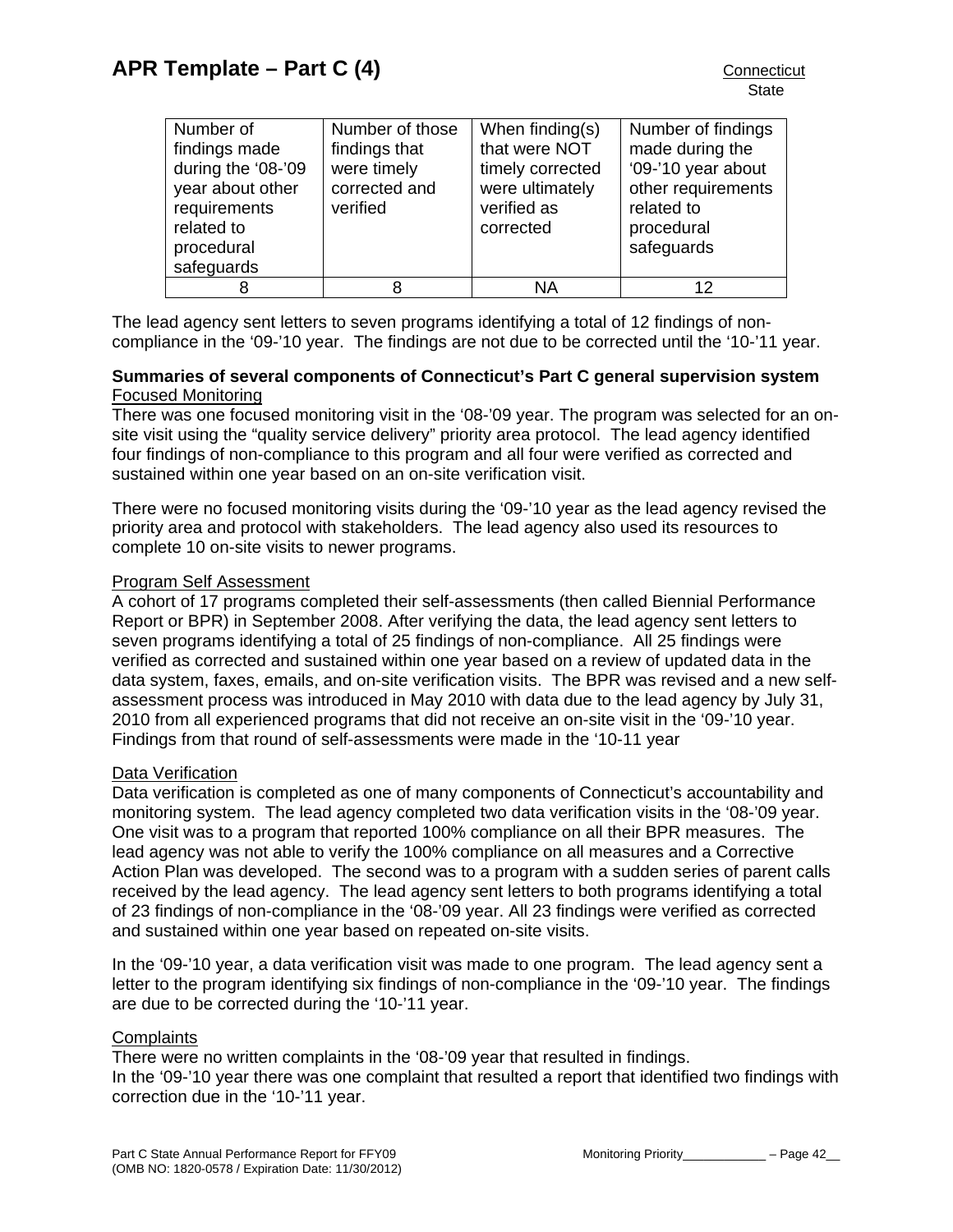## <span id="page-44-0"></span>Public Reporting APR Data

In the '08-'09 year, the lead agency reviewed a full year's worth of data for the APR and reported it publicly for Indicators 1-8. (Indicators 5, 6, and 8b were reported by county.) After verifying the data, the lead agency sent letters to three programs identifying a total of three findings of non-compliance in the '08-'09 year. All three findings were verified as corrected and sustained within one year based on a review of updated data from the statewide data system.

The lead agency sent letters to five programs identifying a total of six findings of noncompliance in the '09-'10 year. The findings are due to be corrected during the '10-'11 year.

#### **Determinations**

Two programs were determined to need assistance for the first year (NA1) in Spring 2010 and Corrective Action Plans were developed with both.

#### **Revisions, with Justification, to Proposed Targets / Improvement Activities / Timelines / Resources for FFY09 (July 1, 2009-June 30, 2010)** *[If applicable]*

With stakeholder input, targets and improvement strategies were extended in the State Performance Plan through June 30, 2013.

#### Focused Monitoring

Programs have been grouped by size and ranked using a cross tabulation of the percent of children who closed or reduced the "gap" in their acquisition and use of knowledge and skills, including early language / communication (Indicator C3b) and the percent of families that strongly agreed or very strongly agreed with the NCSEAM family survey measure "Over the past year Birth to Three services have helped me and/or my family figure out solutions to problems as they come up". Outliers have been selected for on-site visits in the '10-'11 year.

#### Program Self Assessment

The Biennial Performance Report or BPR was revised and a new self-assessment process was introduced in May 2010 with data due to the lead agency by July 31, 2010 from all experienced programs that did not receive an on-site visit in the '09-'10 year.

#### On-site Record Review Technical Assistance (TA) and Findings

During the '09-'10 year, on-site visits were made to 10 programs that were relatively new to Connecticut's Birth to Three System. These on-site visits provided TA to the programs about how to complete a record review. In addition, if the team found non-compliance, findings were identified. The lead agency sent letters to 7 of the 10 programs during the '09-'10 year identifying a total of 56 findings of non-compliance. Those findings are due to be corrected during the '10-'11 year. The lead agency sent letters to 2 of the 10 programs during the '10-'11 year identifying 12 findings of non-compliance with correction due in the '11-'12 year. The third program had no findings and no improvements were needed on any of the 50 measures.

#### Data Verification

There will continue to be strong emphasis on data verification going forward, as most programs are reporting substantial compliance. Triggers include complaints, outliers on data verification reports posted on [Birth23.org](http://www.birth23.org/), and other concerns noted as by lead agency staff and other stakeholders.

#### **Determinations**

The timely verification of sustained correction of identified non-compliance will continue to be a factor in local determinations each year. Determinations will be made again in March 2011.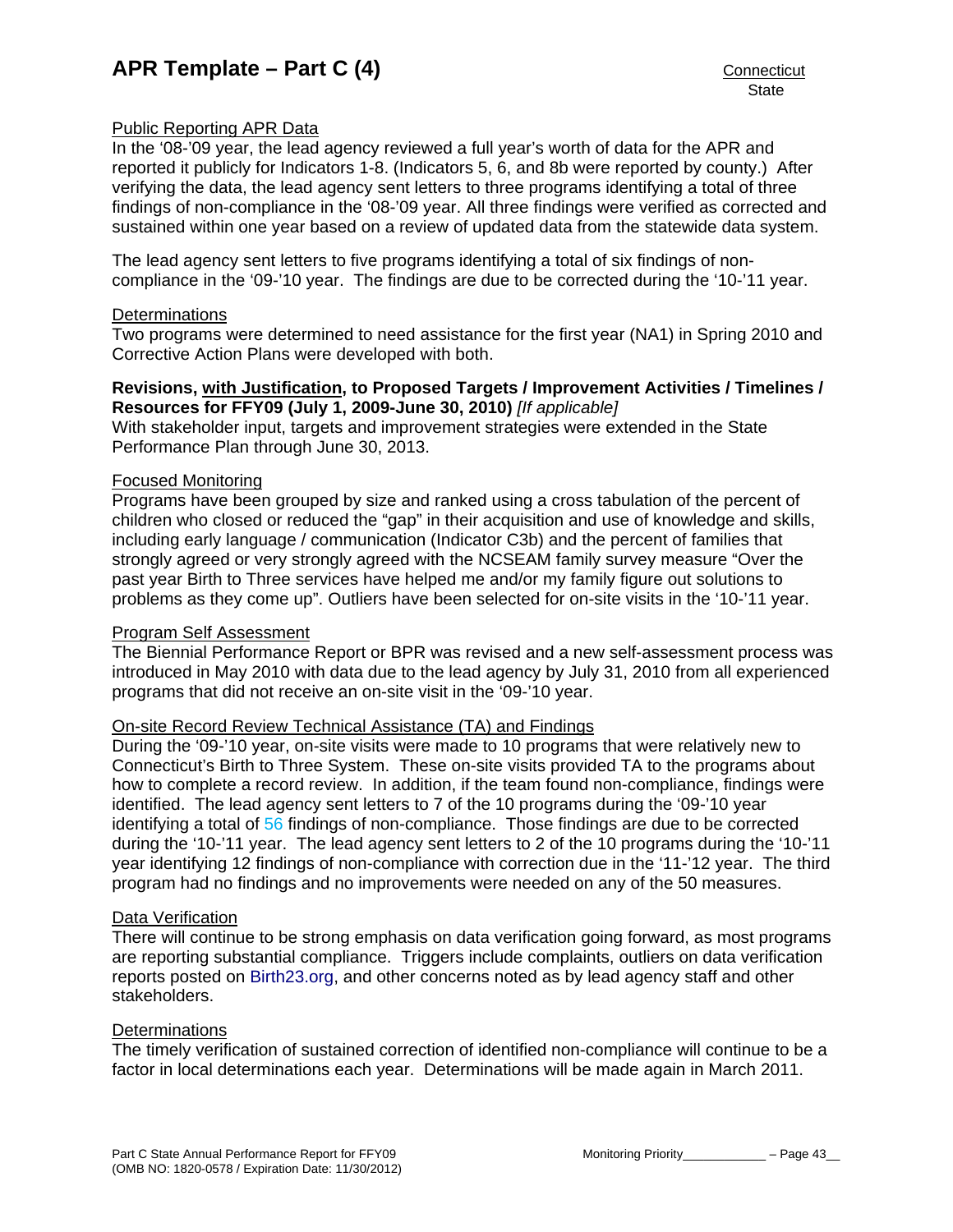#### <span id="page-45-0"></span>**Part C State Annual Performance Report (APR) for Federal Fiscal Year (FFY) 2009 Overview of the Annual Performance Report Development:**

Same process as described in Indicator #1.

#### **Monitoring Priority: Effective General Supervision Part C / General Supervision**

**Indicator 10:** Percent of signed written complaints with reports issued that were resolved within 60-day timeline or a timeline extended for exceptional circumstances with respect to a particular complaint.

#### (20 U.S.C. 1416(a)(3)(B) and 1442)

**Measurement:** Percent =  $1.1(b) + 1.1(c)$  divided by 1.1] times 100.

| FFY09              | <b>Measurable and Rigorous Target</b> |
|--------------------|---------------------------------------|
| 7/1/09-<br>6/30/10 | 100%                                  |

## **Actual Target Data for FFY09 (July 1, 2009-June 30, 2010):**

There were four signed written complaints during the '09-'10 year. Response letters for all four were sent within 60-days. The response letter for one complaint identified two findings, both related to Indicator 1: Timely Services. The timely verification of correction of those findings is due during the '10-'11 year and will be addressed in the FFY10 APR submitted February 1, 2012.

#### **Discussion of Improvement Activities Completed and Explanation of Progress or Slippage that occurred for FFY09 (July 1, 2009-June 30, 2010):**

Connecticut met its target.

## **Revisions, with Justification, to Proposed Targets / Improvement Activities / Timelines / Resources for FFY09 (July 1, 2009-June 30, 2010) [If applicable]**

With stakeholder input, targets and improvement strategies were extended in the State Performance Plan through June 30, 2013.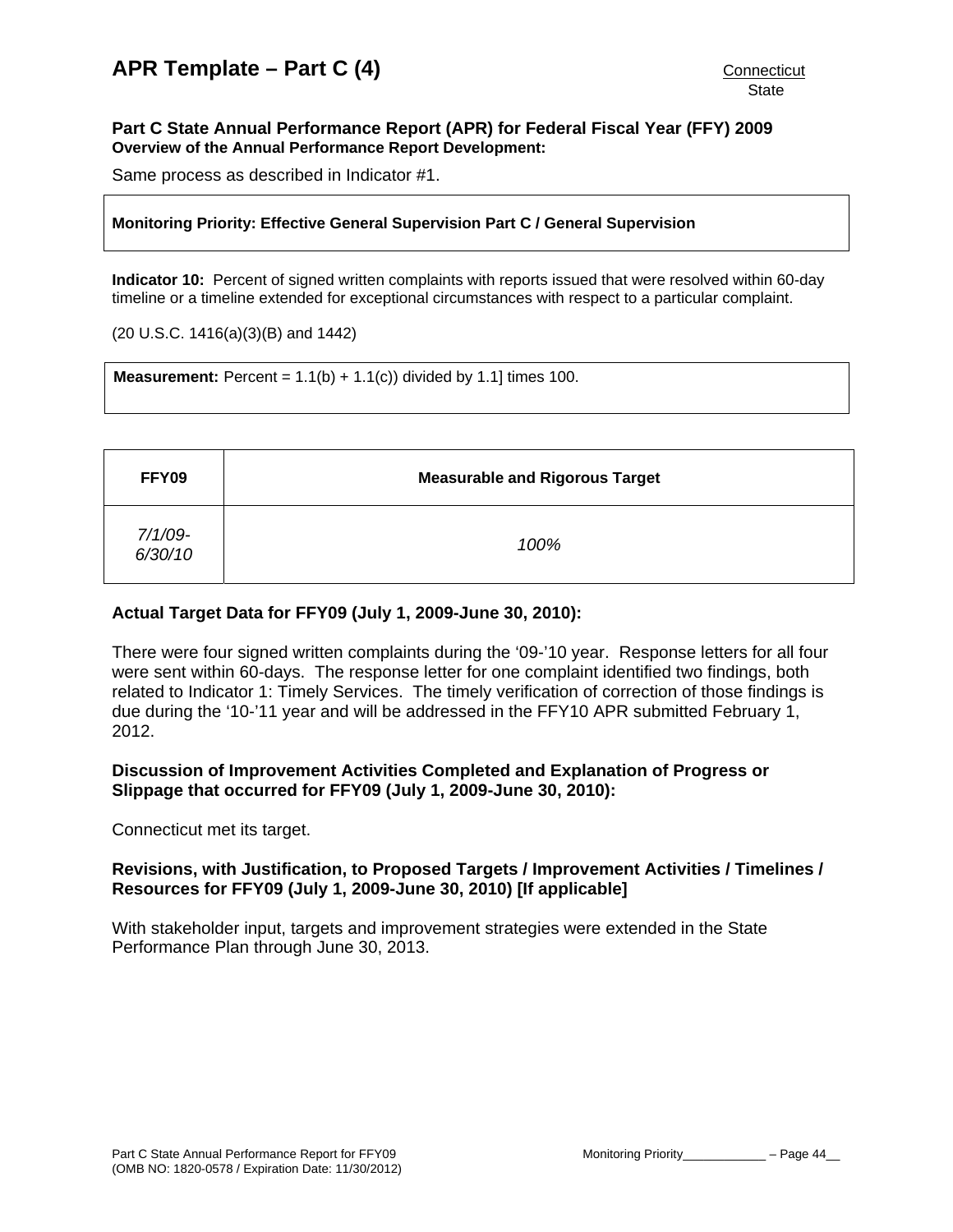# <span id="page-46-0"></span>**Part C State Annual Performance Report (APR) for Federal Fiscal Year (FFY) 2009**

#### **Overview of the Annual Performance Report Development:**

Same process as described in Indicator #1.

#### **Monitoring Priority: Effective General Supervision Part C / General Supervision**

**Indicator 11:** Percent of fully adjudicated due process hearing requests that were fully adjudicated within the applicable timeline.

(20 U.S.C. 1416(a)(3)(B) and 1442)

**Measurement:** Percent =  $[(3.2(a) + 3.2(b))$  divided by 3.2] times 100.

| FFY09              | <b>Measurable and Rigorous Target</b> |
|--------------------|---------------------------------------|
| 7/1/09-<br>6/30/10 | ΝA                                    |

#### **Actual Target Data for FFY09 (July 1, 2009-June 30, 2010):**

NA - There were no fully adjudicated hearings.

#### **Discussion of Improvement Activities Completed and Explanation of Progress or Slippage that occurred for FFY09 (July 1, 2009-June 30, 2010):**

NA

## **Revisions, with Justification, to Proposed Targets / Improvement Activities / Timelines / Resources for FFY09 (July 1, 2009-June 30, 2010)** *[If applicable]*

With stakeholder input, targets and improvement strategies were extended in the State Performance Plan through June 30, 2013.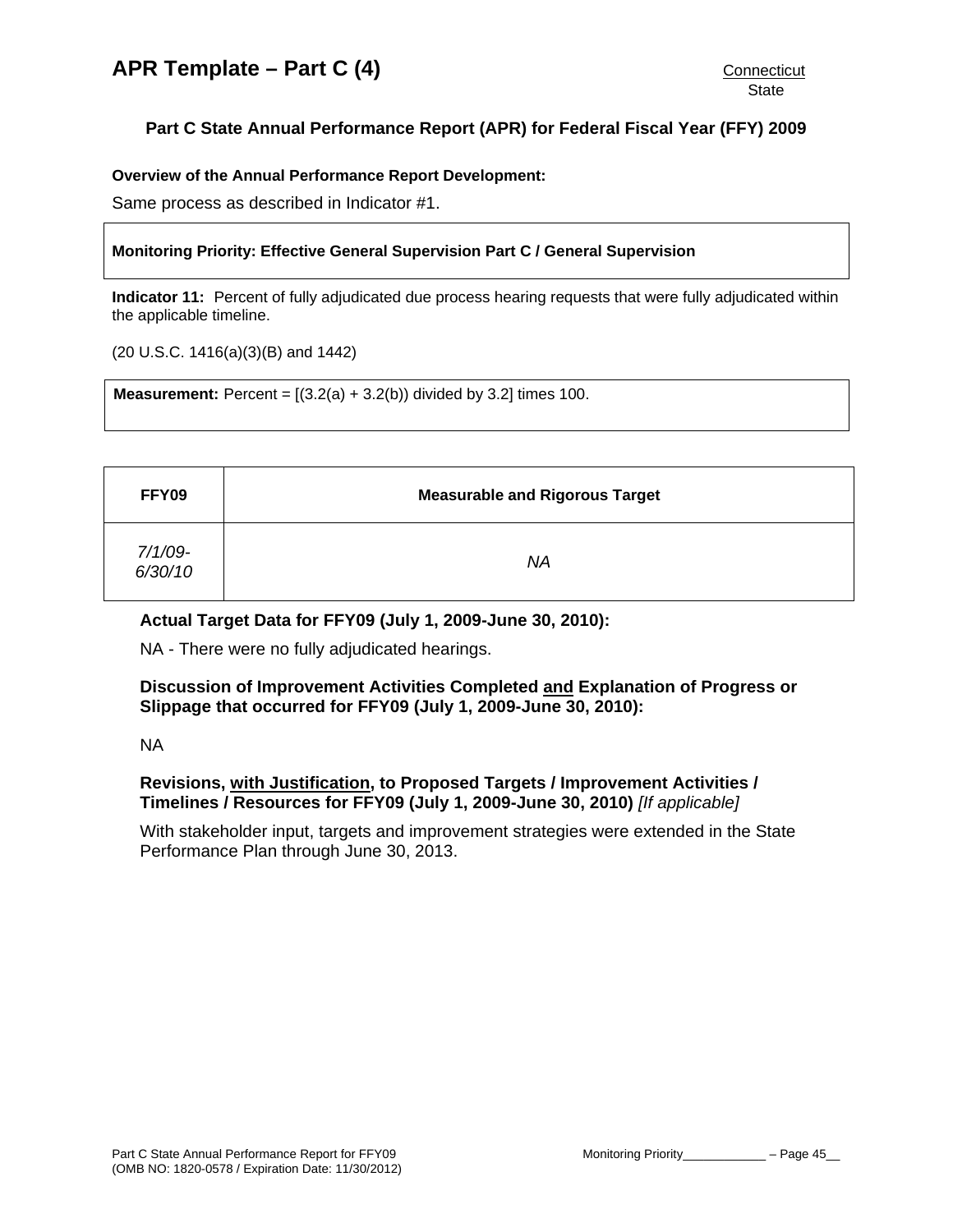# <span id="page-47-0"></span>**Part C State Annual Performance Report (APR) for Federal Fiscal Year (FFY) 2009**

**Overview of the Annual Performance Report Development:** 

Same process as described in Indicator #1.

#### **Monitoring Priority: Effective General Supervision Part C / General Supervision**

**Indicator 12:** Percent of hearing requests that went to resolution sessions that were resolved through resolution session settlement agreements (applicable if Part B due process procedures are adopted).

(20 U.S.C. 1416(a)(3)(B) and 1442)

**Measurement:** Percent =  $(3.1(a)$  divided by  $3.1$ ) times  $100$ .

| FFY09              | <b>Measurable and Rigorous Target</b> |
|--------------------|---------------------------------------|
| 7/1/09-<br>6/30/10 | ΝA                                    |

#### **Actual Target Data for FFY09 (July 1, 2009-June 30, 2010):**

NA – Does not apply to Part C in CT

**Discussion of Improvement Activities Completed and Explanation of Progress or Slippage that occurred for FFY09 (July 1, 2009-June 30, 2010):** 

NA

**Revisions, with Justification, to Proposed Targets / Improvement Activities / Timelines / Resources for FFY09 (July 1, 2009-June 30, 2010)** *[If applicable]*

NA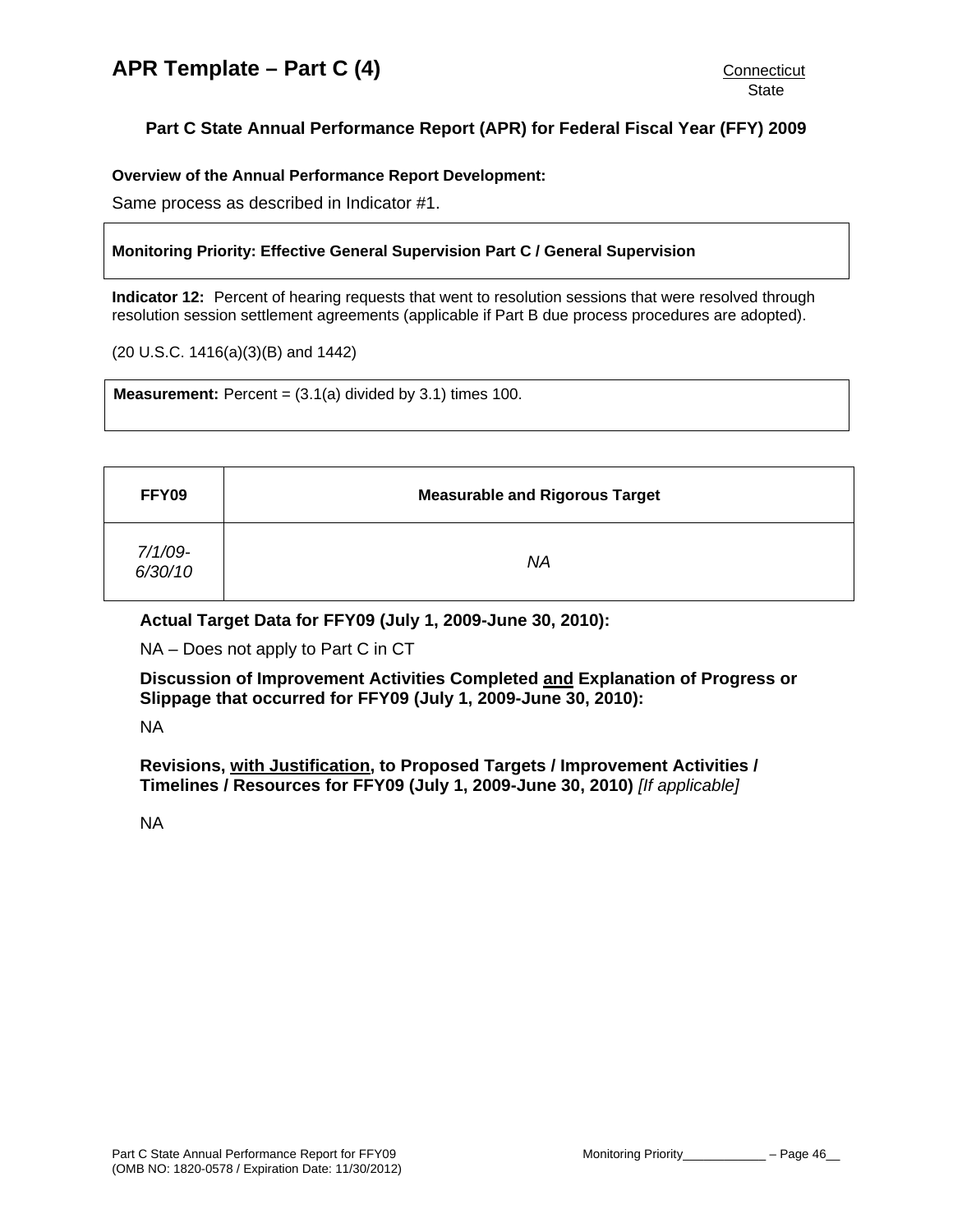# <span id="page-48-0"></span>**Part C State Annual Performance Report (APR) for Federal Fiscal Year (FFY) 2009**

**Overview of the Annual Performance Report Development:** 

Same process as described in Indicator #1.

#### **Monitoring Priority: Effective General Supervision Part C / General Supervision**

**Indicator 13:** Percent of mediations held that resulted in mediation agreements.

(20 U.S.C. 1416(a)(3)(B) and 1442)

**Measurement:** Percent =  $[(2.1(a)(i) + 2.1(b)(i))$  divided by 2.1] times 100.

| FFY09              | <b>Measurable and Rigorous Target</b> |
|--------------------|---------------------------------------|
| 7/1/09-<br>6/30/10 | <b>NA</b>                             |

## **Actual Target Data for FFY09 (July 1, 2009-June 30, 2010):**

NA - There were no mediation requests during the '09-'10 year.

**Discussion of Improvement Activities Completed and Explanation of Progress or Slippage that occurred for FFY09 (July 1, 2009-June 30, 2010):** 

NA

## **Revisions, with Justification, to Proposed Targets / Improvement Activities / Timelines / Resources for FFY09 (July 1, 2009-June 30, 2010)** *[If applicable]*

With stakeholder input, targets and improvement strategies were extended in the State Performance Plan through June 30, 2013.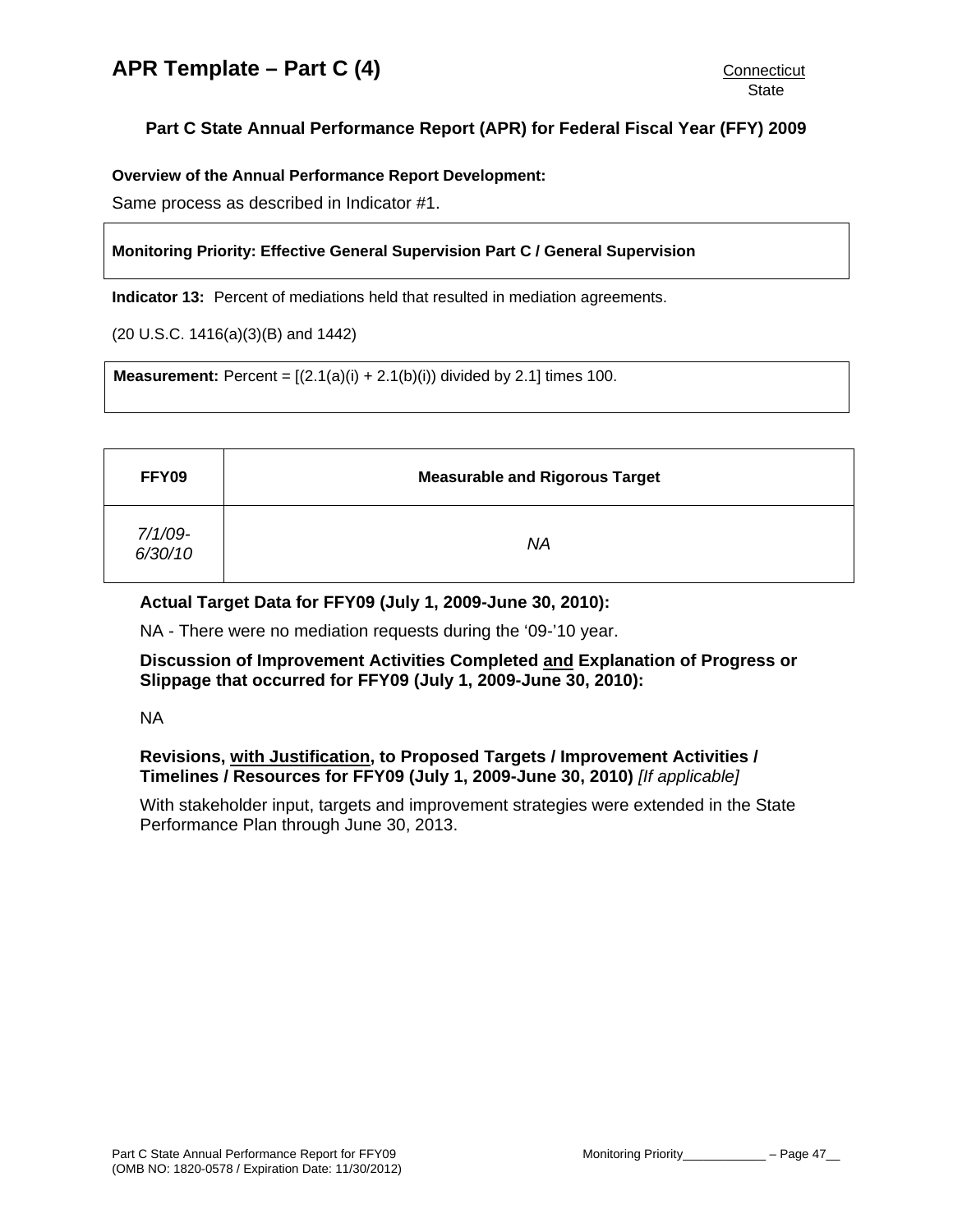# <span id="page-49-0"></span>**Part C State Annual Performance Report (APR) for Federal Fiscal Year (FFY) 2009**

#### **Overview of the Annual Performance Report Development:**

Same process as described in Indicator #1.

#### **Monitoring Priority: Effective General Supervision Part C / General Supervision**

**Indicator 14:** State reported data (618 and State Performance Plan and Annual Performance Report) are timely and accurate.

(20 U.S.C. 1416(a)(3)(B) and 1442)

**Measurement:** State reported data, including 618 data, State performance plan, and annual performance reports, are:

- a. Submitted on or before due dates (February 1 for child count and settings and November 1 for exiting and dispute resolution); and
- b. Accurate, including covering the correct year and following the correct measurement.

States are required to use the "Indicator 14 Data Rubric" for reporting data for this indicator (see Attachment B).

| FFY09                 | <b>Measurable and Rigorous Target</b> |
|-----------------------|---------------------------------------|
| $7/1/09$ -<br>6/30/10 | 100%                                  |

**Actual Target Data for FFY09 (July 1, 2009-June 30, 2010):** 

100%

The required worksheet for this indicator follows as [Attachment B](#page-53-0) (a.k.a. [Attachment 2](#page-53-0)).

## **Discussion of Improvement Activities Completed and Explanation of Progress or Slippage that occurred for FFY09 (July 1, 2009-June 30, 2010):**

Connecticut met its target.

#### **Revisions, with Justification, to Proposed Targets / Improvement Activities / Timelines / Resources for FFY09 (July 1, 2009-June 30, 2010)** *[If applicable]*

With stakeholder input, targets and improvement strategies were extended in the State Performance Plan through June 30, 2013.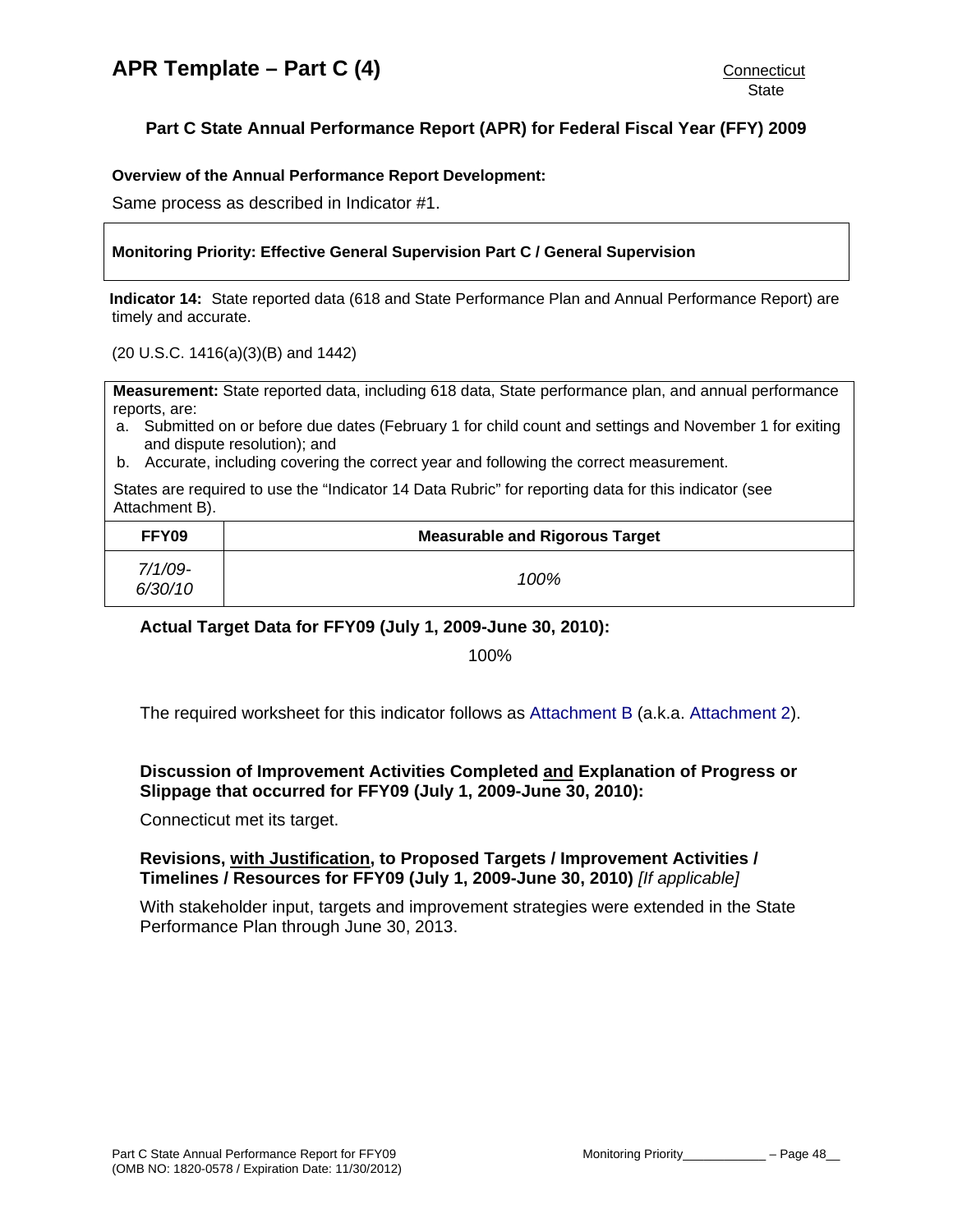# <span id="page-50-0"></span>**Attachment A / Attachment 1**

| <b>INDICATOR C-9 WORKSHEET</b>      |                                                                                                                                                  |                                                                                                                         |                                                                                                                                                                                                                         |                |                                                                                                                                              |  |
|-------------------------------------|--------------------------------------------------------------------------------------------------------------------------------------------------|-------------------------------------------------------------------------------------------------------------------------|-------------------------------------------------------------------------------------------------------------------------------------------------------------------------------------------------------------------------|----------------|----------------------------------------------------------------------------------------------------------------------------------------------|--|
| <b>Indicator/Indicator Clusters</b> |                                                                                                                                                  | <b>General Supervision</b><br><b>System Components</b>                                                                  | # of EIS<br>(a) $#$ of Findings<br>Programs<br><sub>of</sub><br><b>Issued</b><br>noncompliance<br>Findings in<br>identified in FFY<br><b>FFY 2008</b><br>2008 (7/1/08<br>(7/1/08 through<br>through 6/30/09)<br>6/30/09 |                | (b) $#$ of Findings<br>of noncompliance<br>from (a) for which<br>correction was<br>verified no later<br>than one year<br>from identification |  |
| 1.                                  | Percent of infants and toddlers<br>with IFSPs who receive the<br>early intervention services on                                                  | <b>Monitoring Activities:</b><br>Self-Assessment/ Local<br>APR, Data Review,<br>Desk Audit, On-Site<br>Visits, or Other | $\overline{7}$                                                                                                                                                                                                          | 10             | 10                                                                                                                                           |  |
|                                     | their IFSPs in a timely manner                                                                                                                   | Dispute Resolution:<br>Complaints, Hearings                                                                             | $\mathbf 0$                                                                                                                                                                                                             | $\mathbf 0$    | $\mathbf 0$                                                                                                                                  |  |
| 2.                                  | Percent of infants and toddlers<br>with IFSPs who primarily<br>receive early intervention<br>services in the home or<br>community-based settings | <b>Monitoring Activities:</b><br>Self-Assessment/Local<br>APR, Data Review,<br>Desk Audit, On-Site<br>Visits, or Other  | 1                                                                                                                                                                                                                       | 1              | 1                                                                                                                                            |  |
|                                     |                                                                                                                                                  | Dispute Resolution:<br>Complaints, Hearings                                                                             | $\mathbf 0$                                                                                                                                                                                                             | $\mathbf 0$    | 0                                                                                                                                            |  |
| 3.                                  | Percent of infants and<br>toddlers with IFSPs who<br>demonstrate improved                                                                        | <b>Monitoring Activities:</b><br>Self-Assessment/ Local<br>APR, Data Review,<br>Desk Audit, On-Site<br>Visits, or Other | 1                                                                                                                                                                                                                       | $\overline{2}$ | 2                                                                                                                                            |  |
|                                     | outcomes                                                                                                                                         | Dispute Resolution:<br>Complaints, Hearings                                                                             | $\mathbf 0$                                                                                                                                                                                                             | $\overline{0}$ | 0                                                                                                                                            |  |
| 4.                                  | Percent of families participating<br>in Part C who report that early<br>intervention services have                                               | <b>Monitoring Activities:</b><br>Self-Assessment/Local<br>APR, Data Review,<br>Desk Audit, On-Site<br>Visits, or Other  | 0                                                                                                                                                                                                                       | $\mathbf 0$    | 0                                                                                                                                            |  |
|                                     | helped the family                                                                                                                                | Dispute Resolution:<br>Complaints, Hearings                                                                             | $\mathbf 0$                                                                                                                                                                                                             | $\mathbf 0$    | 0                                                                                                                                            |  |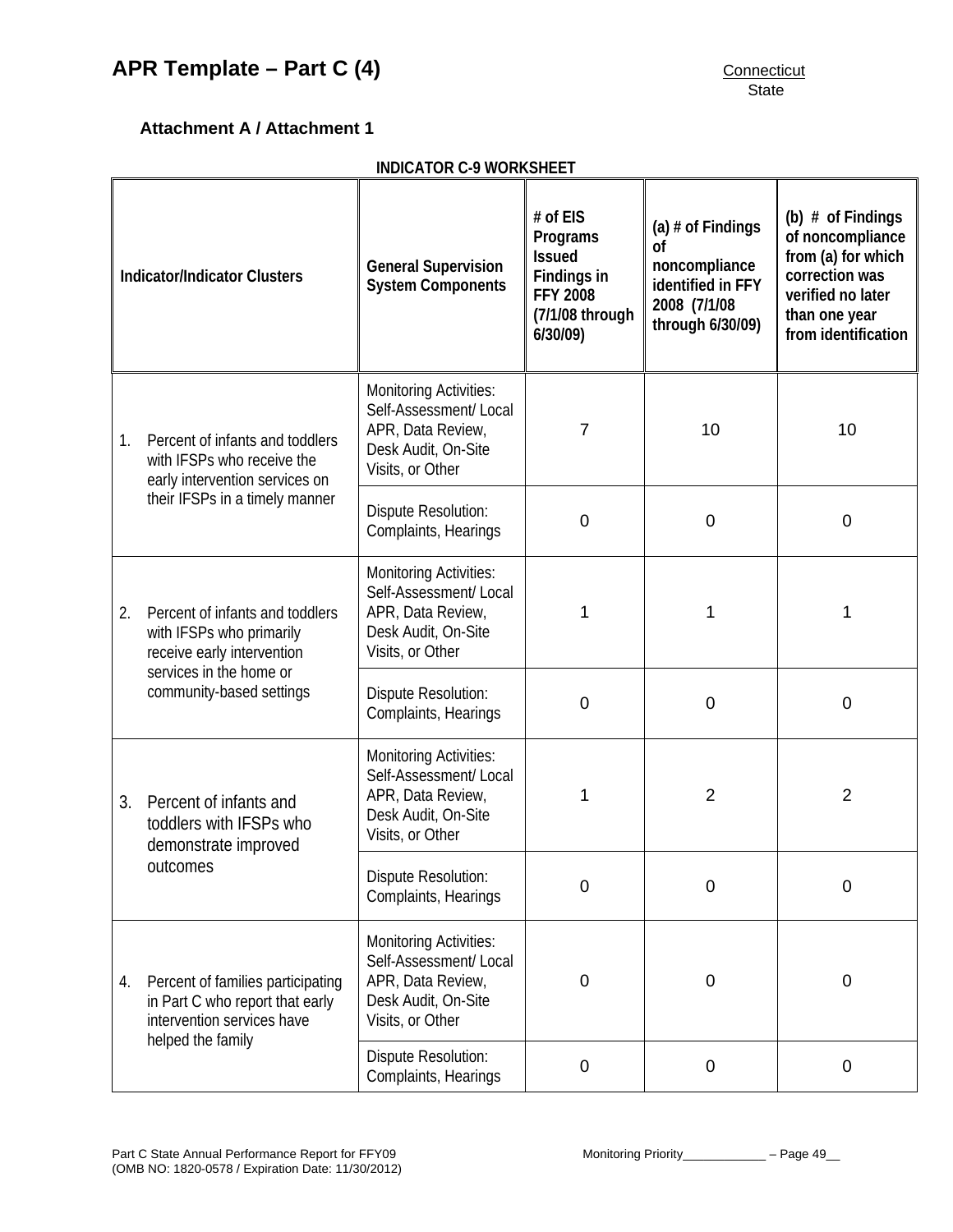| <b>Indicator/Indicator Clusters</b> |                                                                                                                                                                                                                                                                                | <b>General Supervision</b><br><b>System Components</b>                                                                  | # of EIS<br>Programs<br><b>Issued</b><br>Findings in<br><b>FFY 2008</b><br>(7/1/08 through<br>$6/30/09$ ) | (a) $#$ of Findings<br>0f<br>noncompliance<br>identified in FFY<br>2008 (7/1/08<br>through 6/30/09) | (b) $#$ of Findings<br>of noncompliance<br>from (a) for which<br>correction was<br>verified no later<br>than one year<br>from identification |  |
|-------------------------------------|--------------------------------------------------------------------------------------------------------------------------------------------------------------------------------------------------------------------------------------------------------------------------------|-------------------------------------------------------------------------------------------------------------------------|-----------------------------------------------------------------------------------------------------------|-----------------------------------------------------------------------------------------------------|----------------------------------------------------------------------------------------------------------------------------------------------|--|
| 5.                                  | Percent of infants and<br>toddlers birth to 1 with IFSPs                                                                                                                                                                                                                       | <b>Monitoring Activities:</b><br>Self-Assessment/Local<br>APR, Data Review,<br>Desk Audit, On-Site<br>Visits, or Other  | $\mathbf 0$                                                                                               | $\mathbf 0$                                                                                         | $\mathbf 0$                                                                                                                                  |  |
|                                     |                                                                                                                                                                                                                                                                                | <b>Dispute Resolution:</b><br>Complaints, Hearings                                                                      | $\mathbf 0$                                                                                               | $\mathbf 0$                                                                                         | $\mathbf 0$                                                                                                                                  |  |
| 6.                                  | Percent of infants and<br>toddlers birth to 3 with IFSPs                                                                                                                                                                                                                       | <b>Monitoring Activities:</b><br>Self-Assessment/Local<br>APR, Data Review,<br>Desk Audit, On-Site<br>Visits, or Other  | $\mathbf 0$                                                                                               | $\mathbf 0$                                                                                         | $\mathbf 0$                                                                                                                                  |  |
|                                     |                                                                                                                                                                                                                                                                                | Dispute Resolution:<br>Complaints, Hearings                                                                             | $\mathbf 0$                                                                                               | $\mathbf 0$                                                                                         | $\mathbf 0$                                                                                                                                  |  |
| 7.                                  | Percent of eligible infants and<br>toddlers with IFSPs for whom<br>an evaluation and<br>assessment and an initial                                                                                                                                                              | <b>Monitoring Activities:</b><br>Self-Assessment/ Local<br>APR, Data Review,<br>Desk Audit, On-Site<br>Visits, or Other | 8                                                                                                         | 26                                                                                                  | 26                                                                                                                                           |  |
|                                     | <b>IFSP</b> meeting were<br>conducted within Part C's 45-<br>day timeline.                                                                                                                                                                                                     | Dispute Resolution:<br>Complaints, Hearings                                                                             | 0                                                                                                         | $\mathbf 0$                                                                                         | 0                                                                                                                                            |  |
| 8.                                  | Percent of all children exiting<br>Part C who received timely<br>transition planning to support<br>the child's transition to<br>preschool and other appropriate<br>community services by their<br>third birthday including:<br>A. IFSPs with transition steps<br>and services; | <b>Monitoring Activities:</b><br>Self-Assessment/ Local<br>APR, Data Review,<br>Desk Audit, On-Site<br>Visits, or Other | 3                                                                                                         | $\overline{4}$                                                                                      | 4                                                                                                                                            |  |
|                                     |                                                                                                                                                                                                                                                                                | Dispute Resolution:<br>Complaints, Hearings                                                                             | $\overline{0}$                                                                                            | $\mathbf 0$                                                                                         | 0                                                                                                                                            |  |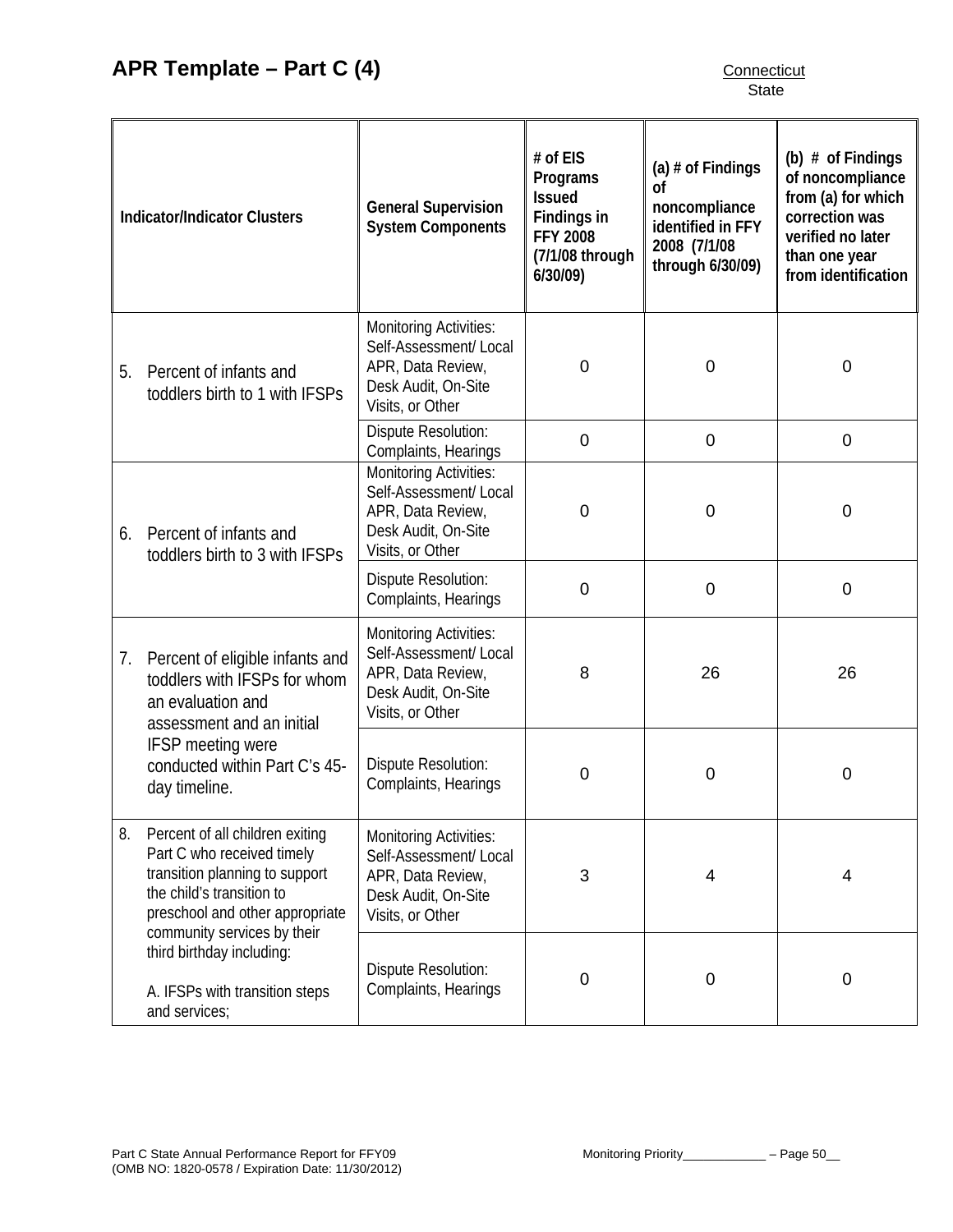| <b>Indicator/Indicator Clusters</b>                                                                                                                                                                  | <b>General Supervision</b><br><b>System Components</b>                                                                  | # of EIS<br>Programs<br><b>Issued</b><br>Findings in<br><b>FFY 2008</b><br>(7/1/08 through<br>6/30/09) | (a) $#$ of Findings<br>0f<br>noncompliance<br>identified in FFY<br>2008 (7/1/08<br>through 6/30/09) | (b) $#$ of Findings<br>of noncompliance<br>from (a) for which<br>correction was<br>verified no later<br>than one year<br>from identification |  |
|------------------------------------------------------------------------------------------------------------------------------------------------------------------------------------------------------|-------------------------------------------------------------------------------------------------------------------------|--------------------------------------------------------------------------------------------------------|-----------------------------------------------------------------------------------------------------|----------------------------------------------------------------------------------------------------------------------------------------------|--|
| Percent of all children exiting<br>8.<br>Part C who received timely<br>transition planning to support<br>the child's transition to<br>preschool and other appropriate<br>community services by their | <b>Monitoring Activities:</b><br>Self-Assessment/ Local<br>APR, Data Review,<br>Desk Audit, On-Site<br>Visits, or Other | $\mathbf 0$                                                                                            | $\mathbf 0$                                                                                         | 0                                                                                                                                            |  |
| third birthday including:<br>B. Notification to LEA, if child<br>potentially eligible for Part B;<br>and                                                                                             | Dispute Resolution:<br>Complaints, Hearings                                                                             | 0                                                                                                      | $\mathbf 0$                                                                                         | $\mathbf 0$                                                                                                                                  |  |
| 8.<br>Percent of all children exiting<br>Part C who received timely<br>transition planning to support<br>the child's transition to<br>preschool and other appropriate<br>community services by their | <b>Monitoring Activities:</b><br>Self-Assessment/Local<br>APR, Data Review,<br>Desk Audit, On-Site<br>Visits, or Other  | 3                                                                                                      | $\overline{4}$                                                                                      | 4                                                                                                                                            |  |
| third birthday including:<br>C. Transition conference, if<br>child potentially eligible for<br>Part B.                                                                                               | Dispute Resolution:<br>Complaints, Hearings                                                                             | 0                                                                                                      | $\mathbf 0$                                                                                         | 0                                                                                                                                            |  |
| OTHER AREAS OF<br>NONCOMPLIANCE:                                                                                                                                                                     | <b>Monitoring Activities:</b><br>Self-Assessment/ Local<br>APR, Data Review,<br>Desk Audit, On-Site<br>Visits, or Other | 4                                                                                                      | 8                                                                                                   | 8                                                                                                                                            |  |
| Procedural Safeguards                                                                                                                                                                                | <b>Dispute Resolution:</b><br>Complaints, Hearings                                                                      | $\pmb{0}$                                                                                              | $\boldsymbol{0}$                                                                                    | $\pmb{0}$                                                                                                                                    |  |
| Sum the numbers down Column a and Column b                                                                                                                                                           |                                                                                                                         |                                                                                                        | 55                                                                                                  | 55                                                                                                                                           |  |

Percent of noncompliance corrected within one year of identification = (column (b) sum divided by column (a) sum) times 100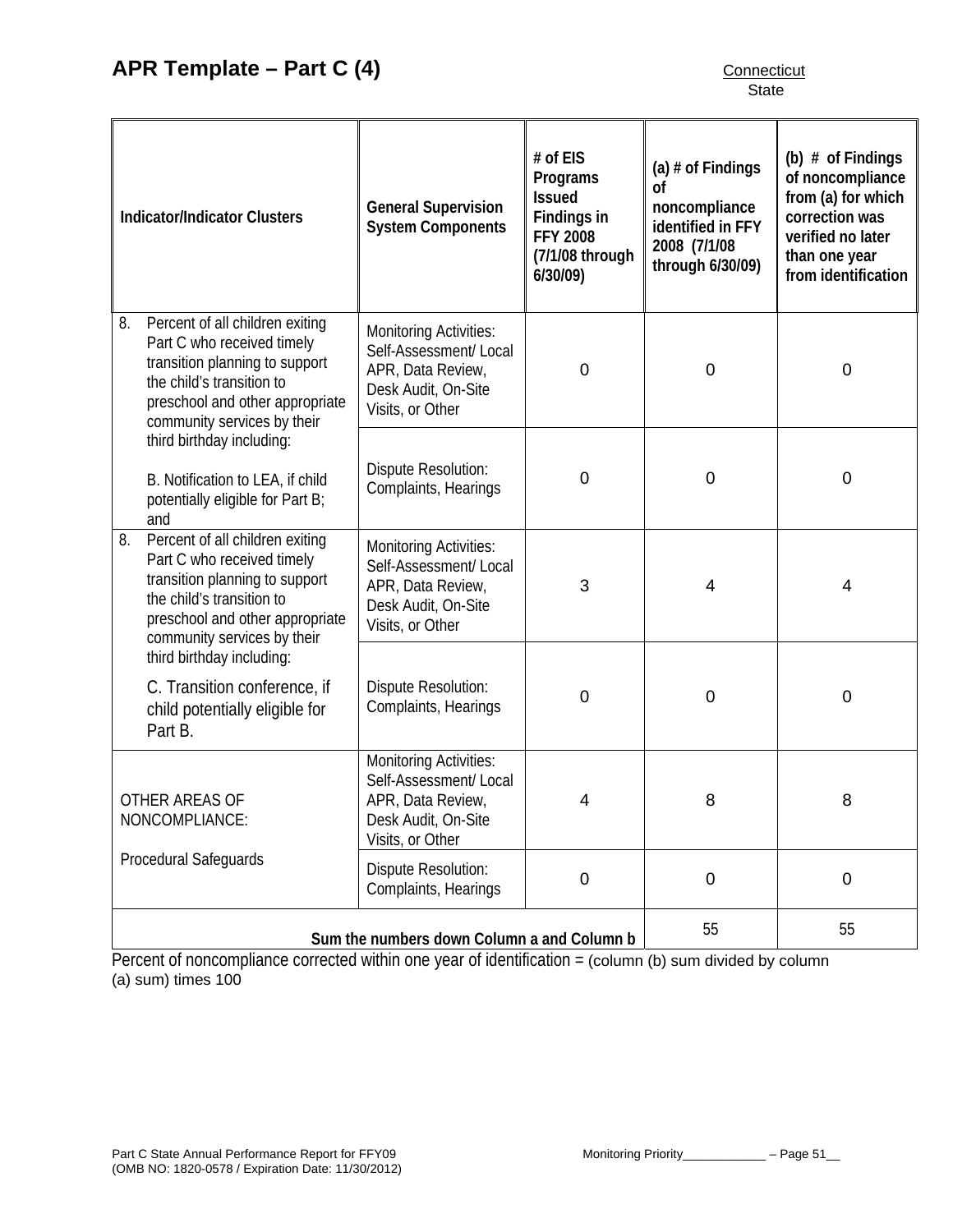# <span id="page-53-0"></span>**Attachment B / Attachment 2**

| Part C Indicator 14 Data Rubric        |                                                                                                                              |                                      |                |  |  |
|----------------------------------------|------------------------------------------------------------------------------------------------------------------------------|--------------------------------------|----------------|--|--|
| <b>SPP/APR Data - Indicator 14</b>     |                                                                                                                              |                                      |                |  |  |
| <b>APR Indicator</b>                   | <b>Valid and</b><br><b>Reliable</b>                                                                                          | <b>Correct</b><br><b>Calculation</b> | <b>Total</b>   |  |  |
| 1                                      |                                                                                                                              | 1                                    | $\overline{2}$ |  |  |
| $\overline{2}$                         |                                                                                                                              | 1                                    | $\overline{2}$ |  |  |
| 3                                      | 1                                                                                                                            | 1                                    | $\overline{2}$ |  |  |
| $\overline{\mathbf{4}}$                | 1                                                                                                                            | 1                                    | $\overline{2}$ |  |  |
| 5                                      |                                                                                                                              | 1                                    | $\overline{2}$ |  |  |
| 6                                      |                                                                                                                              | 1                                    | $\overline{2}$ |  |  |
| $\overline{7}$                         |                                                                                                                              | 1                                    | $\overline{2}$ |  |  |
| 8a                                     |                                                                                                                              | 1                                    |                |  |  |
| 8b                                     | 1                                                                                                                            |                                      | $\overline{2}$ |  |  |
| 8c                                     | 1<br>1                                                                                                                       |                                      | $\overline{2}$ |  |  |
| 9                                      |                                                                                                                              | 1                                    | $\overline{2}$ |  |  |
| 10                                     |                                                                                                                              | 1                                    | $\overline{2}$ |  |  |
| 11                                     |                                                                                                                              | 1                                    | $\overline{2}$ |  |  |
| 12                                     | N/A                                                                                                                          | N/A                                  | 0              |  |  |
| 13                                     |                                                                                                                              | $\overline{2}$                       |                |  |  |
|                                        |                                                                                                                              | 28                                   |                |  |  |
| <b>APR Score</b><br><b>Calculation</b> | Timely Submission Points - If the<br>FFY 2009 APR was submitted on-<br>time, place the number 5 in the cell<br>on the right. | 5                                    |                |  |  |
|                                        | Grand Total - (Sum of subtotal and<br>Timely Submission Points) =                                                            | 33                                   |                |  |  |

NA is used for Indicator 12 in keeping with the automated table created by OSEP and distributed on the SPP-APR calendar on 12/16/09